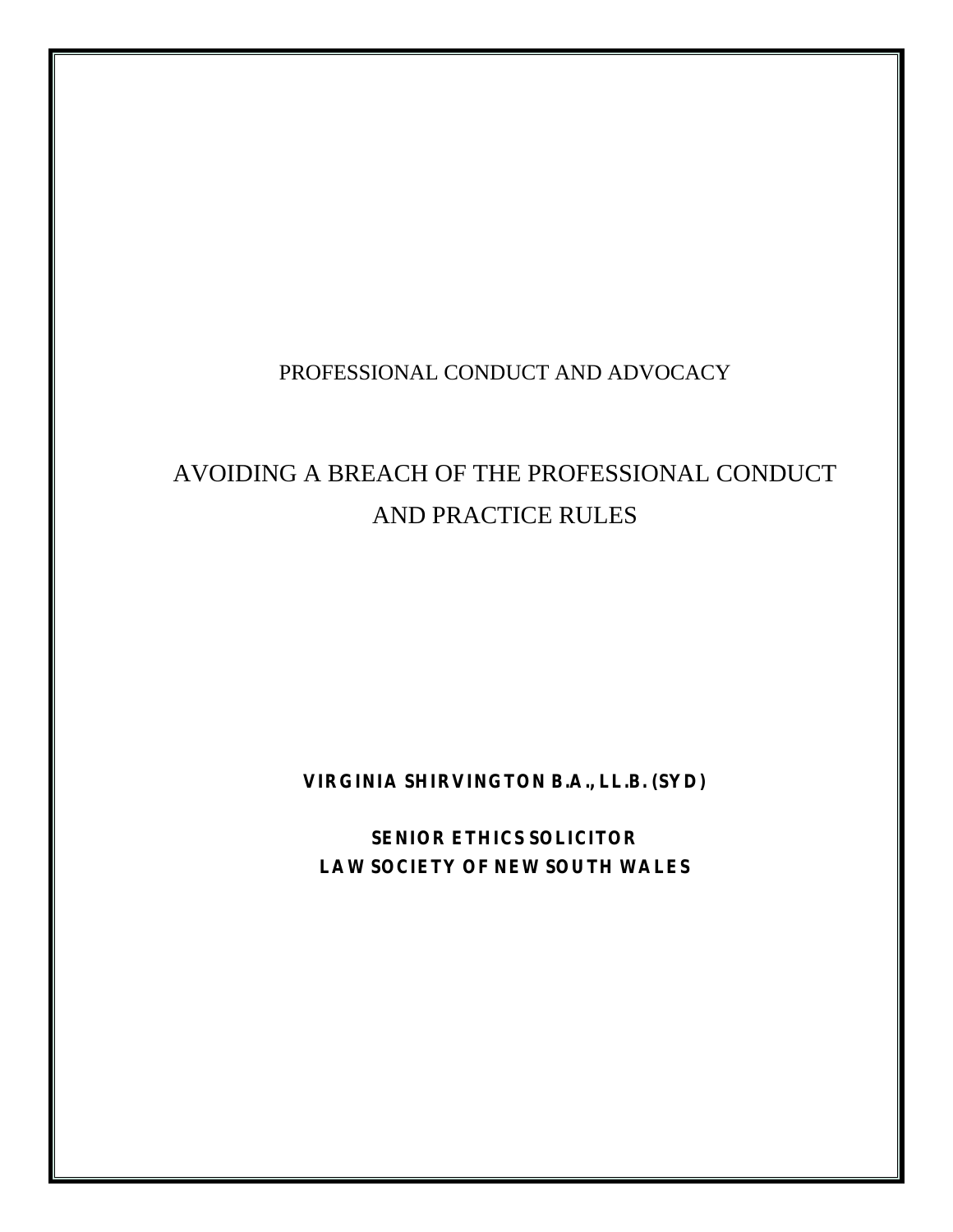# **Professional Conduct and Advocacy – Avoiding a Breach of the Professional Conduct and Practice Rules**

*"Any judge who is invited to make or contemplates making an order arising out of an advocate's conduct of court proceedings must make full allowance for the fact that an advocate in court, like a commander in battle, often has to make decisions quickly and under pressure, in the fog of war and ignorant of developments on the other side of the hill. Mistakes will inevitably be made, things done which the outcome shows to have been unwise. But advocacy is more an art than a science. It cannot be conducted according to formulae"*

These observations by Sir Thomas Bingham M.R. (now Lord Bingham of Cornhill) in *Ridehalgh v Horsefield* [1994] Ch.205 are described as "instructive" by Lord Browne-Wilkinson in the recent House of Lords decision abolishing advocate's immunity (*Arthur J S Hall and Co v Simons (AP) Barratt v Ansell and Others (Trading As Woolf Sebbon (A Firm) Harris v Scholfield Roberts and Hill (Conjoined Appeals)* **[2000] UKHL 38 (20 July 2000) ).** They certainly emphasise the difficulties which advocates face.

Where do the Professional Conduct and Practice Rules fit in with practice as a solicitor advocate? What are the fundamental principles and how can you gain guidance for avoiding a breach?

Firstly, where do the Rules fit in with practice as a solicitor per se?

As well as being subject to the general law, solicitors as members of the profession are subject to:

- *The Legal Profession Act, 1987* "An Act to regulate the admission and practice of barristers and solicitors" ("the Act")
- *The Revised Professional Conduct and Practice Rules* made by the Council of the Law Society of New South Wales on 24 August 1995 pursuant to its power under Section 57B of *the Legal Profession Act, 1987* ("the Rules")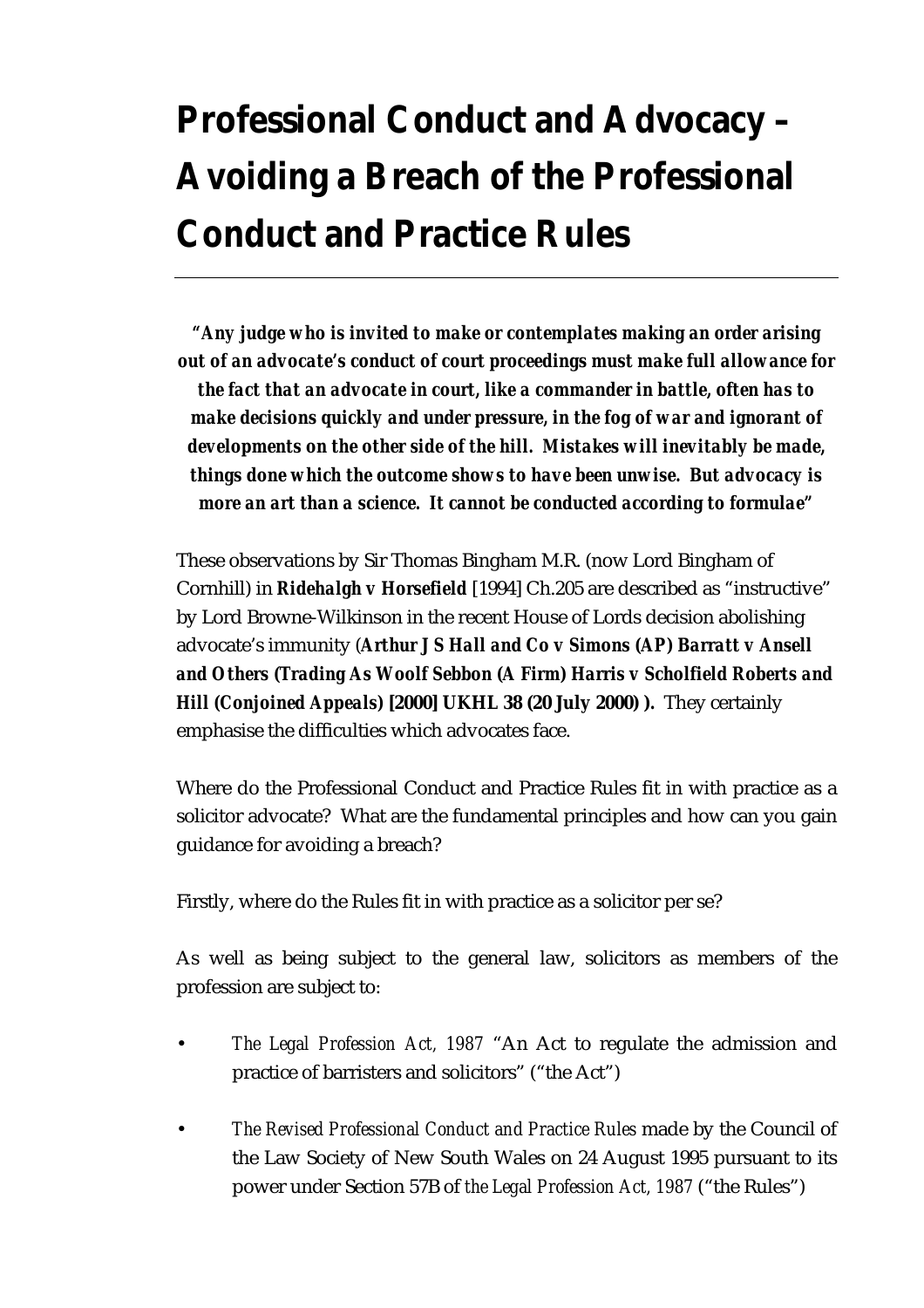• The *Statement of Ethics* proclaimed by the Law Society of New South Wales in November 1994, a copy of which is reproduced at the end of this paper

There is a significant body of common law authority in relation to the professional obligations of solicitors.

Section 38H of the Act provides that practice as a solicitor is subject to the Rules. Section 57D(4) provides that while a breach of the Rules may not necessarily involve a breach of the Act it may amount to professional misconduct or unsatisfactory professional conduct. There may be situations which are not expressly covered by the Rules to which general ethical principles apply.

It is important to repeat some general observations about the legal profession, solicitors' duties and the solicitor/client relationship and its limitations. Some useful examples also follow explaining the application of the Rules.

# **The Honourable Profession**

 *"The law should protect the rights and freedoms of members of the community. The administration of the law should be just.*

*The lawyer practises law as an officer of the Court. The lawyer's role is both to uphold the rule of law and serve the community in the administration of justice."*

These are the opening words of the Statement of Ethics proclaimed by the Council of the Law Society of New South Wales on 20 November 1994.

Much earlier, Isaacs J made the following statement *in Incorporated Law Institute of New South Wales -v- R D Meagher* **(1909) 9 CLR 655 at 681** which is important in understanding the role of the lawyer in society:

*"… there is therefore a serious responsibility on the court – a duty to itself, to the rest of the profession, to it suitors, and to the whole of the community to be*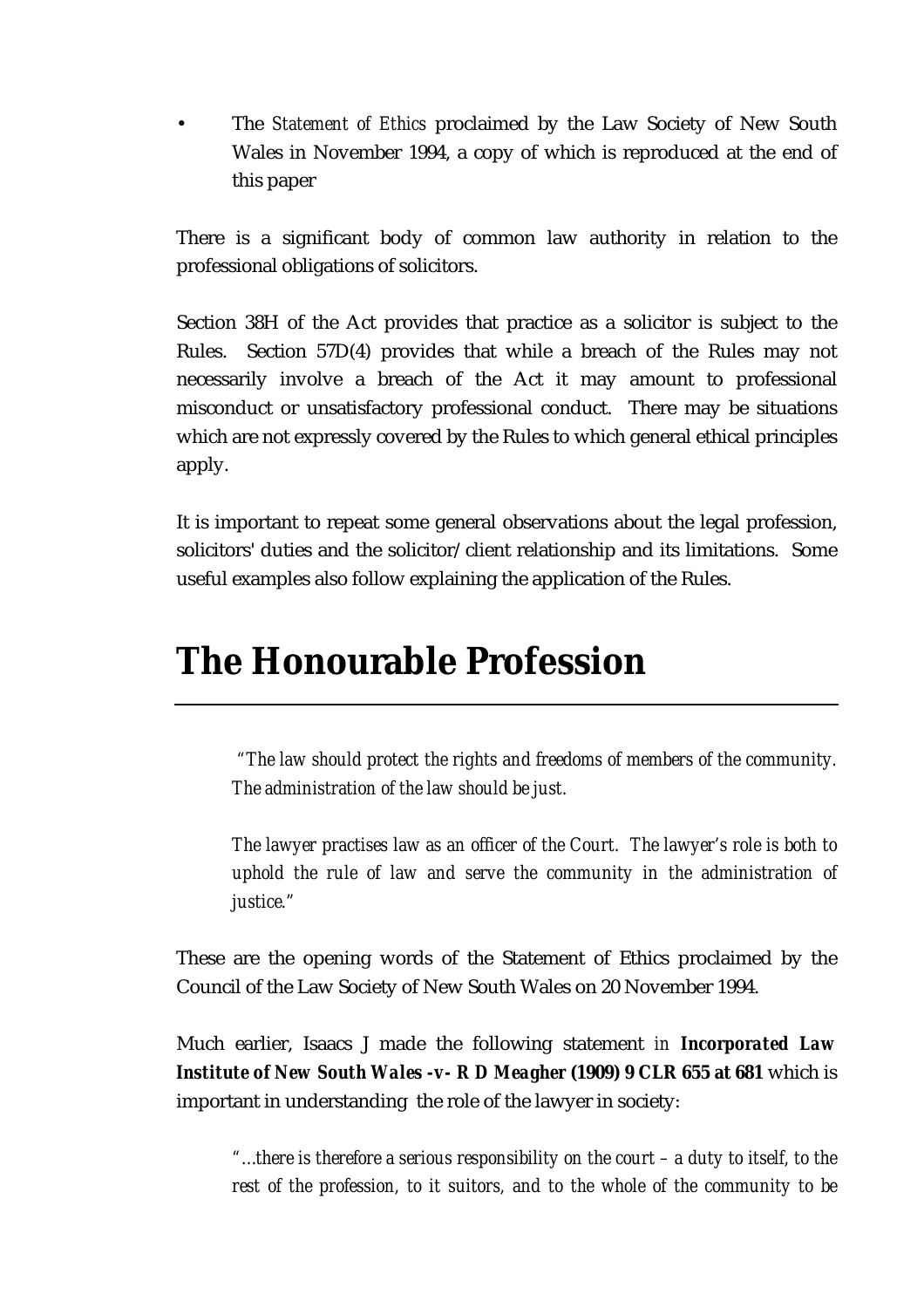*careful not to accredit any person as worthy of public confidence who cannot satisfactorily establish his right to that credential."*

These comments are mirrored by the much later comments of Kirby P speaking of the barrister's duty of candour to the courts in *New South Wales Bar Association -v- Thomas* **(No 2) (1989) 18 NSWLR 193**, a matter involving a failure of counsel to disclose during criminal proceedings how certain statements had been obtained. Kirby P said at p204:

*"The rank of barrister is one of status. With it go obligations which cannot be shaken off or forgotten simply because the holder of the office has not been practising in the daily work of a barrister. If a person does not wish to assume the obligations to the Court of the barrister, that person should not seek admission by the Court as such. Once admitted, the additional duties of invariable candour as well as honesty to a Court prevail."*

As I noted above, solicitors are subject to the law (statute law and the common law) – so are all members of the community. However, the legal profession is in a different position in a two-fold way: a breach of the law might bring professional as well as legal sanctions but also, members of the legal profession may be excused from complying with the law as ordinary members of the community must where that is for the proper protection of the client eg where legal professional privilege/client legal privilege applies. This often raises vexed issues and requires lawyers to walk a fine line.

In *Rondel -v- Worsley* **[1969] 1 AC 191 at 227; [1967] All ER 993 at 998** Lord Reid put the duty to the client and to the Court in perspective:

*"Every Counsel has a duty to his client fearlessly to raise every issue, advance every argument and ask every question, however distasteful, which he thinks will help his client's case. But, as an officer of the Court concerned in the administration of justice, he has an overriding duty to the Court, to the standards of his profession, and to the public, which may and often does lead to a conflict with his client's wishes or with what the client thinks are his personal interests. Counsel must not mislead the court, he must not lend himself to casting aspersions on the other party or witnesses for which there is no sufficient basis in the information in his possession, he must not withhold authorities or documents which may tell against his clients but which the law or the standards of his profession require him to produce."*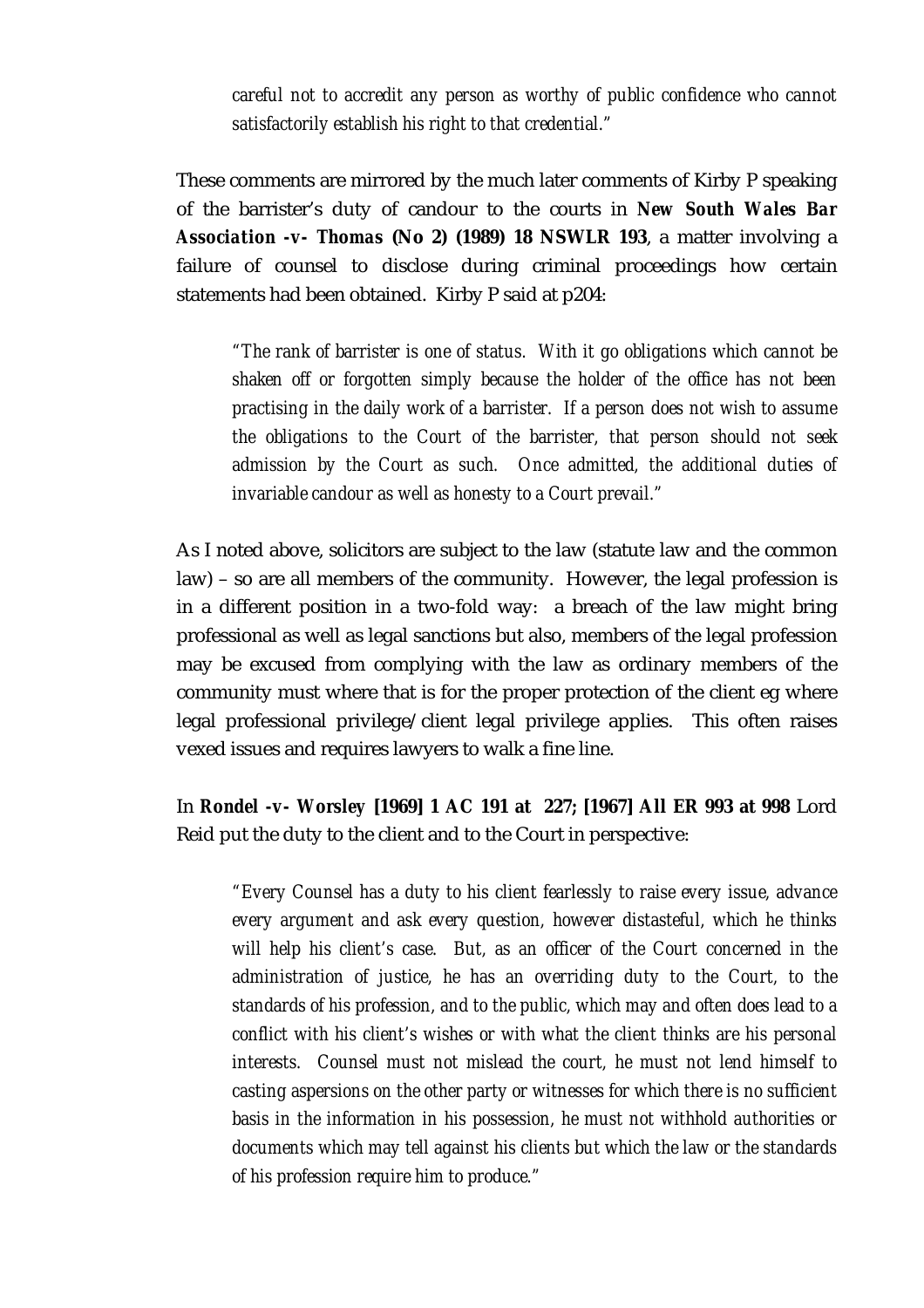# **The Law Society's Role: The Ethics Section and the Ethics Committee**

Ethical dilemmas constantly arise for the profession in dealing with the conflicts between the various duties owed by solicitors. The Ethics Section of the Professional Standards Department of the Law Society of New South Wales, which I head as Senior Ethics Solicitor, receives well over 2,000 Ethics enquiries per year. Most of these involve conflict of interest and many involve communications, problems concerning confidentiality, misleading and assisting fraudulent activity. The issue of turning a blind eye in the context of legal practice and bearing in mind the lawyer's professional responsibility is very much a live issue and highly relevant to the problems which confront solicitor advocates.

The functions of the Ethics Section include: recognising, considering and acting upon policy issues involving ethical principles affecting solicitors in New South Wales; resolution of disputes involving ethical issues; complaint prevention and education. Matters which are particularly contentious or involve policy are referred to the Ethics Committee which is a committee of the Council of the Law Society of New South Wales. The matters referred from the Ethics Section to the Ethics Committee comprise a small proportion of the Ethics Section's work.

# **The Solicitor/Client Relationship**

The solicitor/client relationship is the basis of professional practice. It is a relationship which obviously brings rewards but which also carries with it onerous responsibilities, risks and pressures.

The duty to the client is often described as paramount. This obviously means that in conducting a matter for a client your primary consideration is the client's best interests, not those of the opposing party or anyone else including yourself. However, the duty to the client cannot override the other duties referred to above.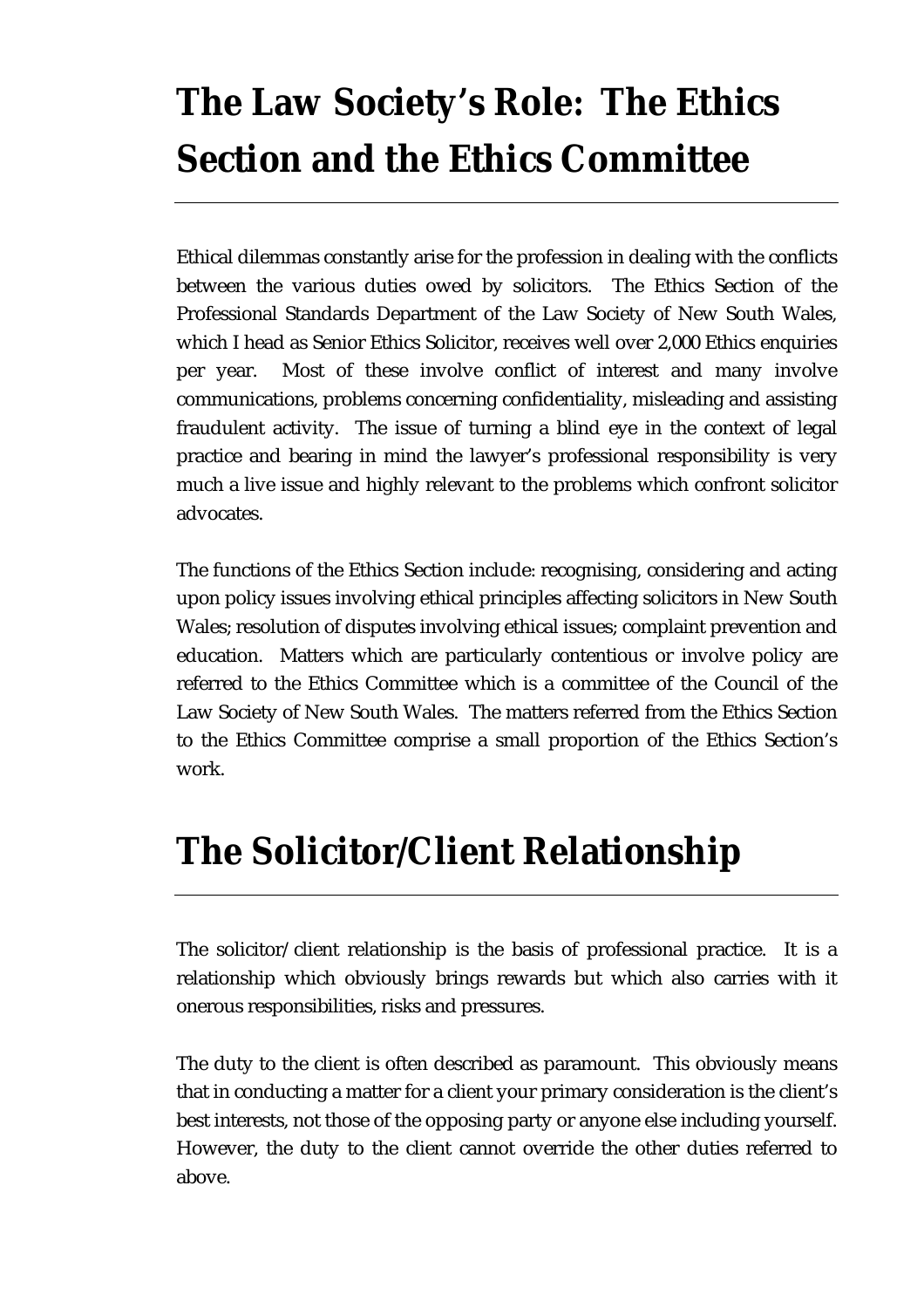A forceful commentary on the solicitor/client relationship is found in *Tyrrell v- Bank of London* **(1862) 10HLC26** where at pp 39-40 Lord Westbury said:

*"… there is no relation known to society, of the duties of which it is more incumbent upon a court of justice strictly to require a faithful and honourable observance, than the relation between solicitor and client."*

There are many ways in which acting in accordance with the client's wishes, and therefore on the face of it in accordance with the client's interests, will interfere with the due administration of justice referred to by Lord Reid (see above.)

The crucial points in the Statement of Ethics and its acknowledgment of the lawyer's role of upholding the rule of law and serving the community in the administration of justice vis-à-vis the solicitor's duty to the court are that lawyers should:

- Act frankly and fairly in all dealings with the courts.
- Be trustworthy.

Crucial points vis-à-vis the solicitor/client relationship that lawyers should:

- Serve their clients' interests competently.
- Communicate clearly with their clients.

• Keep the affairs of clients confidential, unless otherwise required by the law.

- Maintain and defend the rights and liberty of the individual.
- Avoid any conflict of interest.

Importantly, in terms of the "balancing act" which must be observed in putting the lawyer's duties into context, the Statement of Ethics says:

*"In fulfilling this role, lawyers are not obliged to serve the client's interests alone, if to do so would conflict with the duty which lawyers owe to the Court and to serving the ends of justice."*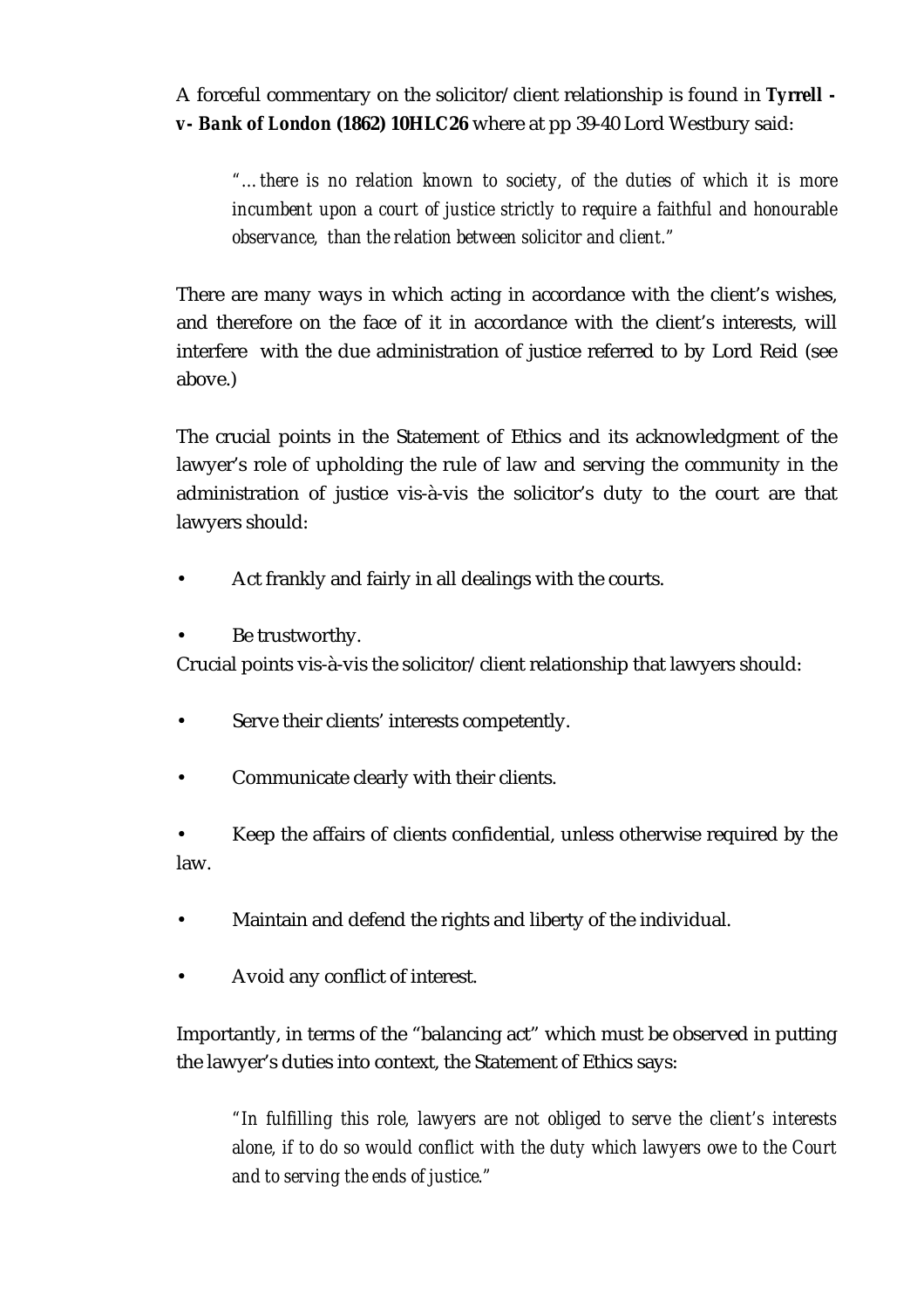The Rules deal in discrete chapters with: relations with clients; practitioner's duties to the Court; relations with other practitioners and relations with third parties. The Advocacy Rules appear in Rule 23 which states:-

*"Rules A.15 to A.72 apply to all legal practitioners (whatever may be their predominant style of practice) when they are acting as advocates. The term practitioner is used throughout these Rules to refer to legal practitioners acting as advocates whether they are person who practise only as barristers, or persons, who practise as solicitors, or as barristers and solicitors."*

The remainder of the Rules apply to all legal practitioners practising as solicitors, or as barristers and solicitors (which obviously includes solicitor advocates). The Advocacy Rules were introduced by adopting with appropriate amendments the Advocacy Rules applicable to members of the New South Wales Bar in order to ensure consistency among advocates from either branch of the profession. In practical terms this was necessary as it would be impractical to maintain different ethical standards where matters might be conducted on the one hand by a solicitor advocate and on the other hand by a barrister.

## **Efficient Administration of Justice**

The thrust of the Advocacy Rules has historically been based on the duties of officers of the Court not to mislead the Court and to act with fairness and honesty towards other practitioners, others parties and witnesses while at the same time observing the duty to the client i.e. the *proper* administration of justice. Recent amendments have introduced a new dimension: the *efficient* administration of justice.

These followed amendments to the Rules of the Supreme Court of New South Wales gazetted in January 2000, reflecting the changing face of the community, the legal system and the legal profession and the community expectations of them. It comes in the context of the increasing costs and increasing complexity of litigation both civil and criminal.

The amendments to the Supreme Court Rules 1970 include the insertion after Rule 2 of the following: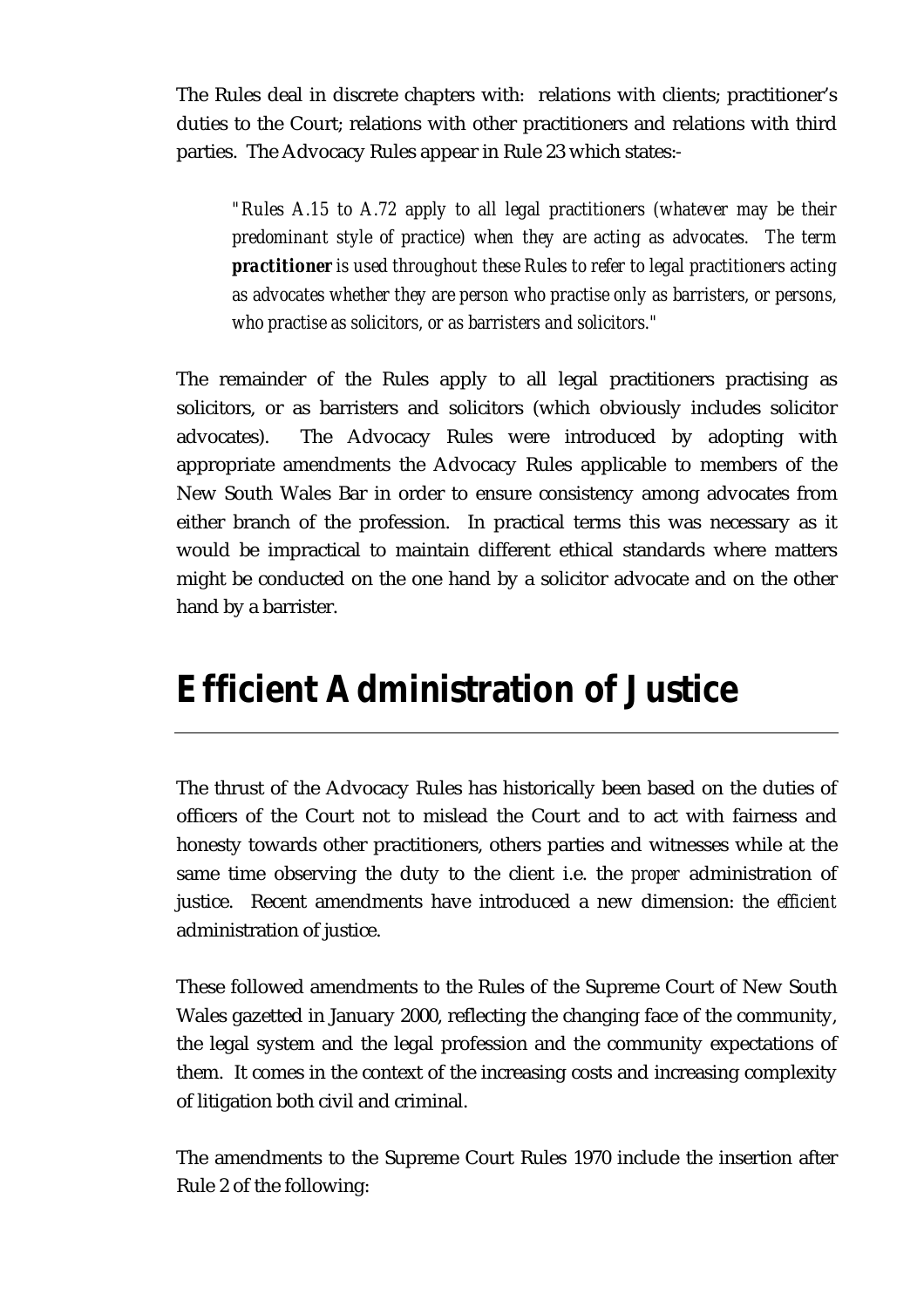#### "**Overriding purpose**

**3.** (1) The overriding purpose of the rules, in their application to civil

> proceedings, is to facilitate the just, quick and cheap resolution of the real issues in such proceedings.

- (2) The Court must seek to give effect to the overriding purpose when it exercises any power given to it by the rules or when interpreting any rule.
- (3) A party to civil proceedings is under a duty to assist the Court to further the overriding purpose and, to that effect, to participate in the processes of the Court and to comply with directions and orders of the Court.
- (4) A solicitor or barrister shall not, by his or her conduct, cause his or her client to be put in breach of the duty identified in (3).
- (5) The Court may take into account any failure to comply with (3) or (4) in exercising a discretion with respect to costs."

Part 52A rules 25 was amended to read:

#### *"Disobedience to rule, judgment or order*

*25. Where any person fails to comply with any provision of the rules or any judgment or a direction of the Court, the Court may order that person to pay the costs of any other person occasioned by the failure."*

Relevant for the profession the amendments to Rule 43 of Part 52A include Rules in relation to the liability of a solicitor.

Rules 43(1) and 43(2) state:-

"*43 (1) Where costs are incurred improperly or without reasonable cause, or are wasted by undue delay or by any other misconduct or*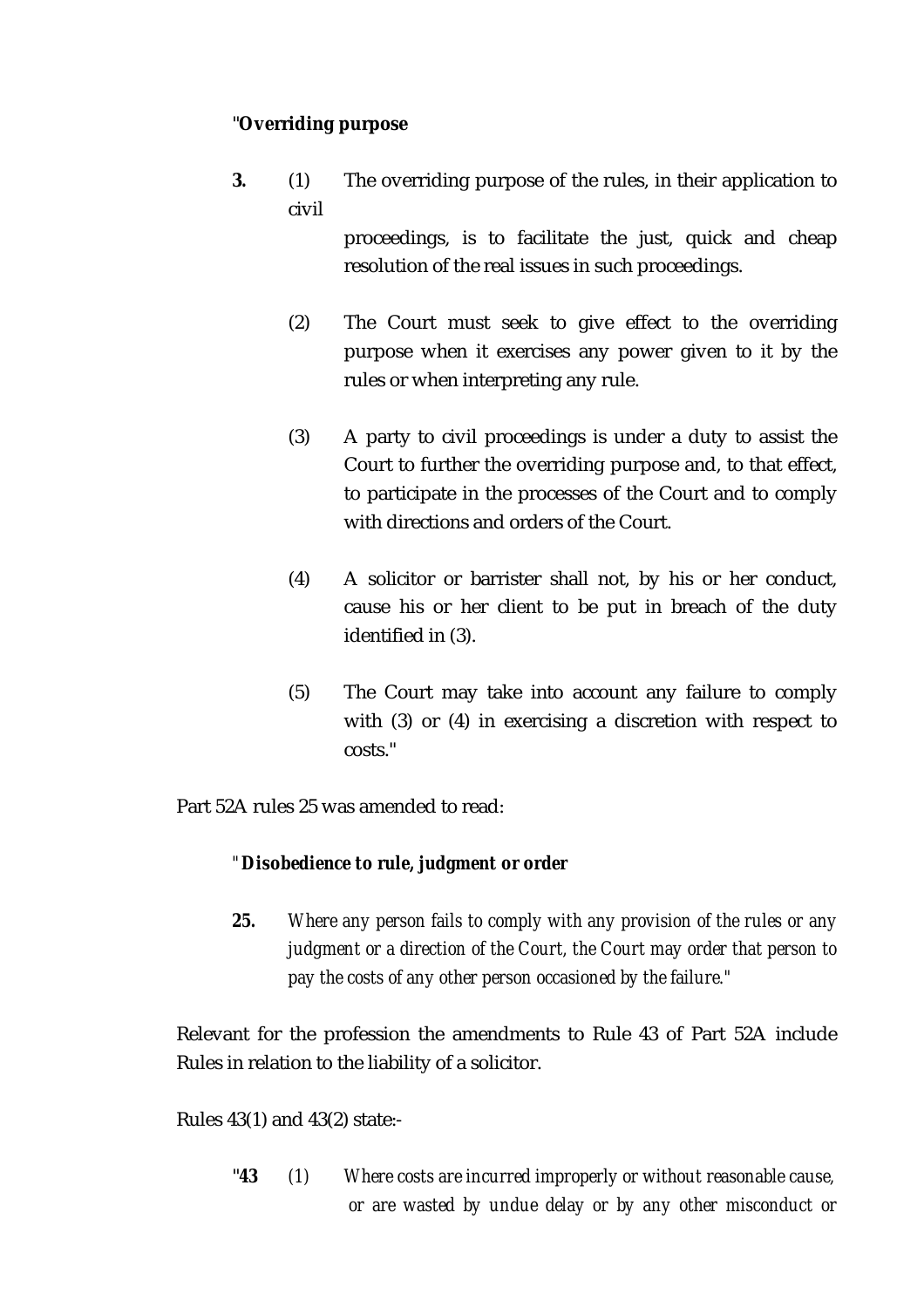*default, and it appears to the Court that a solicitor is responsible (whether personally or through a servant or agent), the Court may, after giving the solicitor a reasonable opportunity to be heard;*

- *(a) disallow the costs as between a solicitor and a solicitor's client, including disallowing the costs for any step in the proceedings;*
- *(b) direct the solicitor to repay to the client costs which the client has been ordered to pay to any other party; and*
- *(c) direct the solicitor to indemnify any party other than the client against costs payable by the party indemnified.*
- *(2) Without limiting the generality of Subrule (1), a solicitor is responsible for a default for the purposes of that Subrule where any proceedings cannot conveniently proceed, or can proceed only with the incurring of extra costs or with the inconvenience of the Court or another party to the proceedings, because of the failure of the solicitor:*
	- *(a) to attend in person or by a proper representative;*
	- *(b) to file any document which ought to have been filed;*
	- *(c) to deliver any document which ought to have been delivered for use of the Court;*
	- *(d) to be prepared with any proper evidence or account;*
	- *(e) to comply with any provision of the rules or any judgement or order or direction of the Court; or*
	- *(f) otherwise to proceed."*

This reflects the duty towards the Court and also the duty to act competently and diligently towards the clients, a duty encompassed in Rule 1.1 which says:-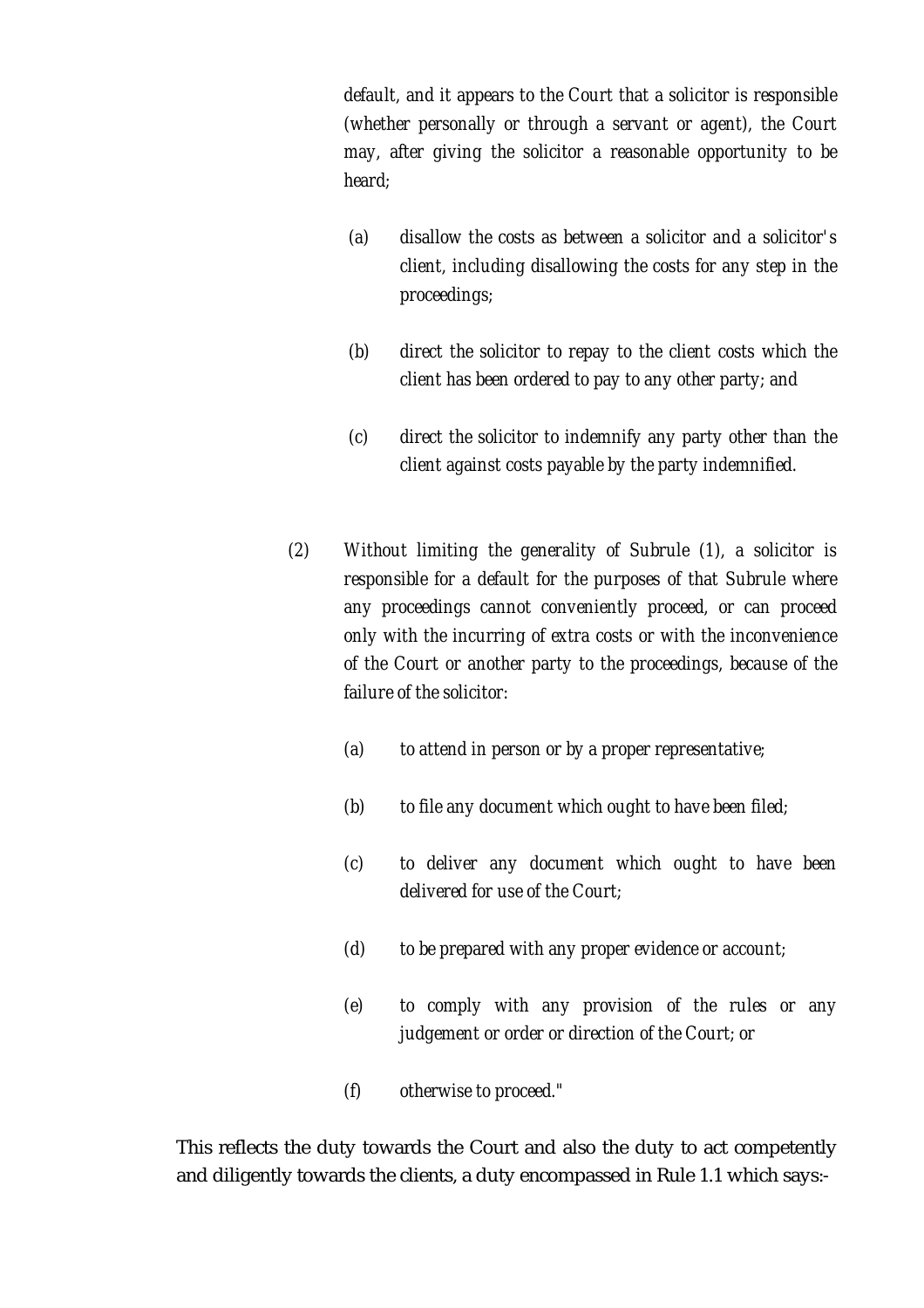*"1. 1.1 A practitioner must act honestly, fairly, and with competence and diligence in the service of a client, and should accept instructions, and a retainer to act for a client, only when the practitioner can reasonably expect to serve the client in that manner and attend to the work required with reasonable promptness."*

The Advocacy Rules contain the following sub-headings:

- Efficient administration of justice.
- Duty to client.
- Independence avoidance of personal bias.
- Frankness in Court.
- Integrity of evidence.
- Duty to opponent.
- Integrity of hearings.
- Prosecutors' duties.
- The advocacy rules appear to be more detailed and more precisely applicable to particular situations than perhaps the other rules are.

Consideration of these points emphasises the constant need to apply sound professional judgment.

The other rules, outside the Advocacy Rules which particularly apply to solicitor advocates are the following:

In the chapter *"relations with clients"*

- Rule 2 Confidentiality.
- Rule 3 Acting against a former client.
- Rule 5 -Termination of retainer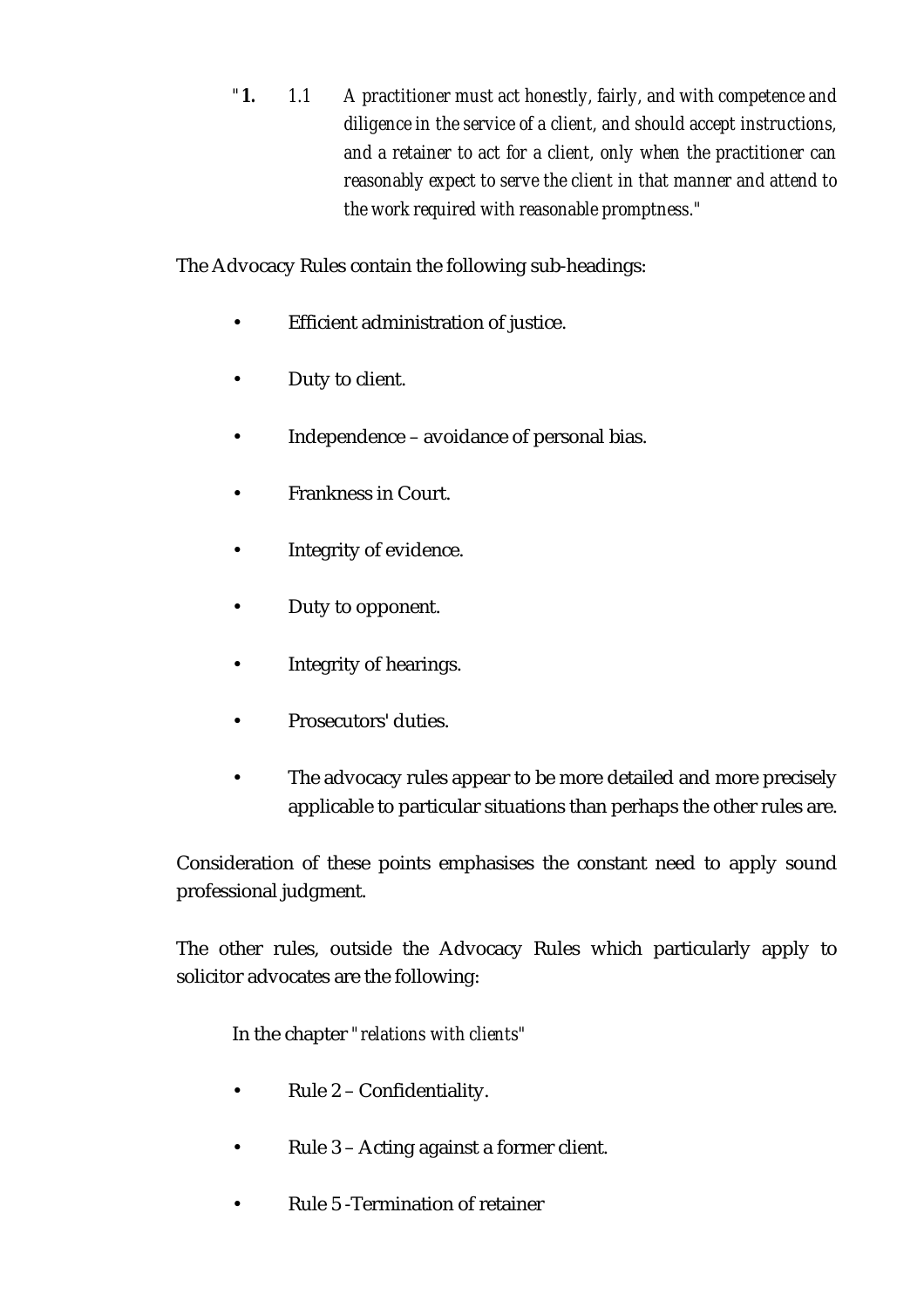- Rule 6A Legal Aid Application Criminal proceedings.
- Rule 6B Legal Aid; Court of Criminal Appeal proceedings.
- Rule 9 Acting for more than one party.
- Rule 10 Avoiding a conflict between a client's and a practitioner's own interest.

In the chapter *"practitioners' duties to the Court"*

- Rule 17 Preparation of affidavits.
- Rule 18 Duty not to influence witnesses.
- Rule 19 Practitioner a material witness in client's case.
- Rule 20 Admission of guilt.
- Rule 21 Admission of perjury.
- Rule 22 Bail.

In the chapter *"relations with other practitioners"*

- Rule 25 Communications.
- Rule 31 Communicating with another practitioner's client.

**Copies of the Advocacy Rules and the other Rules specifically mentioned are included at the end of this paper.**

# **The** *In***efficient Administration of Justice?**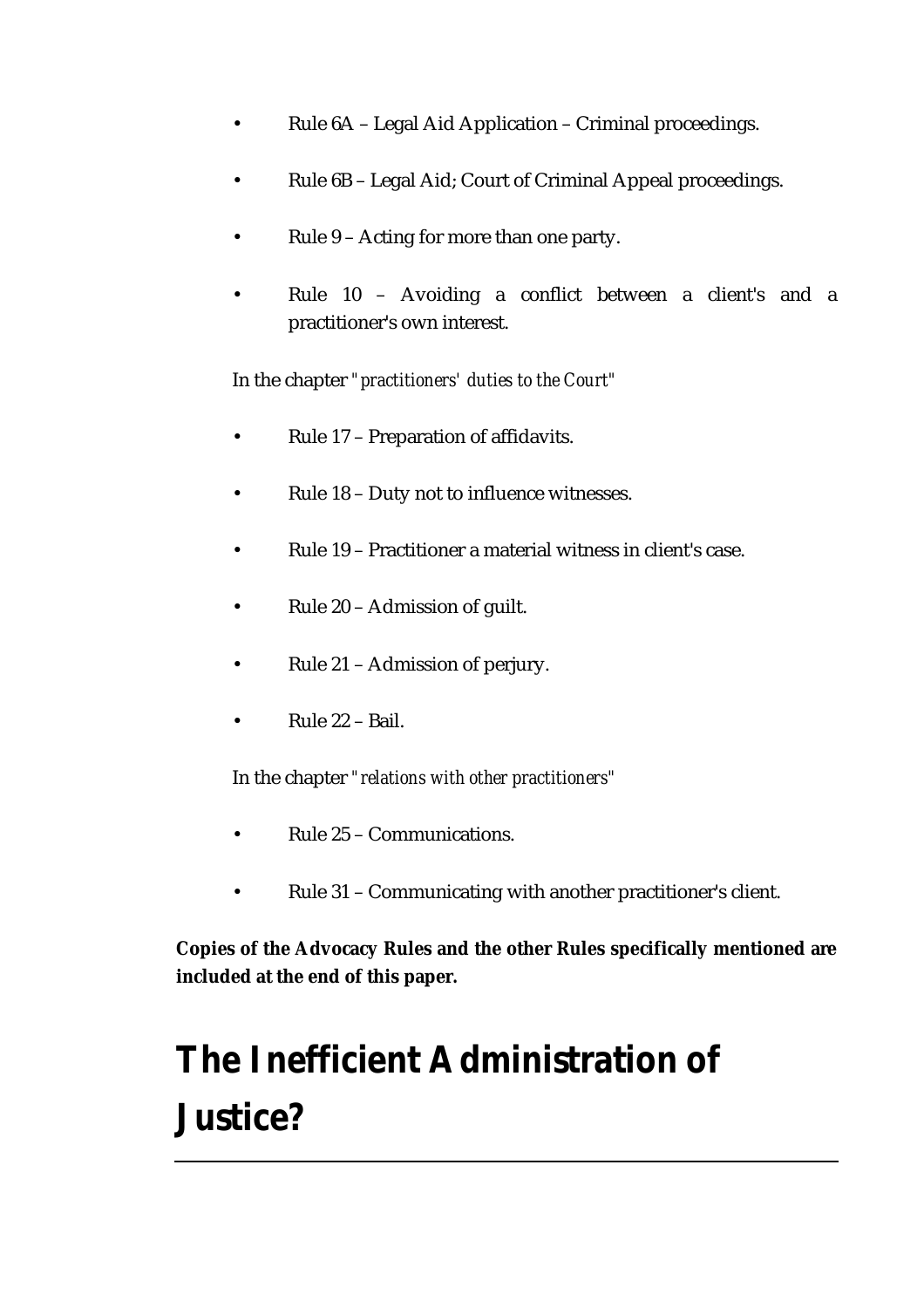It is instructive to reflect on the description of the 19th Century Court of Chancery described by Charles Dickens in *Bleak House* . Consider this and contrast it with the modern day Court.

*"On such an afternoon, if ever, the Lord High Chancellor ought to be sitting here – as here he is – with a foggy glory round his head, softly fenced in with crimson cloth and curtains, addressed by a large advocate with great whiskers, a little voice, and an interminable brief, and outwardly directing his contemplation to the lantern in the roof, where he can see nothing but fog. On such an afternoon some score of members of the High Court of Chancery bar ought to be – as here they are – mistily engaged in one of the ten thousand stages of an endless cause, tripping one another up on slippery precedents, groping knee-deep in technicalities, running their goat-hair and horsehair warded heads against walls of words and making a pretence of equity with serious faces, as players might. On such an afternoon various solicitors in the cause some two or three of whom have inherited it from their fathers, who made a fortune by it ought, to be – as are they not? – ranged in a line, in a long matted well (but you might look in vain for truth at the bottom of it) between the registrar's red table and the silk gowns, with bills, cross-bills, answers, rejoinders, injunctions, affidavits, issues, references to masters, masters' reports, mountains of costly nonsense, piled before them."*

The depressing scene continues with the naming of this infamous cause, the case of Jarndyce and Jarndyce. Who would want to be involved in this matter?

*"Jarndyce and Jarndyce drones on. The scarecrow of a suit has, in course of time, become so complicated that no man alive know what it means. The parties to it understand it at least, that it has been observed that no two Chancery lawyers can talk about it for five minutes without coming to a total disagreement as to all the premises… Jarndyce and Jarndyce still drags its dreary length before the Court, perennially hopeless … has passed into a joke. That is the only good that has ever come of it… How many people out of the suit of Jarndyce and Jarndyce has stretched forth its unwholesome hand to spoil and corrupt would be a very wide question."*

The chapter *"practitioner's duties to the Court"* in which the Advocacy Rules appear begins with the following preamble which does not form part of the Rules but is a statement of general principle intended to describe the underlying principles and objectives of the Rules: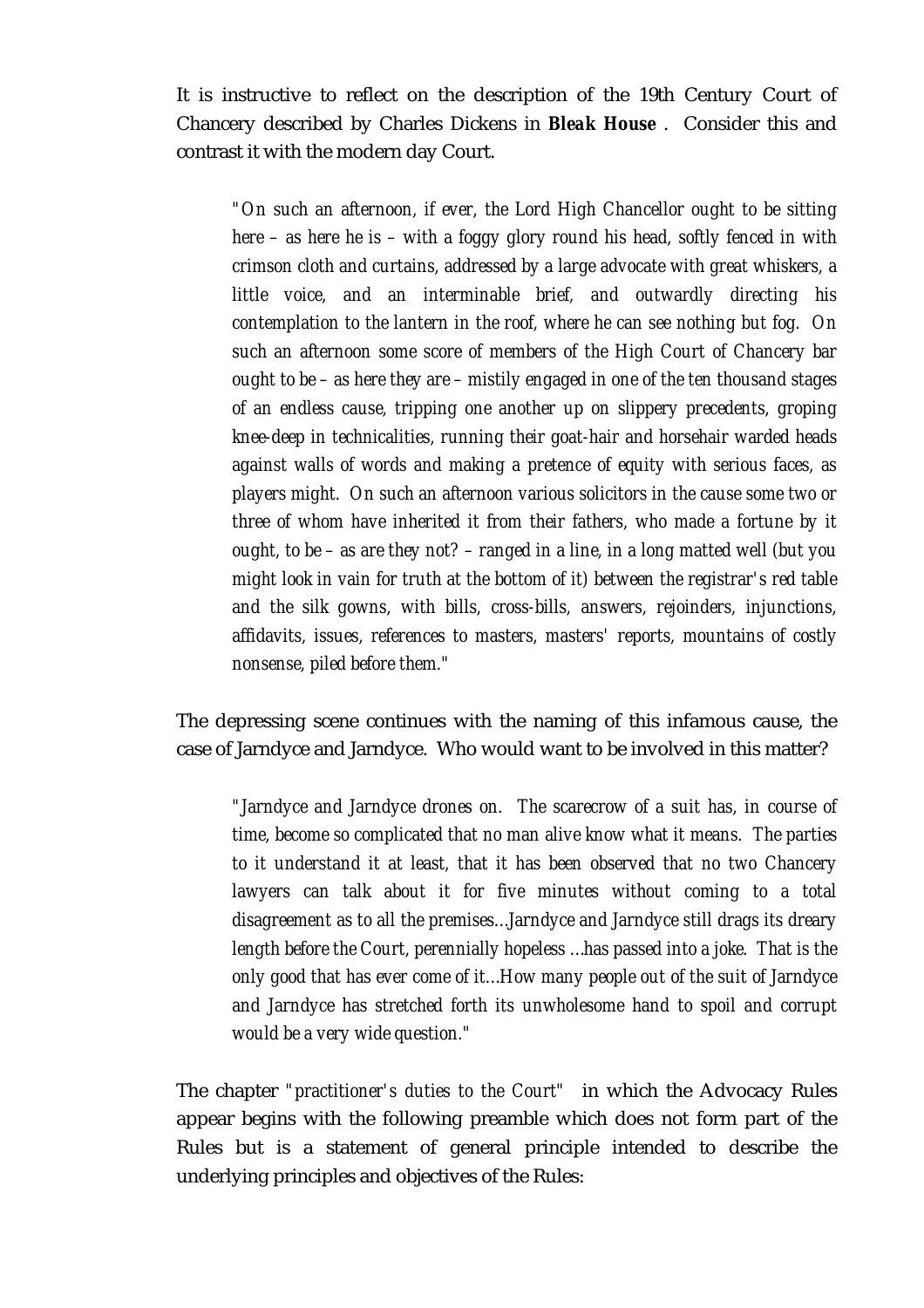*"Practitioners, in all their dealings with the courts, whether those dealings involve the obtaining and presentation of evidence, the preparation and filing of documents, instructing an advocate or appearing as an advocate, should act with competence, honesty and candour. Practitioners should be frank in their responses and disclosures to the Court, and diligent in their observance of undertakings which they give to the Court or their opponents."*

# **Interpretation and Practical Application of the Rules**

It is important and perhaps comforting to know that even experienced practitioners face ethical dilemmas which they cannot resolve easily.

In the American Bar Association Journal of February last year the following comment appears:

*"The basic rules of professional conduct initially appear to be a fairly simple blueprint for appropriate behaviour by lawyers.*

*But when applied to real situations, those black-letter rules often seem to blur into a pool of [gray].*

*Many ethics questions have been asked and answered enough times that practitioners can feel confident that they know where the lines are. But in some evolving areas of law, the lines are considerably less bright."*

You might agree, however, that the lines are not necessarily particularly bright even in established areas of the law. The new concept of the efficient administration of justice may not be difficult to accept into practice.

## **The Rules**

Clearly the first step in avoiding a breach of the Rules is to have a good knowledge of their terms and their application.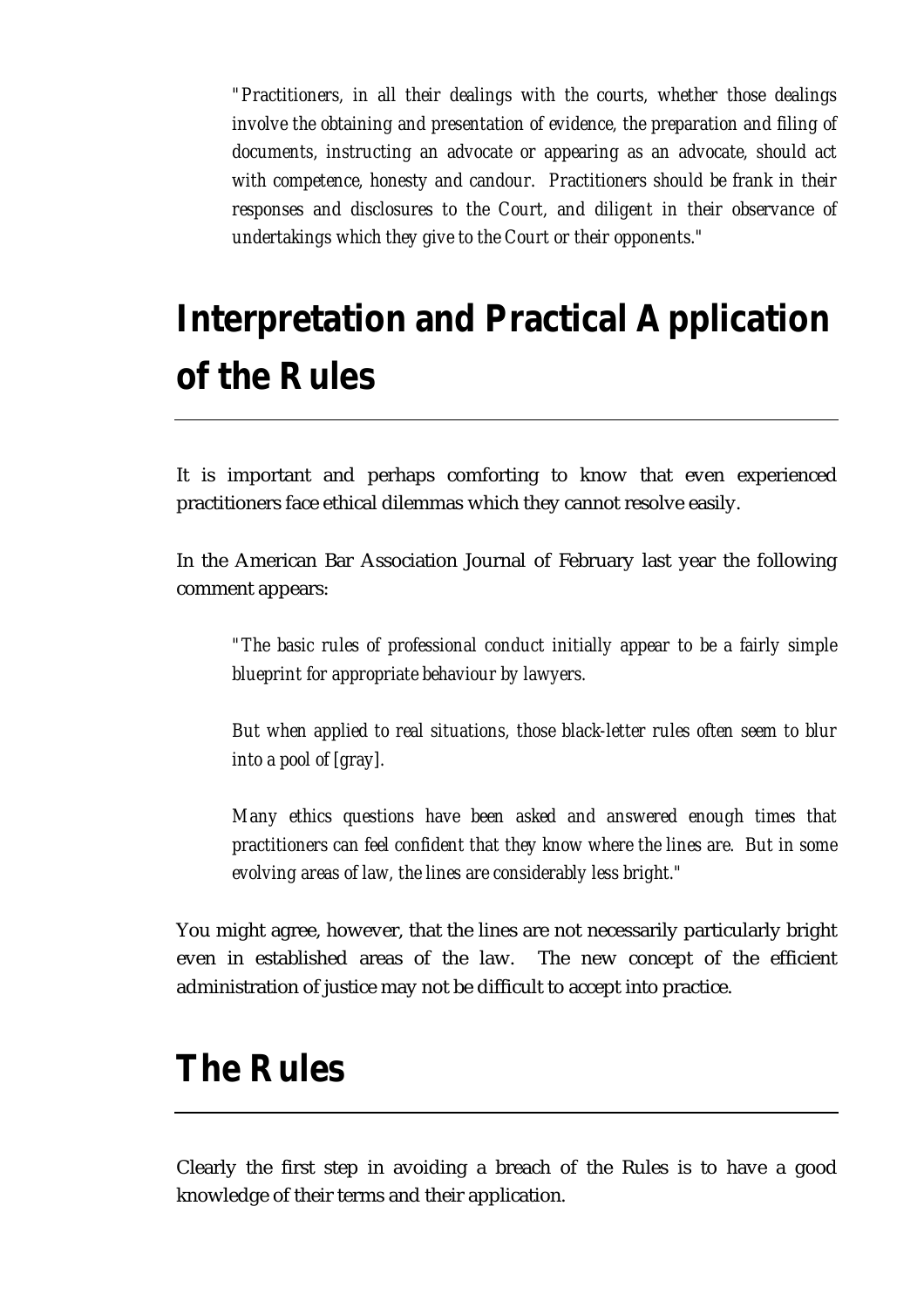### **The duty to act competently and diligently – Rule 1**

This fits in with the requirement in Rule A15 that the practitioner must do work "which the practitioner is retained to do, whether expressly or implied, specifically or generally, in relation to steps to be taken by or on behalf of the client, in sufficient time to enable compliance with orders, directions, rules or practice note of the Court".

Clearly sanctions will be imposed by the Court should its procedures not be complied with.

### **The duty of confidentiality – Rule 2**

No information can be provided to the Court or to the other party without the client's authority.

### **Acting against a former client – Rule 3**

Rule 3 requires that a solicitor should not act against a party where he or she has obtained confidential information from that party relevant to the current matter received as a result of a previous solicitor/client relationship and where that information could reasonably be perceived by the former client to be able to be used to his or her detriment in the proceedings.

A solicitor may be placed in the difficult position of having acted for a witness whom he or she must cross examine. While Rule 3 does not apply specifically to that situation the duty of confidentiality arises.

### **Example**

A solicitor acting for a client in a criminal matter in which he was defending the client on a charge of perjury arising from a workers compensation claim made the embarrassing discovery during the course of the committal hearing that he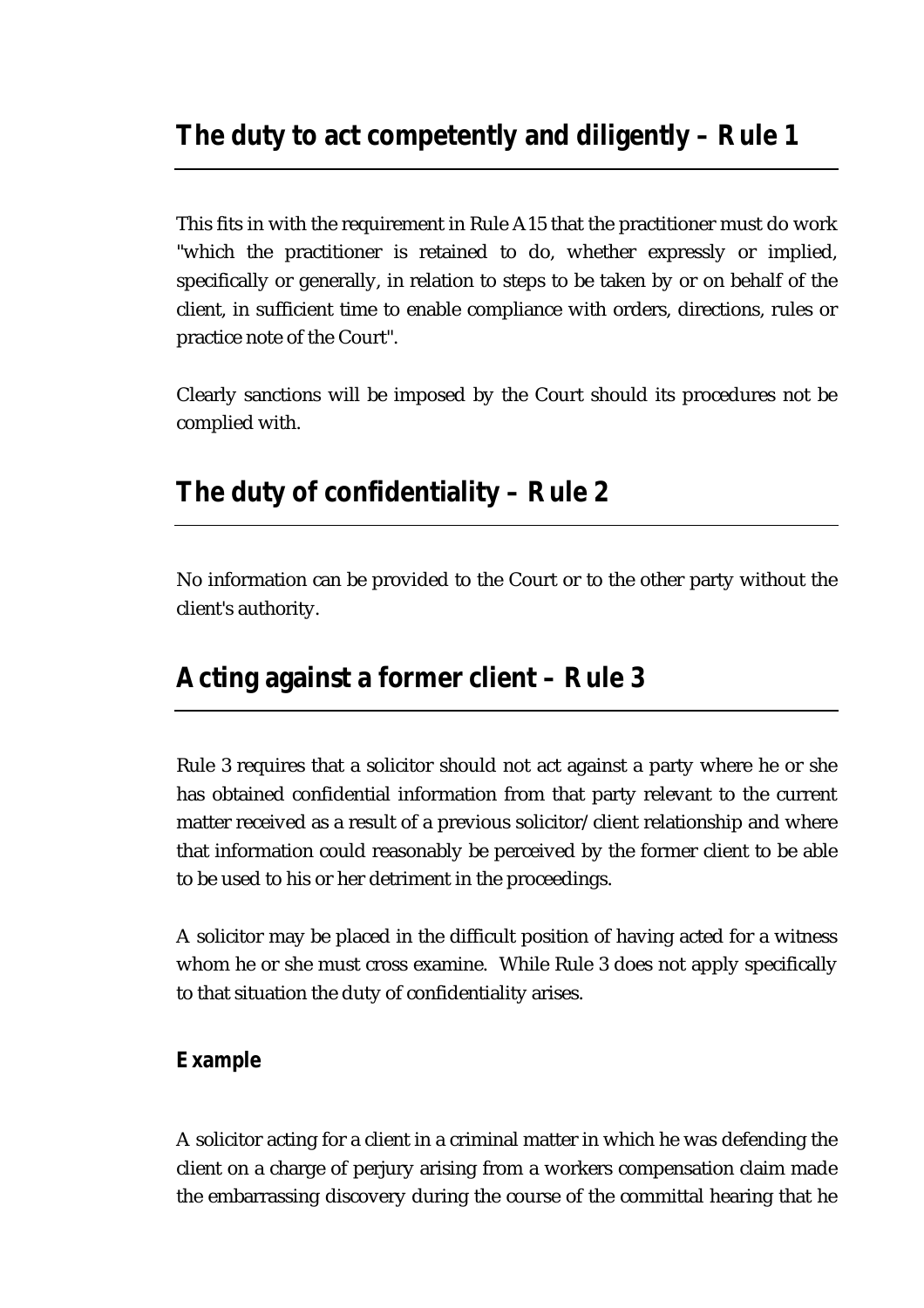had, some time earlier, advised the witness about his role in the circumstances giving rise to the perjury charge. This then meant that he had to withdraw from acting for the accused because he felt he had, and certainly he could be perceived to have, information confidential to that person relevant to the defendant's defence giving rise to a conflict between the duty of disclosure to the present client and the duty of confidentiality to the former client.

### **Acting for more than one party – Rule 9**

Rule 9 does not prevent a solicitor from acting for more than one party e.g. coplaintiffs in a civil action or co-defendants in a civil or criminal action but the solicitor must be satisfied at the outset that each knows the solicitor is acting for the other and that if a conflict arises he or she will have to withdraw from the matter entirely. This also brings into play Rule 3 considerations. This might particularly be likely to occur in a criminal matter where defendants decide to implicate each other.

### **Termination of retainer – Rule 5**

A solicitor must complete what the solicitor is retained to do. This is reflected in Rules A15 and A15(a) of the Advocacy Rules. Rule 5, however, allows a practitioner to withdraw where he or she and the client have agreed, the client discharges the practitioner from the retainer or *"the practitioner terminates the retainer for just cause, and on reasonable notice to the client".*

In relation to notice Rule 5.2 provides that a practitioner who has accepted instructions to act for a defendant required to stand trial in the Supreme Court or the District Court for a criminal offence must not terminate the retainer and withdraw from the proceedings on the ground that the client has failed to make satisfactory arrangements as to payment of costs without serving notice on the client of the practitioner's intention to terminate the retainer *"at a time reasonable in advance of the date appointed for the commencement of the trial, or the commencement of the sittings of the Court in which the trial is listed".*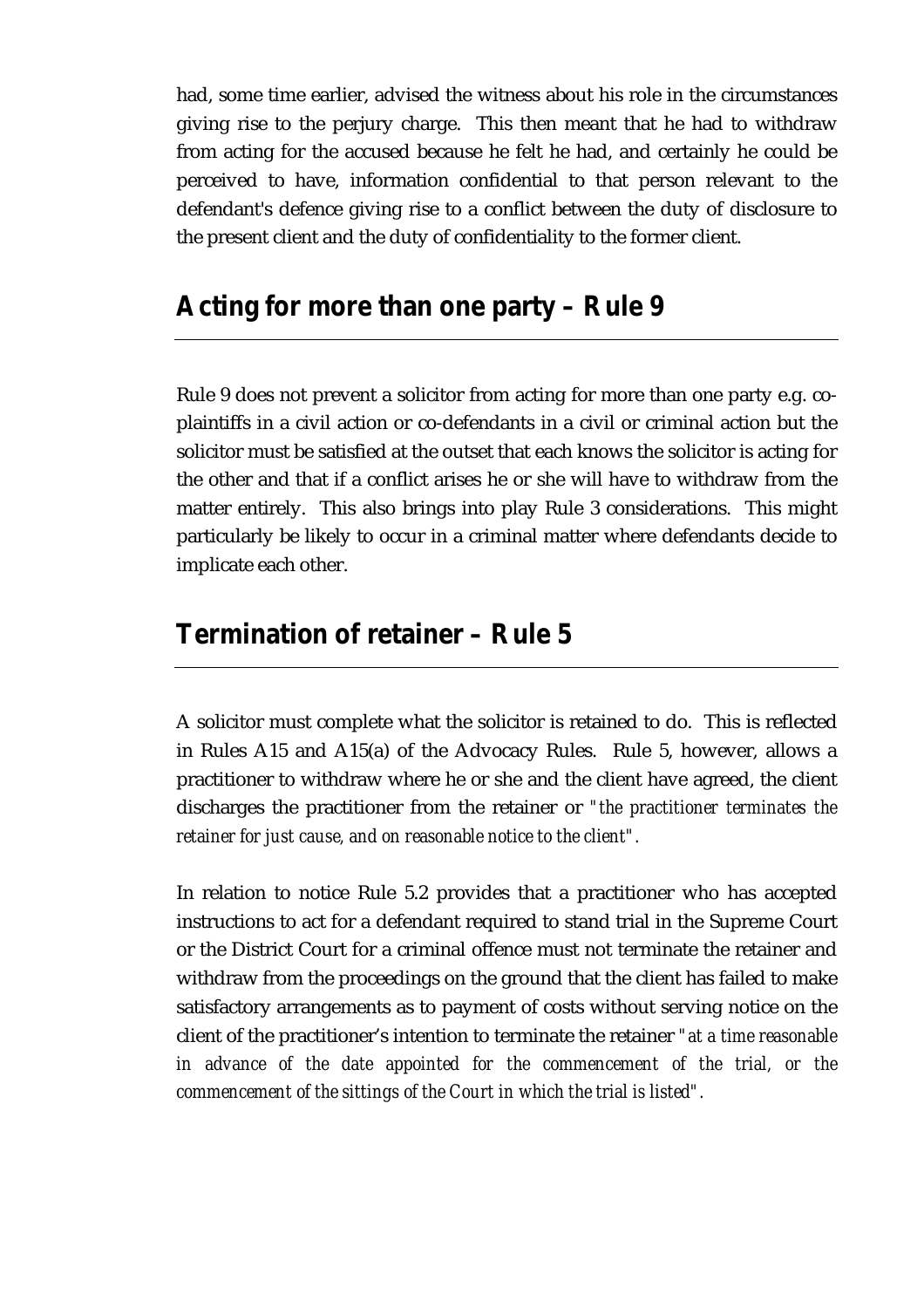### **Example**

A solicitor acted for a client in an action against three hospitals. The solicitor's reporting expert was not supportive and Senior Counsel received a letter from the client criticising the solicitor quite unfairly. Lack of confidence by the client is a just cause for withdrawal as is conflict of interest and the receipt of information indicating that the client is not telling the truth (the last of which I will comment upon later).

### **Preparation of affidavits – Rule 17**

Subrule 1 relates to the duty not to mislead the Court.

If a practitioner is

- aware that a client is withholding information required by an order or rule of the Court, with the intention of misleading the Court; or
- informed by a client that an affidavit of the client, filed by the practitioner, is false in a material particular

the practitioner must, on reasonable notice, terminate the retainer if the client will not make the relevant information available or allow the practitioner to correct the false evidence and give notice of his or her withdrawal from the proceedings without disclosing the reasons to the Court.

This rule does not relate to preparation of affidavits on behalf of witnesses i.e. person who are not clients. This appears to be an anomaly.

#### **Example**

A solicitor prepared an affidavit sworn by a potential witness in a matter, an officer of a company. Settlement negotiations were about to begin and the solicitor wished to use the affidavit during the course of the negotiations. However, some information came to light which suggested that the facts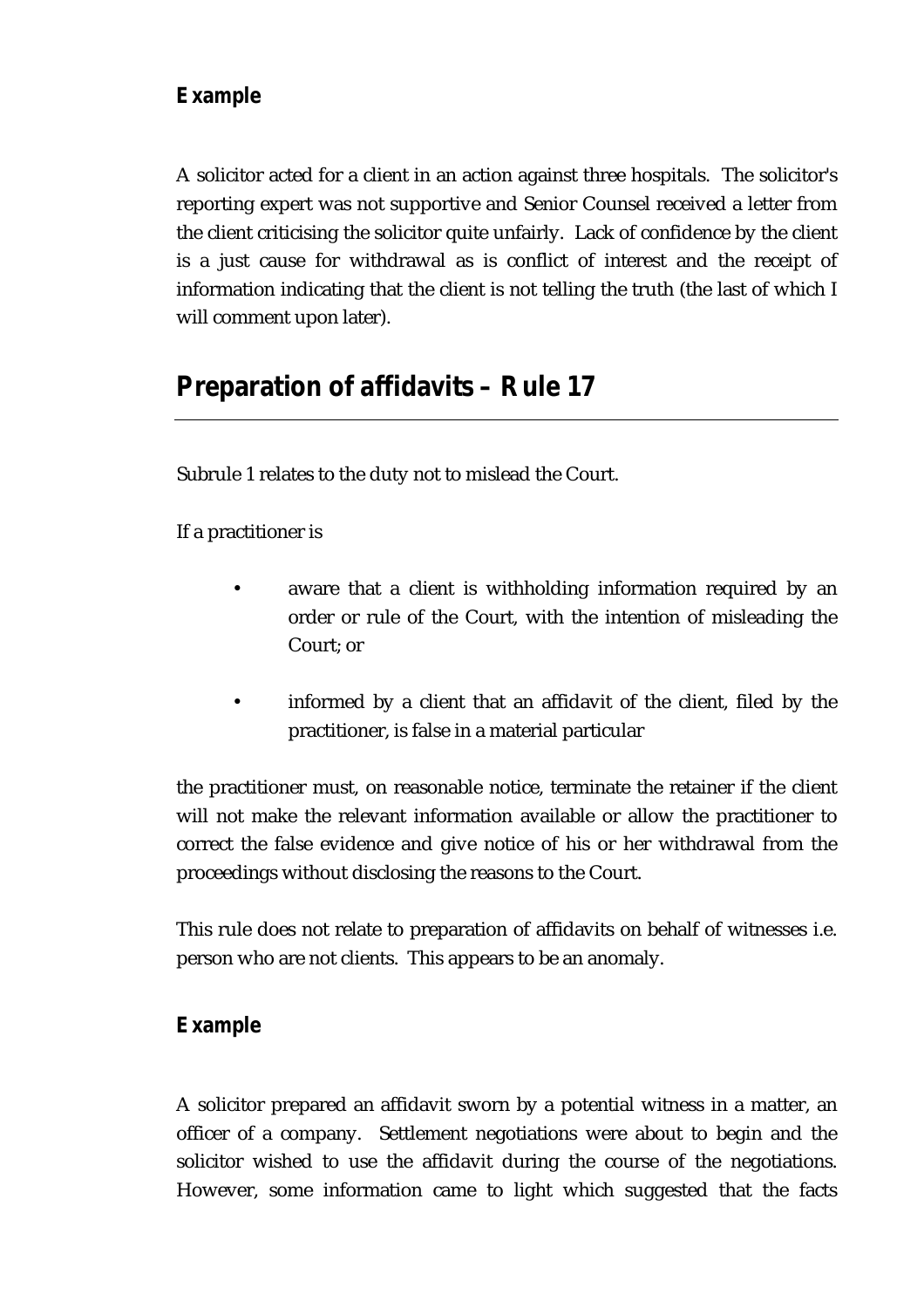deposed to in the affidavit might not be strictly accurate. The doubt about the affidavit arose from the solicitor's consideration of a file note sworn by the deponent. His question to the Society was whether the affidavit could nevertheless be used. It seemed that that might be misleading of the other side although it would not be misleading the Court. Were the affidavit filed in Court and the witness subjected to cross-examination the truth may have emerged but nevertheless the solicitor would have been potentially in a position of misleading the Court.

Three decided cases involving misleading the Court in relation to preparation of affidavits are:

- *Myers-v-Elman* **[1940] AC 282; [1939] 4 All ER 484** in which the House of Lord said a solicitor *"cannot simply allow the client to make whatever affidavit of documents he thinks fit, nor can he escape the responsibility of careful investigation or supervision … a solicitor who has innocently put upon the file an affidavit by his client, which he subsequently discovers to be false, owes a duty to the Court to put the matter right at the earliest moment if he continues to act as solicitor on the record."*
- A much more recent matter of *Coe-v-New South Wales Bar Association* **BC 2000 00540; [2000] NSWCA 13** concerns a barrister who was personally a party in Family Court proceedings who swore an affidavit verifying a Statement of Financial Circumstances which to his knowledge was untrue. The Legal Services Tribunal ordered that his name be removed from the Roll of Legal Practitioners following a finding of professional misconduct.
- In *Re Thom* **[1918] 18 SR(NSW) 70; 35 WM (NSW) 9** dealt with a solicitor who drew an affidavit by a client in which she stated *"I do not admit the allegations against my character"* when the solicitor had knowledge that the facts deposed to were true.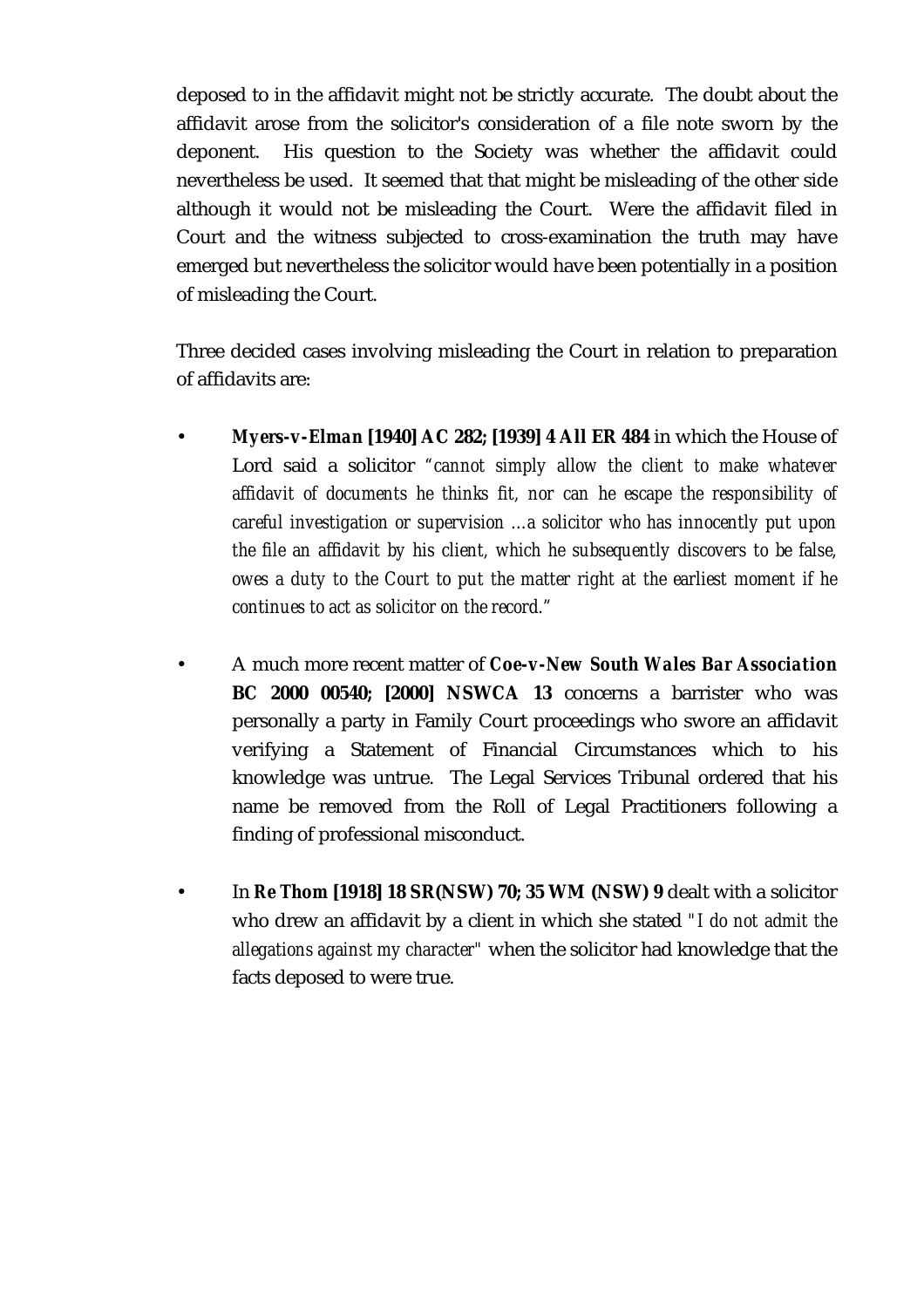This issue is dealt with in Rules 17.2 and A37 (commented upon more fully below).

### **Duty not to influence witnesses – Rule 18**

While it is well recognised that there is no property in witnesses nevertheless there are constraints when a solicitor wishes to communicate with a witness or a possible opposite party. This partly reflects the general "golden" rule against communicating with another solicitor's client and can arise either in the course of preparation for a hearing, during settlement negotiations or during the hearing.

The Rule refers to *"any matter or event which is the subject of adversarial proceedings before a Court"* and prohibits a practitioner from conferring with or interviewing:

- the opposing party in the proceedings including a person who may be represented or indemnified in proceedings by an insurance company
- where the opposing party or a prospective opposing party is a corporation, any person authorised to make admissions on behalf of the corporation, or to direct the conduct of the proceedings.

Exceptions are:

- if the other person, unrepresented by a practitioner, has been fully informed of the practitioner's purpose in conducting interview, has been advised to seek and to take the opportunity of obtaining independent legal advice or
- the practitioner acting for the other person has agreed to the interview on conditions which may include the conduct of the interview in the presence of both parties' practitioners.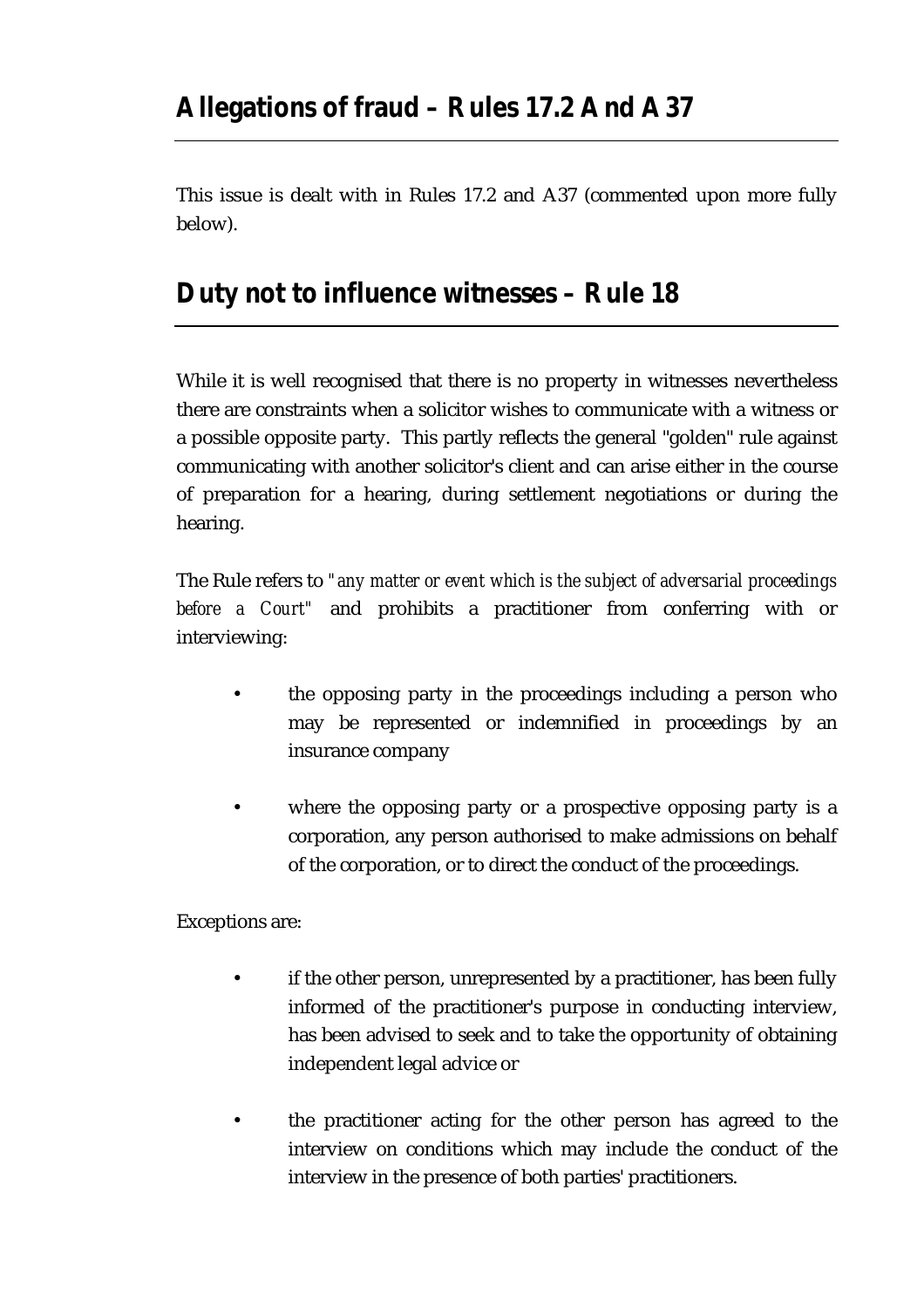### **Example**

A solicitor acting for a proposed plaintiff injured in a motor vehicle accident during the course of his employment sought advice as to whether he could interview a potential defendant (the driver of the relevant motor vehicle) on issues of causation and safe system of work. The owner of the vehicle was the employer of both the potential plaintiff and the first defendant i.e. the passenger (client) and the driver.

Strictly speaking Rule 18 did not apply because the matter was not yet *"the subject of adversarial proceedings before a Court"*. If proceedings had been commenced then the solicitor could have contacted the driver (who he hoped would be able to give him information helpful to his client's case against the owner/employer) as long as the safeguards noted in Rule 18 were observed. However, a strong view was that as the Rule did not apply nor did the exceptions and ethically it would have been most undesirable for contact to be made. This issue is shortly to receive some further consideration.

## **Practitioner a material witness in client's case – Rule 19**

Rule 19 prevents a solicitor advocate appearing as advocate in a case *"in which it is known, or becomes apparent, that the practitioner will be required to give evidence material to the determination of contested issues before the Court".*

The Rule also goes on to provide that there may be exceptional circumstances which would allow a solicitor acting (i.e. not in the role of advocate) continuing to act but only if those *"exceptional circumstances"* exist.

For an advocate particularly, logistical considerations apply. Moving between the bar table and the witness box might have practical difficulties apart from any other considerations. The basis of the Rule is really conflict of interest; the solicitor/witness' evidence might be detrimental to the client's case or, the opposite – the evidence may assist but the Court may have difficulty in affording it the appropriate weight because the solicitor has an interest in seeing the matter succeed and the evidence may therefore be tainted. Riley's New South Wales Solicitors Manual 2000 edition deals with that last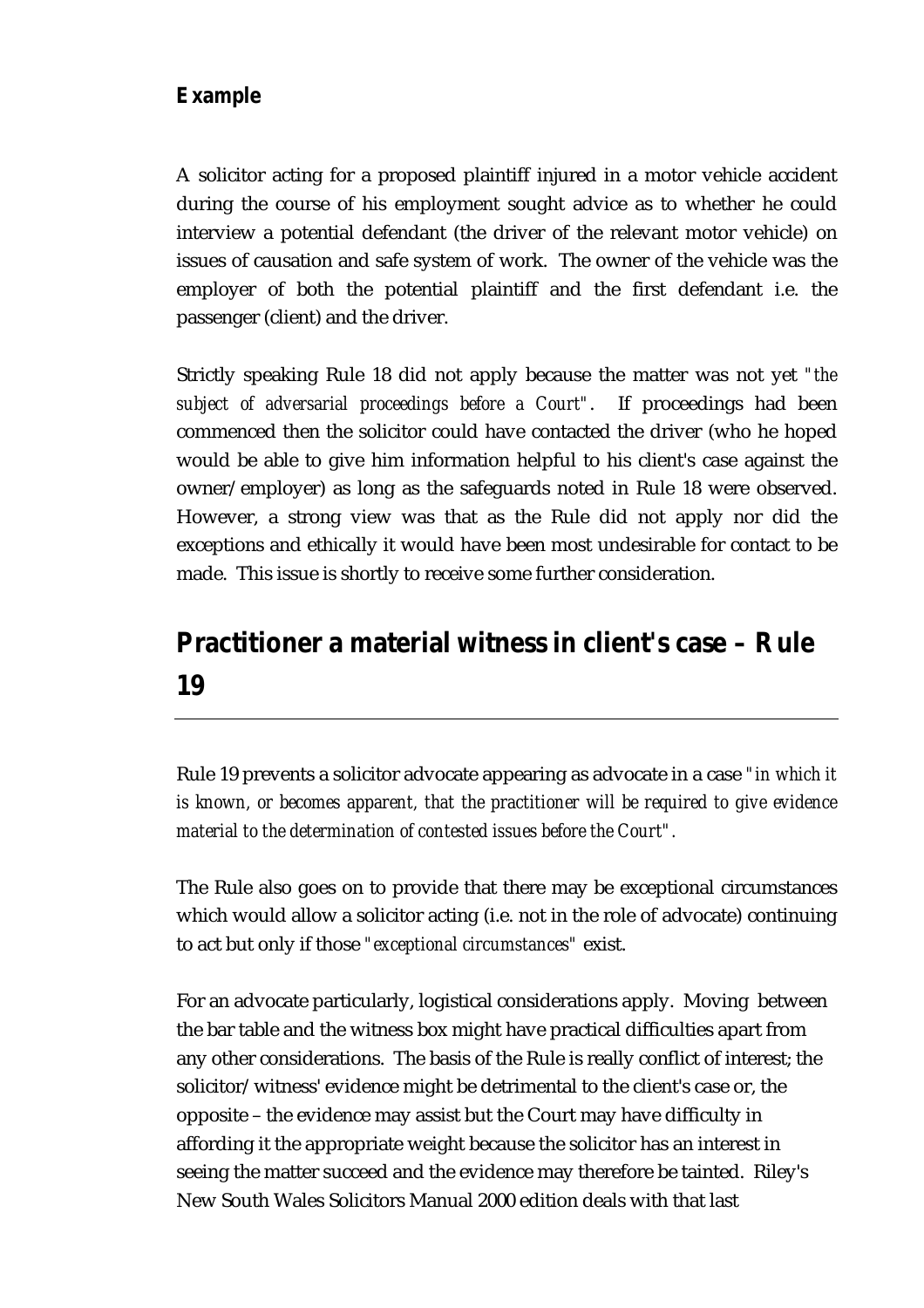consideration. I have further material which may assist in considering some of the other finer points arising from the Rule.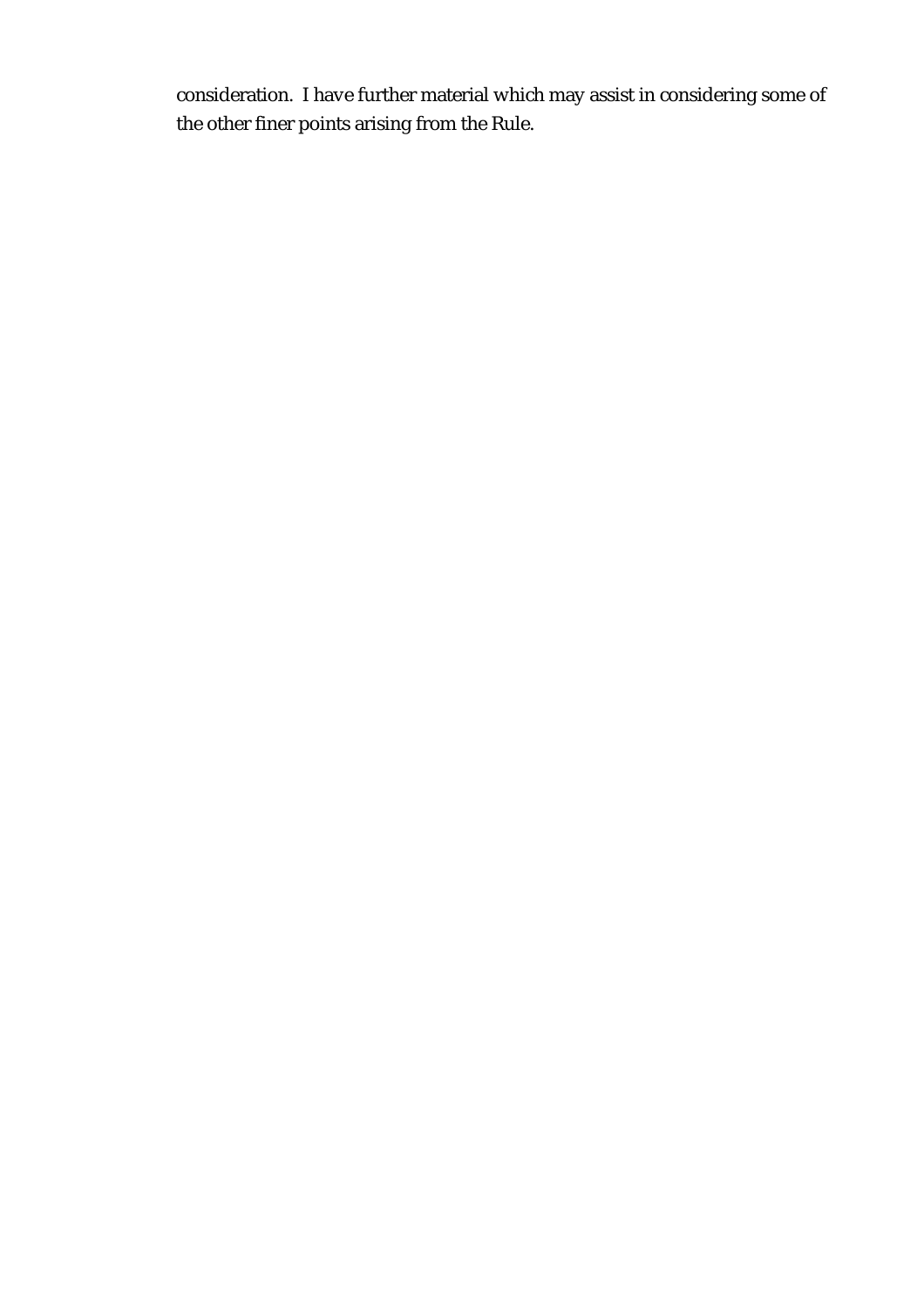### **Example**

A solicitor about whom I recently wrote in the Law Society Journal under the heading *"Do you make it clear you are representing"* in a column appearing in February 2001 page 49 asked if it would be ethical to use information which a witness volunteered to him in recent proceedings. In short the witness, who was a witness to be called by the other side, foreshadowed committing perjury. Subsequently the solicitor contacted the Society indicating that he had been instructed to act in a matter in which that witness was the opposing party. He felt he had information which would undermine that party's credibility but clearly were he to give evidence himself in the second case Rule 19 would prevent him from acting.

### **Admission of guilt**

This is dealt with in Rules 20, A32 and A33.

In our adversarial system, a practitioner does not have to *"do the other side's work"* for it but of course cannot mislead the Court or the other party.

Therefore a practitioner can act for the accused or defendant in criminal proceedings who elects to plead *"not guilty"* after admitting guilt to the practitioner but the practitioner cannot:

• put a defence case which is inconsistent with the client's confession

- falsely claim or suggest that another person committed the offence
- or
- continue to act if the client insists on giving evidence denying guilt or requires the making of a statement asserting the client's innocence.

The practitioner must ensure that the prosecution is put to proof of its case and may argue that the evidence is insufficient to justify a conviction or that the prosecution has otherwise failed to establish the commission of the events by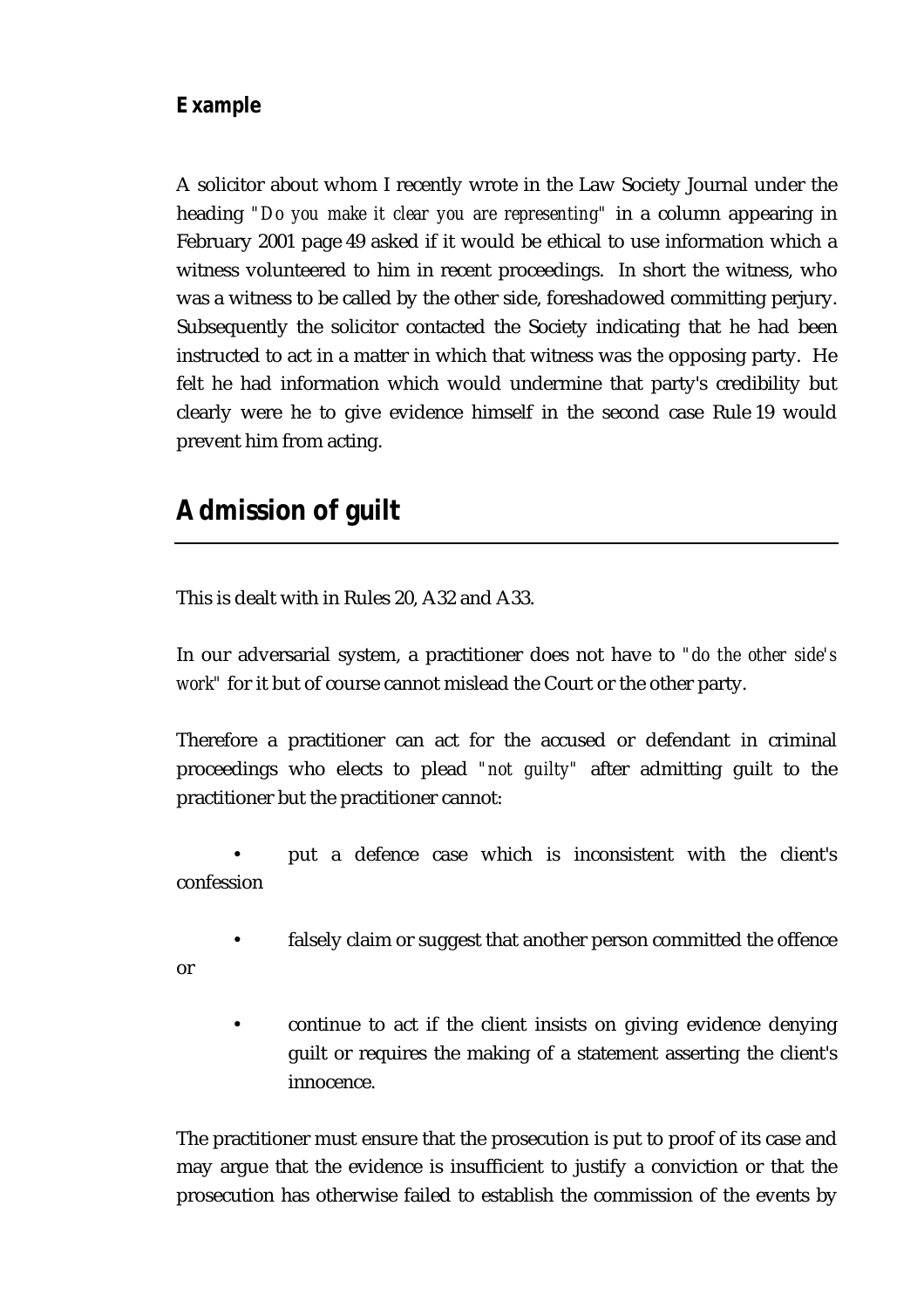the client. In theoretical terms this is quite consistent with the parameters of our legal system. In practical terms it may cause some difficulties for the practitioner and cause urgent and serious judgments to be made.

The very familiar dilemma in which counsel for one Tuckiar found himself in 1934 demonstrates the obstacles placed in the part of the responsible and competent practitioner and caused the Court to state:

*"Why he should have conceived himself to have been in so great a predicament, it is not easy for those experienced in advocacy to understand. He had a plain duty, both to his client and to the Court to press such rational considerations as the evidence fairly gave rise to in favour of complete acquittal or conviction of manslaughter only … Whether he be in fact guilty or not, a prisoner is, in point of law, entitled to acquittal from any charge which the evidence fails to establish that he committed, and it is not incumbent on his counsel by abandoning his defence to deprive him of the benefit of such rational arguments as fairly arise on the proofs submitted"* (see *Tuckiar-v-R* **(1934) 52 CLR 335).**

#### **The innocent client pleading guilty.**

The Ethics Committee recently considered the opposite problem i.e. a solicitor accepting a plea of guilty from a client appearing or claiming to be innocent of a criminal charge, nevertheless instructing the solicitor to plead guilty in the matter.

There may be a number of factual situations. Firstly where there is doubt as to the client's guilt or innocence in which case it may not be inappropriate to obtain the client's instructions to plead guilty. Secondly the client might simply want to plead guilty to avoid a trial. Thirdly, the client might be trying to protect a third party.

The Ethics Committee felt that a solicitor accepting a plea of guilty from a client who could run a technical or some other defence, or who after proper advice considers that it is expedient to enter such a plea can do so without misleading the Court. However, clearly if the solicitor knew in fact that the client was only wishing to protect a third party then to put a plea of guilty to the Court would be misleading the Court and would be interfering with the due administration of justice in that the real offender would go free.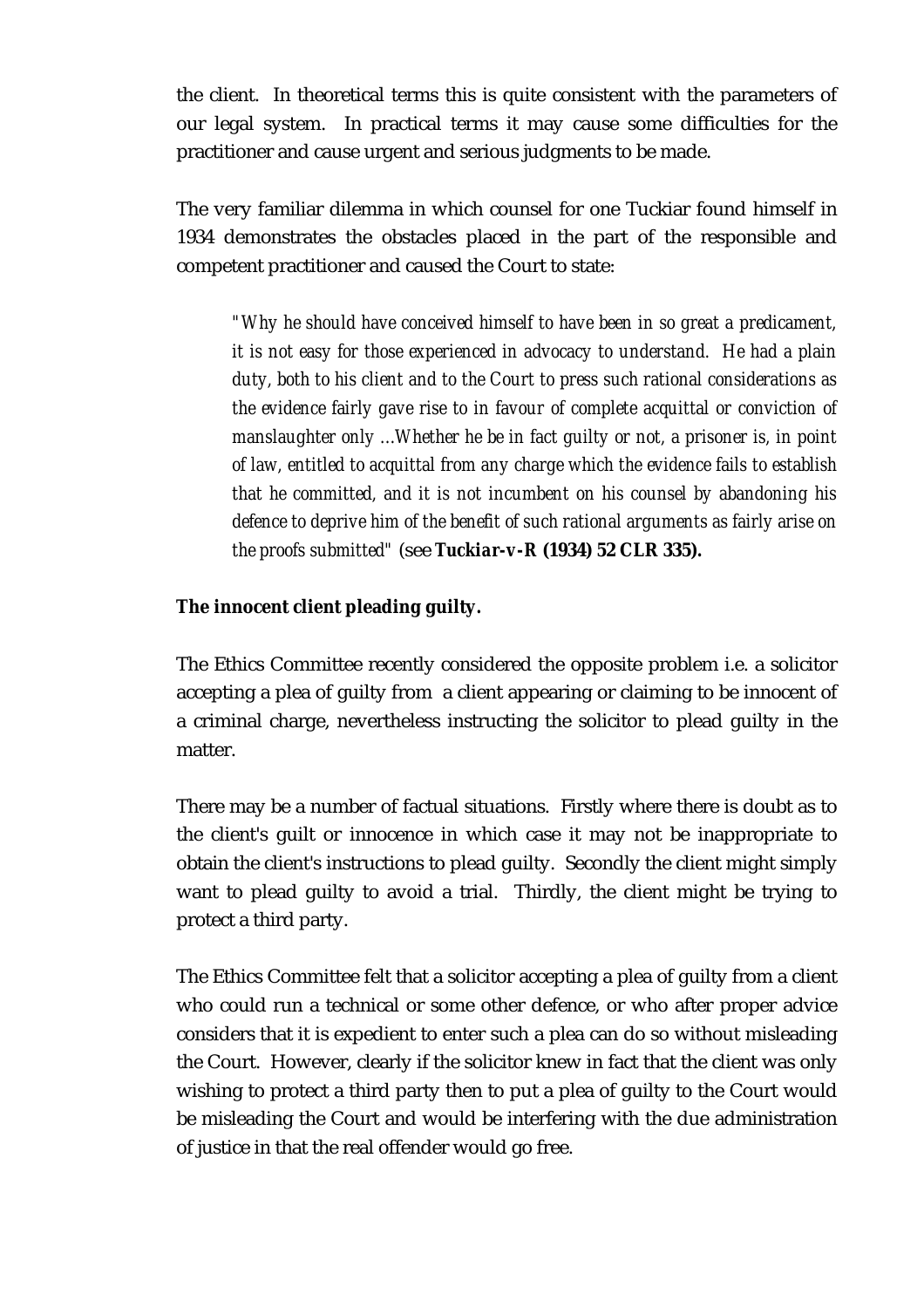## **Admission of perjury/intended disobedience of a court's order**

These are referred to in Rules 21 and A34.

If at any time before judgment is delivered in any proceedings a practitioner's client admits to having given materially false evidence or to having tendered a false or misleading document in the proceedings the practitioner must:

- advise the client that the Court should be informed of the false evidence and request the client's authority to inform the Court and correct the Court record and
- if the client refuses to provide that authority, withdraw from the proceedings immediately and terminate the retainer.

A practitioner whose client informs the practitioner that the client intends to disobey a Court's order must:

- advise the client against that course and warn of its dangers
- not advise the client how to carry out or conceal that course but

• not inform the Court or the opponent of the client's intention unless

• the client has authorised the practitioner to do so beforehand or

• the practitioner believes on reasonable grounds that the client's conduct constitutes a threat to any persons safety.

Therefore, without the client's authority or in the particular situation where the client's threat imposes a risk of harm to the safety of another party, the practitioner must observe the duty of confidentiality owed to the client. Present advice is that this is so even given the terms of Section 316(1) of the *New South Wales Crimes Act* (the statutory "misprision of felony" rule).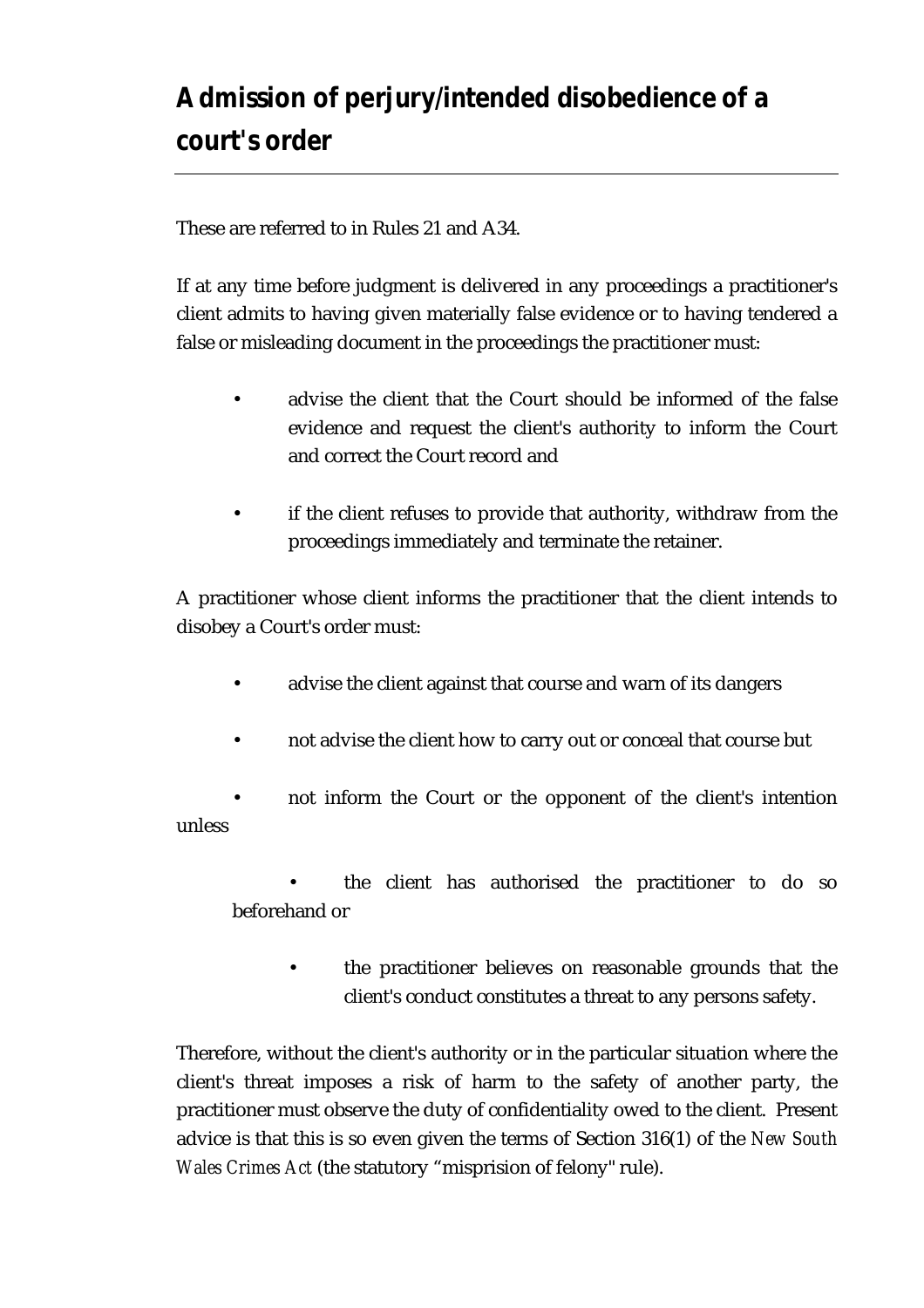## **Duty to a client, independence and avoidance of personal bias**

Rules A16 to A20 balance the duty to act in the client's interests with the principle that *"a practitioner must not act as the mere mouthpiece of the client or the instructing practitioner"*.

Taking on unpopular causes can have polarised effects: they can cause professional enthusiasm or cause significantly difficulty. A practitioner is entitled to take on a case on behalf of a client e.g. whose alleged crime elicits the opprobrium of the community, lay persons and professionals alike. Everyone is entitled to representation - that is trite. Solicitors are not subject to the Bar's "cab rank" Rule which is a Rule designed to ensure proper representation for all parties as well as protecting the barrister against disapproval. However, their maybe cases where a practitioner's view of the client or the client's activities may compromise the duty to act competently and diligently (the duty recognised in Rule s 1.1 and A16).

The recent *"horrible moral dilemma"* faced by Melbourne barrister Robert Richter QC who was next in line under the cab rank rule to represent suspected war criminal Konrad Kalejs was solved "*on a professional basis"*, Mr Richter saying he was involved in a trial to begin shortly *"it is expected to go on for some time so professional I cannot devote the time"*.

There may be an argument for suggesting that to act for a client whose cause you cannot properly uphold would give rise to a conflict of interest and compromise your duty to act competently and diligently towards the client.

### **Frankness in court**

The duty to the Court is explained succinctly in Rule A21:

*"A practitioner must not knowingly make a misleading statement to a court on any matter."*

The classic dilemma was faced by Counsel in *Vernon-v-Bosley* **(No 2) [1999] QB**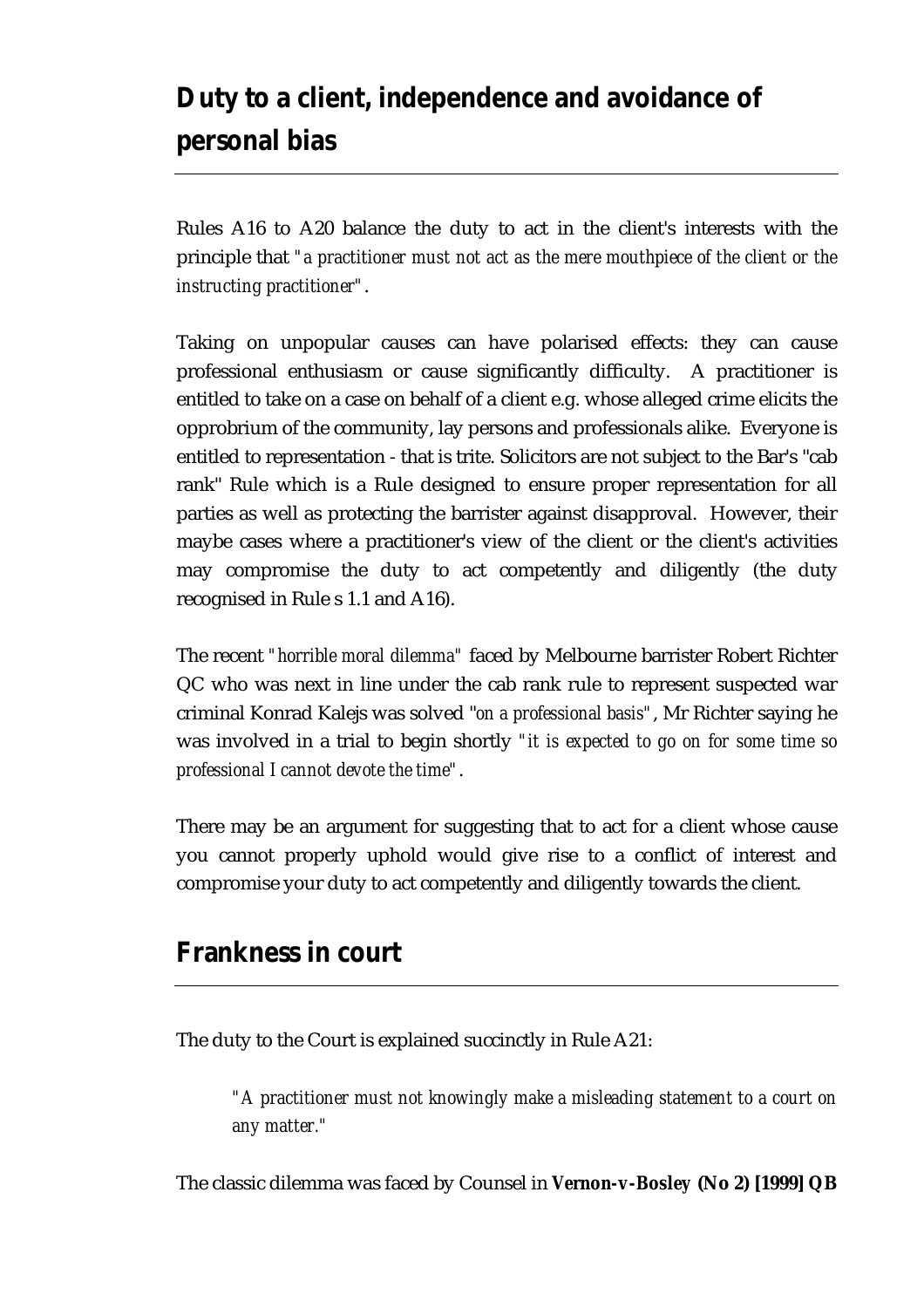**18; [1997] 1 All ER614**. The plaintiff in a claim for damages for post traumatic stress disorder (arising from unsuccessful attempts to rescue his two children from a car which had plunged into a river while being driven by their nanny) succeeded at first instance but the defendant appealed on the basis of the contents of a medical report relating to the plaintiff referred anonymously and obtained during the course of the plaintiff's separate proceedings with his wife concerning custody issues. Not surprisingly the medical evidence in the first proceedings had been that the plaintiff's psychiatric condition was not good whereas in the second proceedings the evidence was that it had greatly improved - polarised views which were within the knowledge of the plaintiff's Counsel.

Counsel argued that the latter report obtained in the Family Law proceedings was privileged and could not be used in the other proceedings but the Court held that it had been misled *"by the failure of the plaintiff and his advisers to correct an incorrect appreciation".* It was within the power of the plaintiff to authorise disclosure.

Other examples of similar matters are:

### • *New South Wales Bar Association -v- Thomas* **(No 2) (1989) 18 NSWLR 193.**

While on the Roll of Barristers although not actively practising T was found to have shown a lack of candour to the Court and a conscious deception of Crown Counsel as to how certain evidence in a criminal matter had been obtained.

• *Kyle -v- Legal Practitioners' Complaints Committee* **(1999) 21 WAR 56**. The Full Court of the Supreme Court of Western Australia considered the conduct of practitioner K who acted as solicitor advocate for clients in Supreme Court litigation concerning the circumstances in which the clients had entered into a deed with the plaintiff. K did not inform the Court, as advised a week before the trial, that one of his clients had signed the deed and forged his wife's signature on it.

While K denied ultimately intending to deceive the Court, Parker J said *"In that state of mind he then not only did not disclose the truth, but propounded pleadings and made factual assertions which were contrary to the truth, as he well knew from his instructions. In my view that is enough to*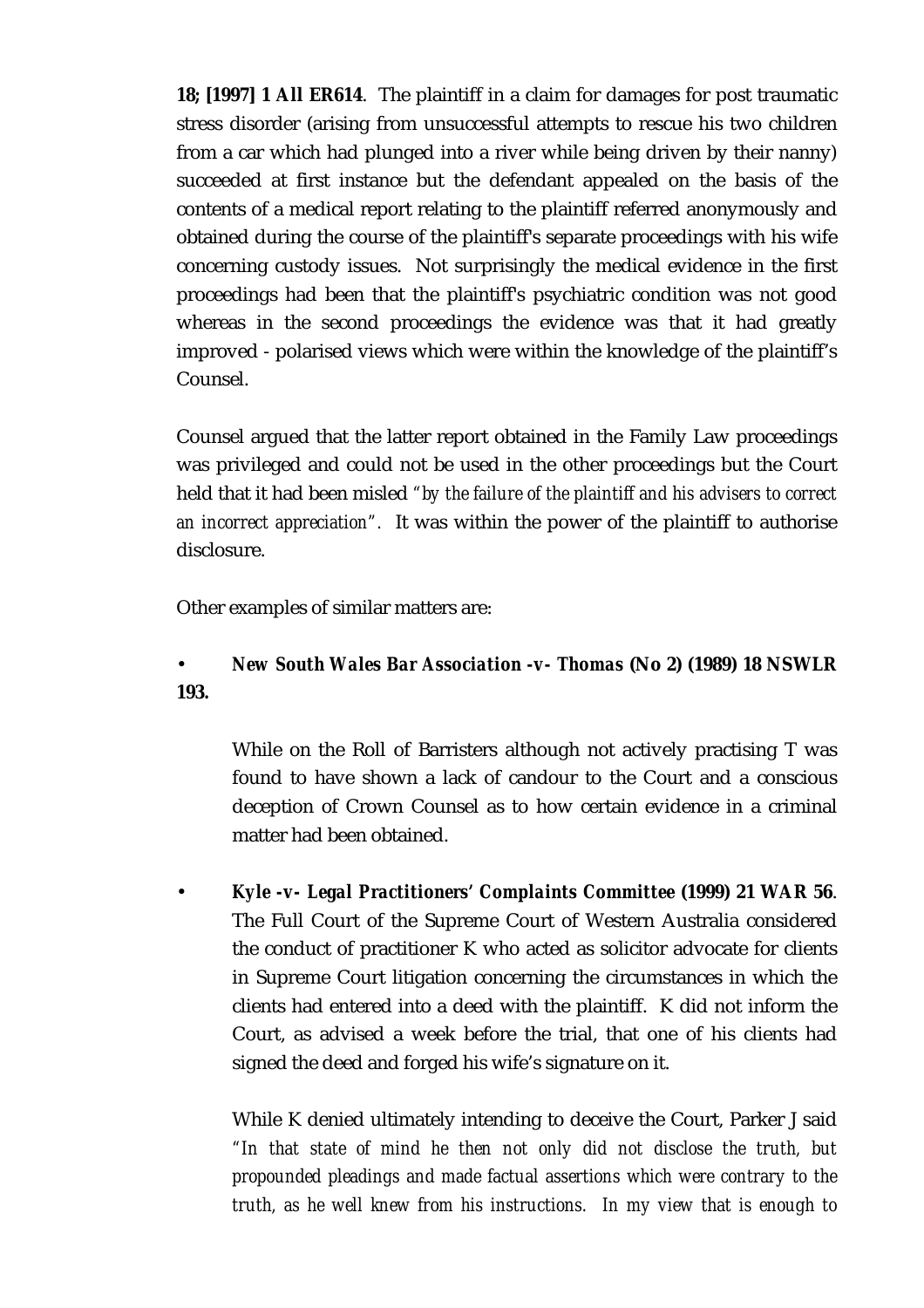*establish the mental element involved in this allegation that the appellant intended to mislead the Court."*

Rules A21 to A31A inclusive deal with some specific issues including the need to inform the Court of the applicable law even if it is against the client's case.

### **Responsible use of court process and privilege**

This is dealt with in Rules A35 to A40.

**Abuse of process/spurious cases**

This is reflected in Rule A35(a) which says, "A practitioner must, when exercising the forensic judgments called for throughout a case, take care to ensure that decisions by the practitioner or on the practitioner's advice to invoke the coercive powers of a court or to make allegations or suggestions under privilege against any person … are reasonably justified by the material already available to the practitioner."

Assisting a client by bringing a spurious case or a case brought to achieve an ulterior purpose is professional improper and there is an emerging body of case law dealing with costs orders being made personally against practitioners. A good example of these is *Levick -v- Deputy Commissioner of Taxation*, a judgment of the Full Court of the Federal Court of Australia N1466 of 1999 delivered on 23 May 2000 which summarises earlier authorities. In that case a costs order was made against a solicitor acting for a debtor who raised unarguable points in a Notice of Opposition filed in bankruptcy proceedings and the case deals fully with circumstances in which costs may properly be ordered against a solicitor. The judgment quotes favourably the following comment of Hill J in the original proceedings from which the appeal was brought:

*"It is not as if these arguments would have originated from the client. They clearly originated with the lawyers. It is obvious enough that they were intended to delay as long as possible the making of a sequestration order against Mr Quinn. But it is not necessary to go that far to justify the making of an order that the solicitor pay the costs of the Deputy Commissioner on an*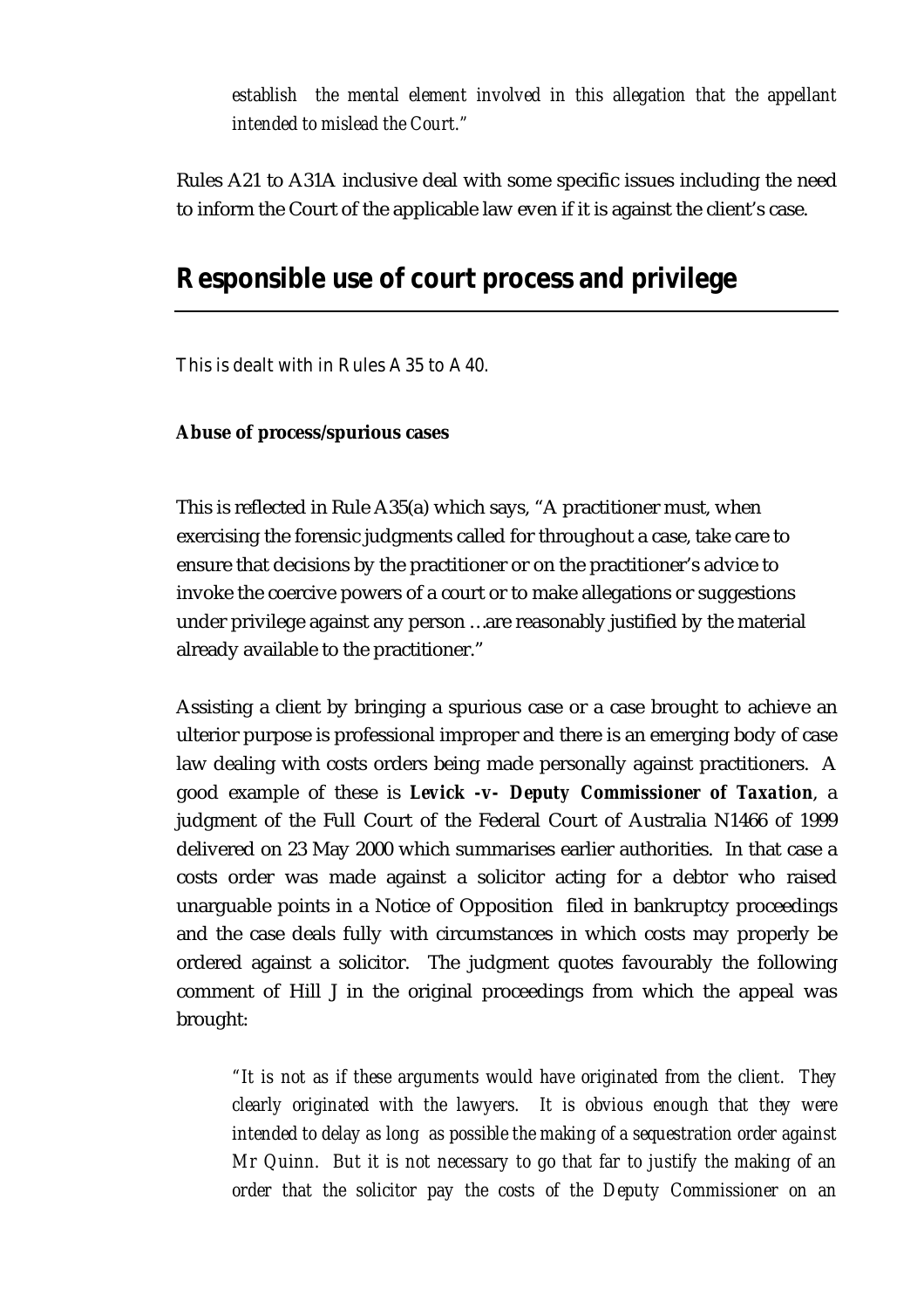*indemnity basis occasioned by the raising of these matters. There is, as well, an ethical question which arises where a solicitor or counsel advised their clients to pursue spurious arguments before the Courts."*

The Full Court quoted the following comment of the Sachs J in *Edwards -v-Edwards* **[1958] P 235** speaking of the jurisdiction to award costs against a solicitor *"No definition or list of classes of improper acts which attract the jurisdiction can, of course, be made; but they certainly include anything which can be termed an abuse of the process of the Court and oppressive conduct generally. It is also from the authorities clear, and no submission to the contrary is made, that unreasonably to initiate or continue an action when it has no or substantially no chance of success may constitute conduct attracting an exercise of the above jurisdiction."*

Hill J had said *"the jurisdiction is, I think, one that must be exercised sparingly, having regard to all the circumstances of a particular case. It is clear enough that a litigant is entitled to representation to vindicate a particular legal right, or to maintain a legal defence. Should it turn out that the litigation is decided adversely to the litigant it does not follow that costs should, in consequence, be ordered against the legal adviser, be he or she a solicitor or a barrister. Were that the case those seeking to advance legitimate claims, or to pursue legitimate defences might well be deprived of legal representation and access to justice, in consequence, would be impeded."*

In *White Industries (QLD) Pty Limited -v- Flower and Hart* **(1998) 156 ALR 169 at 236**, Goldberg J, dealing with abuse of process by bringing or maintaining proceedings on behalf of a client with no or substantially no prospect of success said:

*"There must be something more namely, carrying on that conduct unreasonably. It is not clear what is encompassed by "unreasonably" initiating or continuing proceedings if they have no or substantially no chance of success. It seems to me that it involves some deliberate or conscious decision taken by reference to circumstances unrelated to the prospects of success with either a recognition that there is no chance of success but an intention to use the proceedings for an ulterior purpose or with a disregard of any proper consideration of the prospects of the success."*

In that case Goldberg J also quoted a decision of the English Court of Appeal in *Ridehalgh -v- Horsefield* **[1994] Ch. 205:**

*"It is, however, one thing for a legal representative to present, on instructions, a*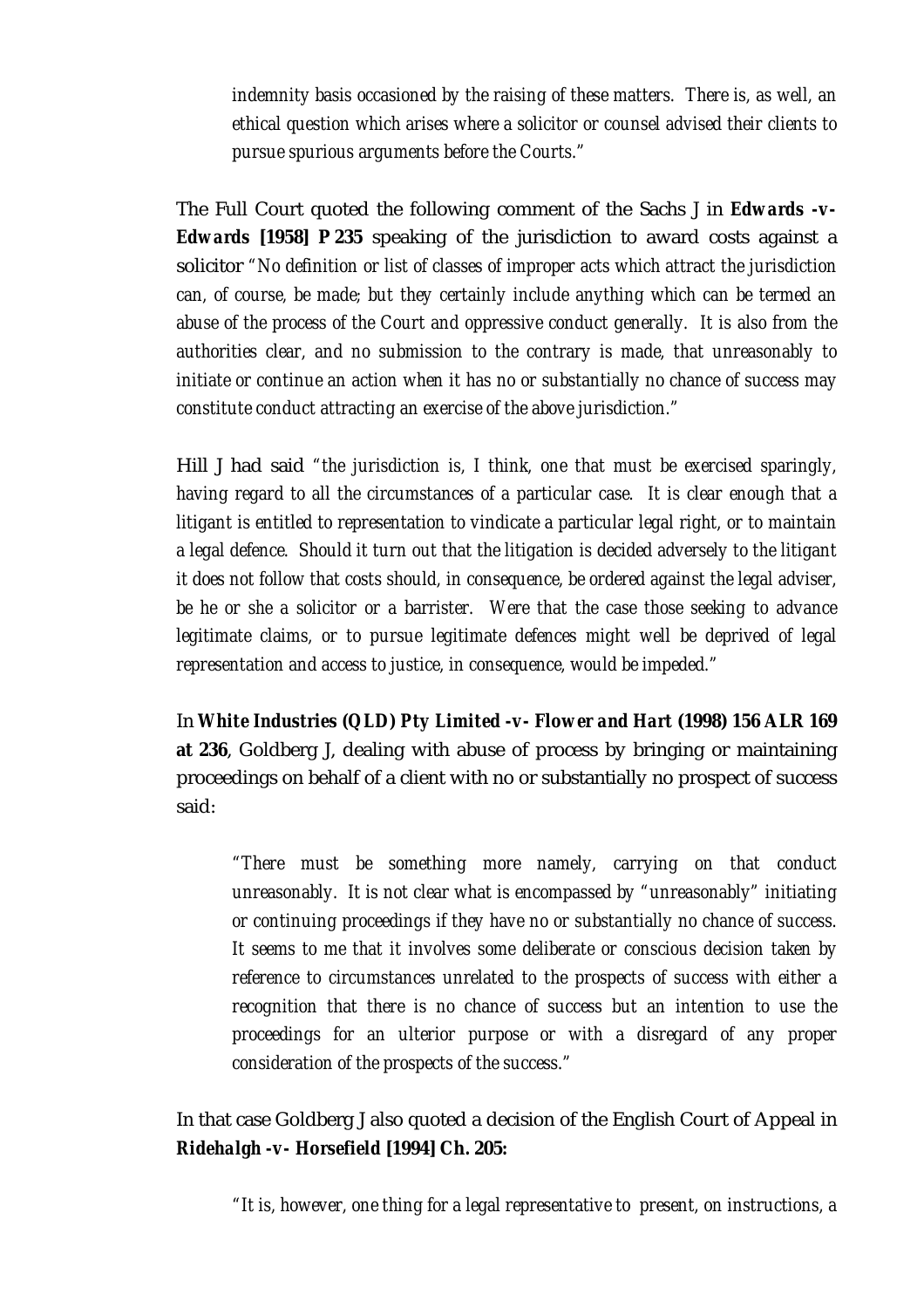*case which he regards as bound to fail; it is quite another to lend his assistance to proceedings which are an abuse of the process of the Court. Whether instructed or not, a legal representative is not entitled to use litigious procedures for purposes for which they were not intended, as by issuing or pursuing proceedings for reasons unconnected with success in the litigation or pursuing a case known to be dishonest, nor is he entitled to evade rules intended to safeguard the interests of justice, as by knowingly failing to make full disclosure on ex parte application or knowingly conniving at incomplete disclosure of documents. It is not entirely easy to distinguish by definition between the hopeless case and the case which amounts to an abuse of process, but in practice it is not hard to say which is which and if there is doubt the legal representative is entitled to the benefit of it."*

This is reflected in Rule A35 which says. *"A practitioner must, when exercising the forensic judgments called for throughout the case, take care to ensure that decisions by the practitioner or on the practitioner's advice to invoke the coercive powers of court or to make allegations or suggestions under privilege against any person … are not made principally in order to gain some collateral advantage of the client or the practitioner or the instructing practitioner out of court."*

The conclusion which the Full Court reached in *Levick* was that *"What constitutes unreasonable conduct must depend upon the circumstances of the case; no comprehensive definition is possible. In the context of instituting or maintaining a proceeding or defence, we agree with Goldberg J that unreasonable conduct must be more than acting on behalf of a client who has little or no prospect of success. … We agree it was not necessary in the present case that the lawyers be satisfied that the points would succeed; but it was necessary they be satisfied there was a rational basis upon which they might succeed."*

In *Anstis and Anstis; and Hill, Doyle & Teague Trading as Turnbull Hill Lawyers* **[1999] FamCa 842** (judgment delivered on 3 June 1999) a case in which solicitors were joined as respondent with their client following their refusal on behalf of the wife in a Family Law matter to hand over passports belonging to the husband Mullane J ordered that the solicitors pay on an indemnity basis a (large) proportion of the husband's costs noting that they *"had knowingly engaged in unlawful and apparently criminal behaviour in withholding the husband's passports".* His Honour noted *"The solicitor has a duty to the Court to promote the interests of justice whilst at the same time attending to the needs of the solicitor's client."*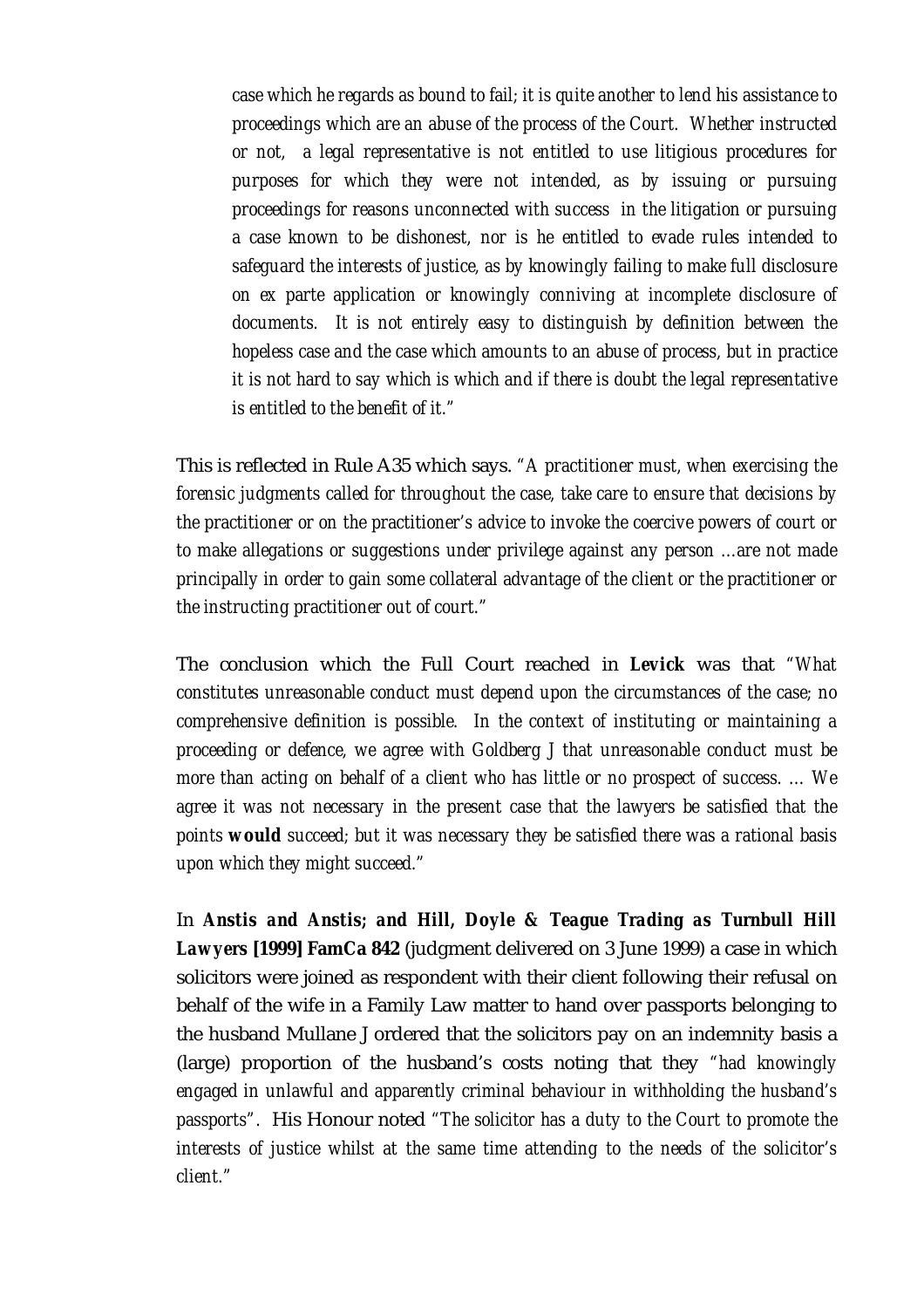Rules A43 to A50 deal with practitioners' communications with witnesses:

- A practitioner must not suggest or condone another person suggesting in any way to any prospective witness (including a party or the client) the content of any particular evidence which the witness should give at any stage in the proceedings. (Rule A.43).
- Rule A44 says a practitioner will not have breached Rule A43 *"by expressing a general admonition to tell the truth, or by questioning and testing in conference the version of evidence to be given by a prospective witness, including drawing the witness's attention to inconsistencies or other difficulties with the evidence, but must not coach or encourage the witness to give evidence different from the evidence which the witness believes to be true".*

This should not be such a fine line and care must be taken in dealing with impressionable persons who may well be encouraged to change evidence to suit the desired outcome of a party with whom he or she has some association.

Questioning a witness as to what the witness saw or how, in the case of an expert, a particular view was reached, is not necessarily improper but should only be done with great care otherwise serious consequences may follow.

A solicitor was acting for a client charged with a criminal offence. There had been some suggestion that the victim might retract his statement made to the police in return for money. The position was that if the victim were to be inclined to suggest that the police take the matter no further because he was satisfied was civil recompense then clearly that would be of benefit to the solicitor's client particularly if the police then took the matter no further but attempting to achieve that outcome was fraught with risk for the solicitor.

### **Duty to opponent**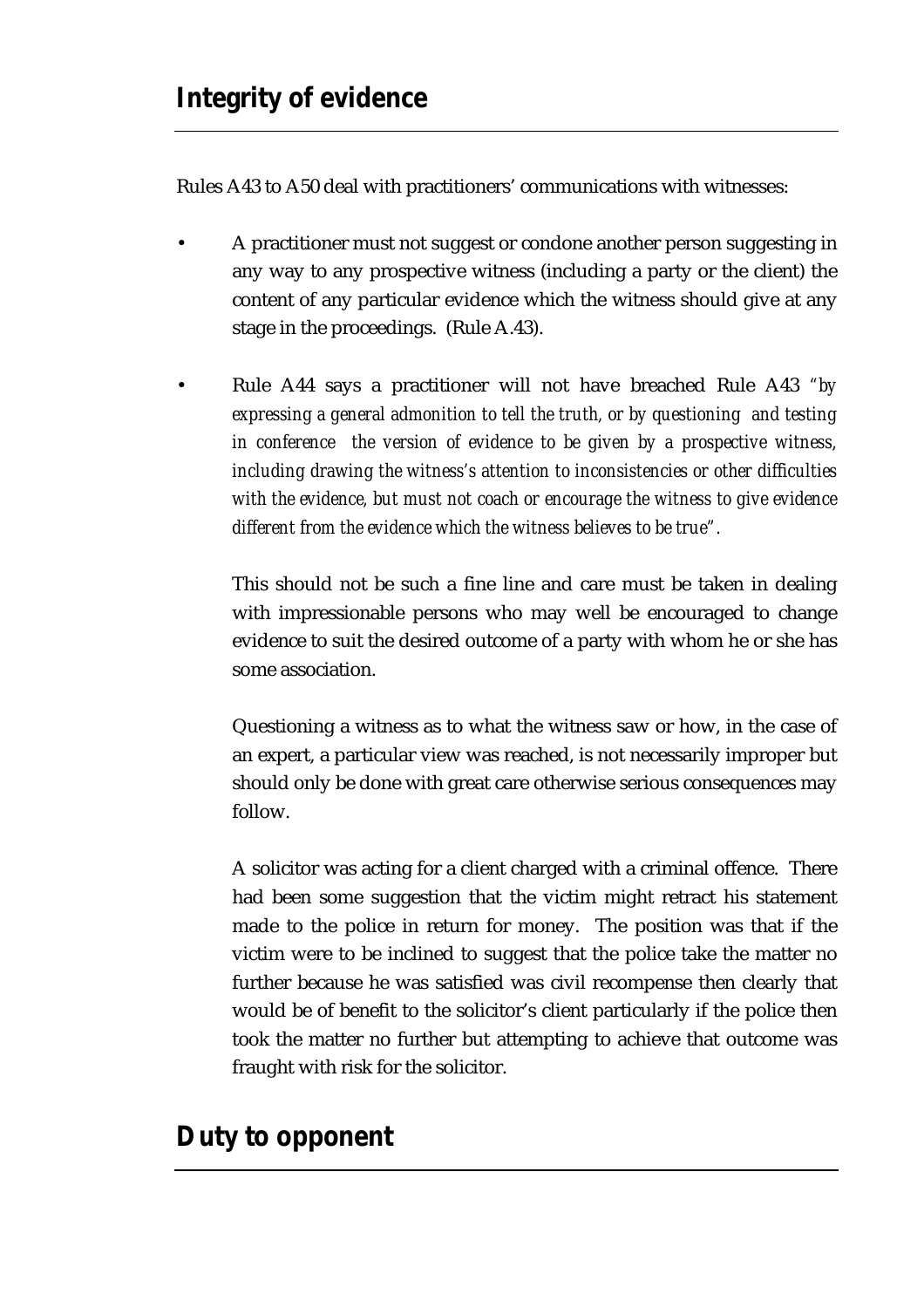Rules A51 to A58 deal with issues of fairness to an opponent: not misleading, not dealing directly with the opponent's client and not communicating with the Court, outside an ex parte application or a hearing of which the opponent has had proper notice, in the opponent's absence.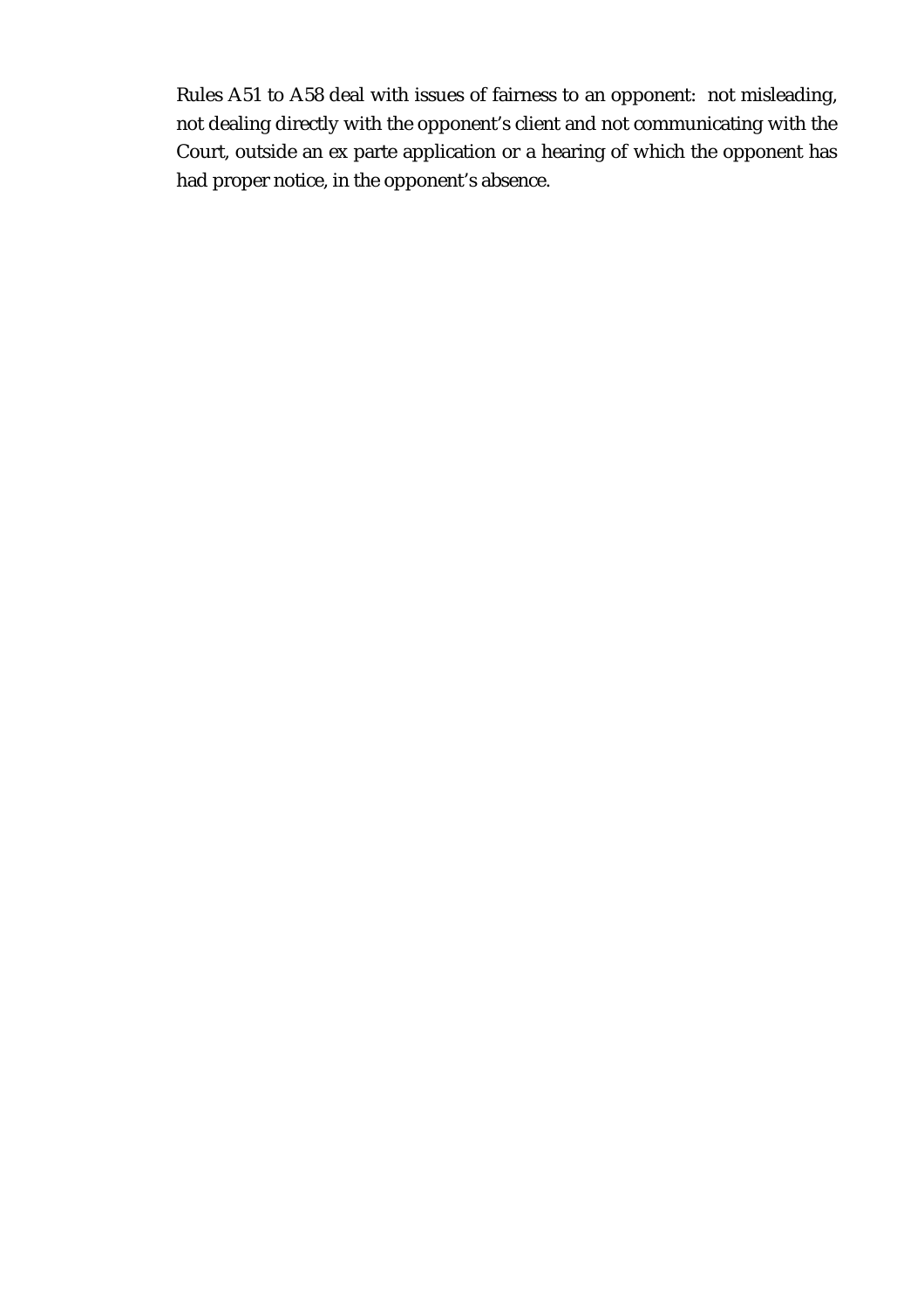### **Integrity of hearings**

Rule A61 says a practitioner should not deal with a Court or with any practitioner appearing before the practitioner when the practitioner is a referee, arbitrator or mediator, *"on terms of informal personal familiarity which may reasonable give the appearance that the practitioner has special favour with the Court or towards the practitioner".*

It is not stated in the Rules but must be within the general duty as an officer of the Court that a practitioner should deal courteously with the Court.

In *Prothonotary of the Supreme Court of New South Wales -v- Costello* **[1984] 3NSWLR 201** Glass and Samuels J J A referred to *"the insults and insolence which the opponent directed to the Magistrate"* as being "deliberately employed in aid of a style of advocacy designed to intimidate rather than persuade". Their Honours went on to say *"Courage and aggression are acceptable and sometimes necessary weapons in a barrister's armoury; calculated insult and insolence are not".*

### **Prosecutor's duties**

Rules A62 to A72 deal with these duties.

### **Court dress**

You may be pleased to know that pursuant to Rule 23A, which entitles a solicitor advocate to robe in Court dress in the same manner and style as a barrister that *"it shall not be either unsatisfactory professional conduct or professional misconduct should a solicitor and barrister choose not to robe when appearing in his or her role as an advocate".*

# **Two Related Issues: Lawyers Criminal Complicity (Forsyth's Case) and**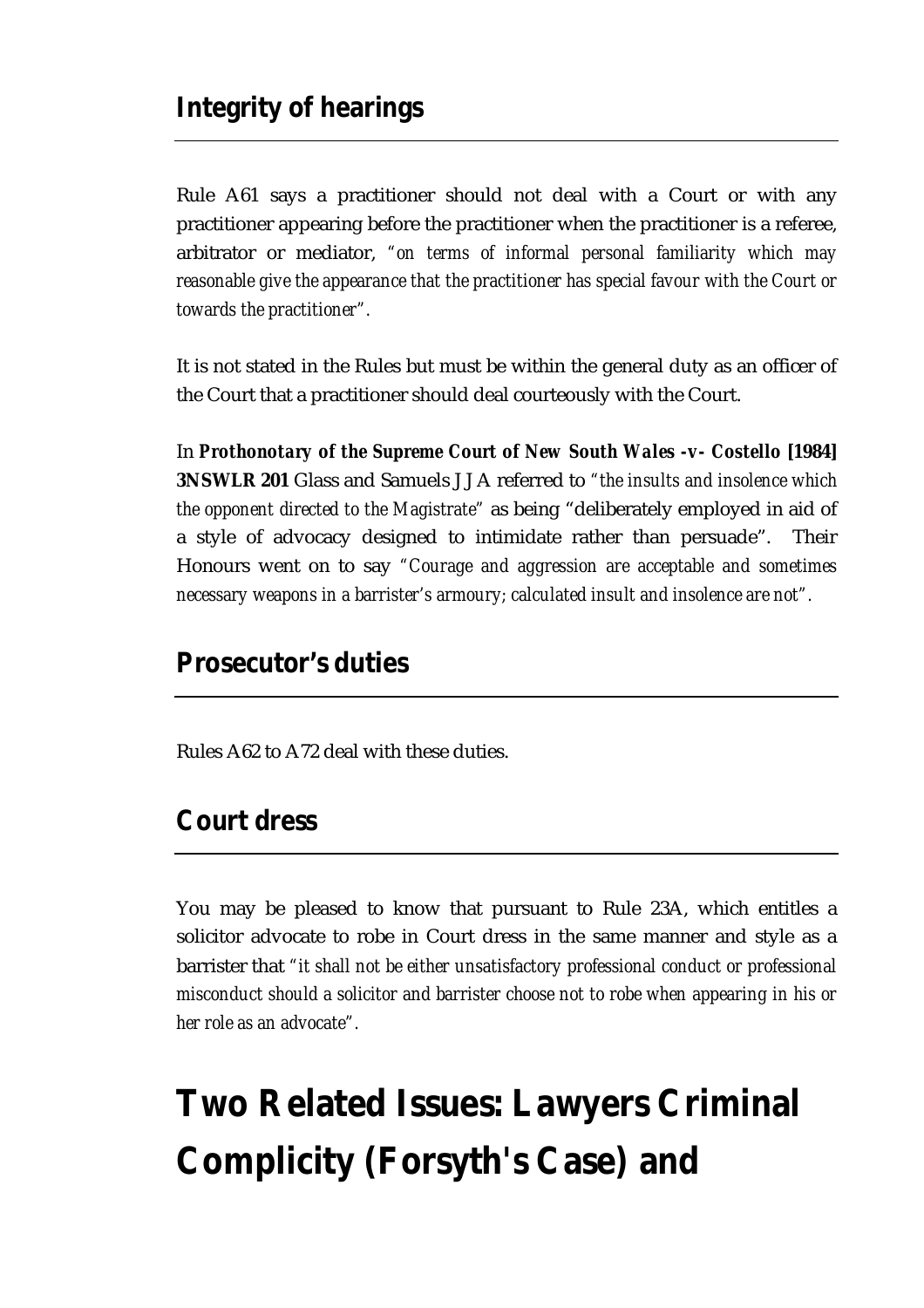### **Criminal Complicity - Forsyth's Case**

The case perhaps attracting most publicity and commentary about a legal practitioner's criminal complicity with a client involved Victorian barrister Forsyth who was tried in the Supreme Court of Victoria on a charge under the Commonwealth Crimes Act of conspiracy to defraud the Commonwealth. See *R -v- Forsyth* **(1990) 20 ATR 1818**. This involved an allegation that F had dishonestly advised promoters of a scheme to avoid tax when he must have known that they had as their purpose the defrauding of the Commissioner of Taxation. The barrister was acquitted of the charge on the direction of the judge to the jury at the end of the Crown case on the basis that F's knowledge of the unlawful purpose was not sufficient to found a lawful conviction.

This is a case which might rightly cause nervousness about advising a client as to the state of the law where the giving of that advice might be said to amount to an encouragement to the client to commit a breach of the law which might in turn involve a charge of conspiracy, as in Forsyth's case, with the client.

The difference between encouraging someone to break the law and explaining what the law is and the consequences of a suggested activity are also reflected in the Advocacy Rules. Rule A34 says:

> *"A practitioner whose client informs the practitioner that the client intends to disobey a Court's order must:*

> *(a) advise the client against that course and warn the client of its dangers;*

*(b) not advise the client how to carry out or conceal that course; but*

*(c) not inform the Court or the opponent of the client's intention unless:*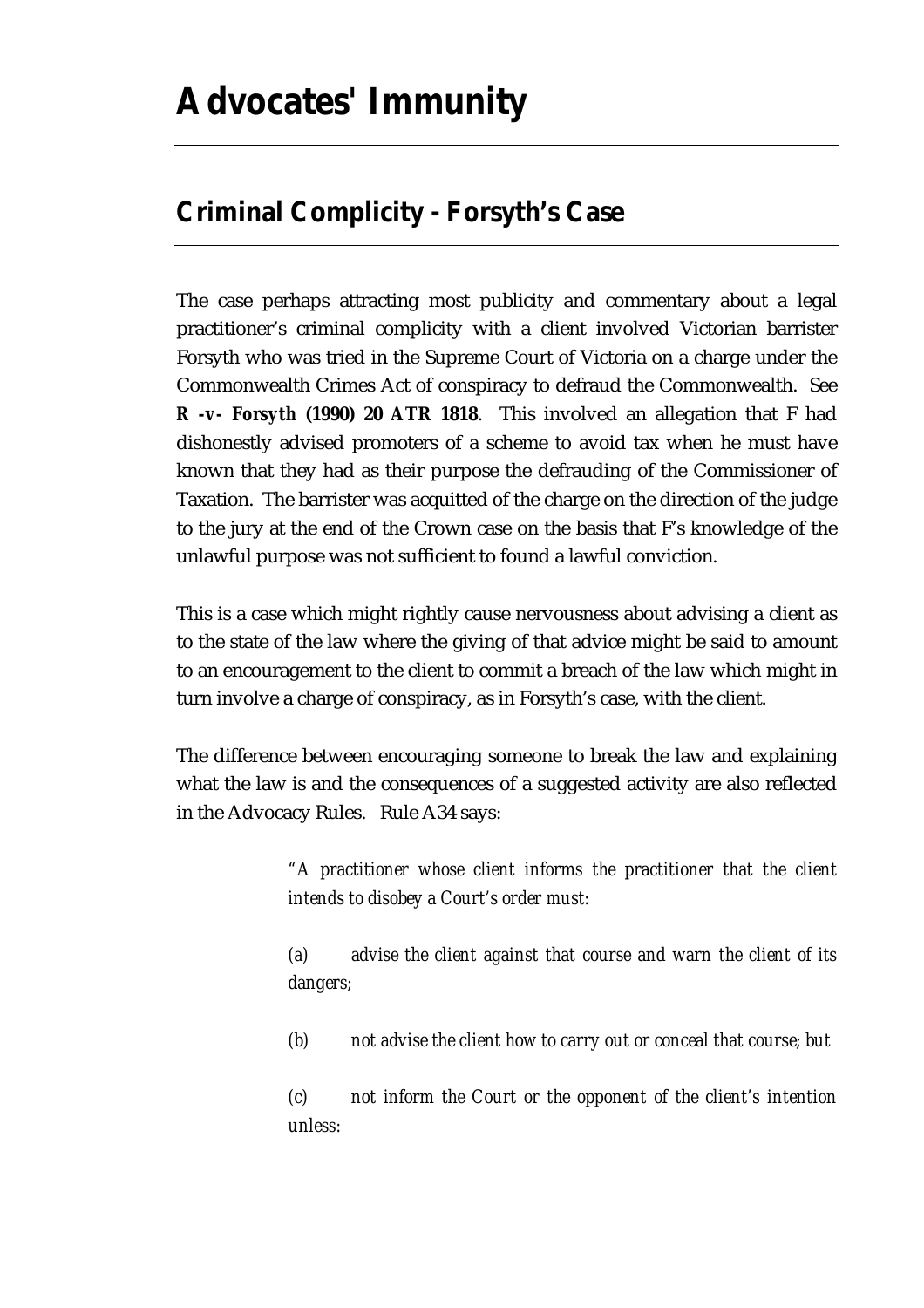*(i) the client has authorised the practitioner to do so beforehand; or*

> *(ii) the practitioner believes on reasonable grounds that the client's conduct constitutes a threat to any person's safety."*

In James Boswell *Journal of a Tour to the Hebrides* , Samuel Johnson opined *"A lawyer has no business with the justice or injustice of the cause which he undertakes, unless his client asks his opinion, and then he is bound to give it honestly. The justice or injustice of the cause is to be decided by the judge."*

Clearly it is not for a practitioner asked by a client for advice to purport to be the final arbiter of the case. There might be some inaccuracy in this quote from Boswell if it could be inferred that it means that no regard should be had to the likely outcome. This cannot be a logical inference.

Riley's New South Wales Solicitors' Manual deals with the case of Forsyth and the various comments of eminent commentators in the chapter "Acting honestly in the service of a client". McHugh J in his paper "Jeopardy of lawyers and accountants in acting on commercial transactions" delivered to the Perth Summer School 1988, published in Australian Bar Review, vol 5 No 1 March 1989 page 1 refers to conspiracy to defraud and aiding and abetting a breach of the law as the two areas of the criminal law which potentially apply to professional advice. His Honour dealt with the concept of encouragement by practitioners of clients' unlawful activities in this way:

*"In the present context of the relationship between a commercial solicitor or accountant and his client, I think … that it is unreal to suggest that the professional adviser is not "in any real sense encouraging the client to act or proceed in a particular manner". … The lawyer, and in an appropriate case the accountant, has a vested interest in the matter proceeding … much professional advice in commercial situations extends beyond the field of their legal advice. … An inference of encouragement would usually be open even when the client simply asks whether a particular course of commercial conduct is lawful. It would be open to a jury to conclude that the client was relying on the lawyer's advice and was encouraged to carry out the prohibited conduct by reason of it" and further "when the lawyer goes beyond advice and draws documents for the purpose of enabling a client to achieve an objective, it is, I think, almost*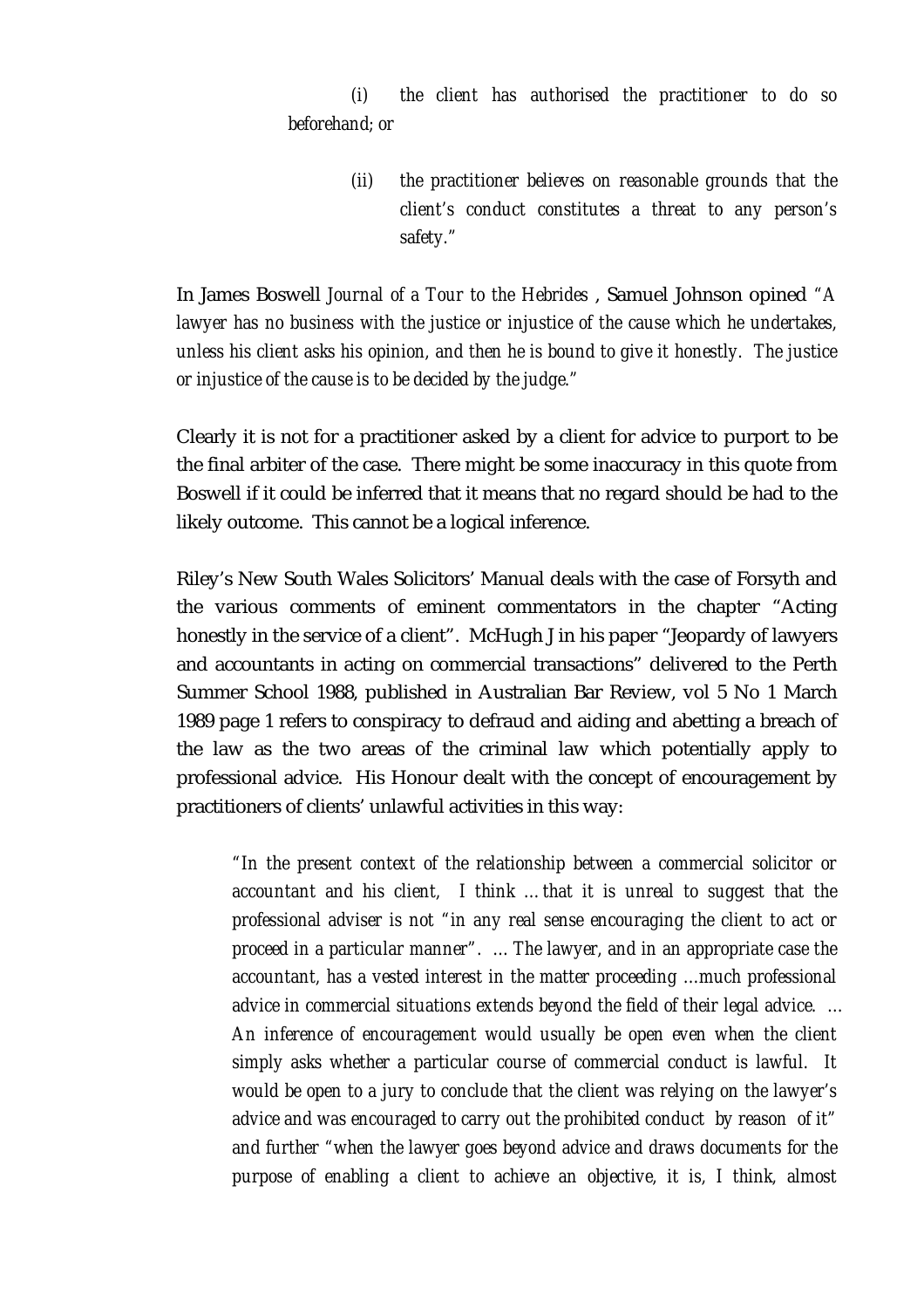*impossible to contend that the adviser does not aid the commission of any offence which results.""*

Both Davies QC and Gyles QC in their respective papers ("Revenue Offences Generally: Can the Professional Adviser be a Party or Conspirator", published in the June issue of the Queensland Law Society Journal, vol 19 No 3 June 1989 p207 and "Criminal Liability of Professional Advisers" presented to the Australian Bar Association by a Centennial Conference, 13 July 1988 published in Taxation in Australia, vol 23 No 7, February 1989, p480) did not follow Hugh J's approach, Gyles QC suggesting that it would mean *"That no citizen could obtain guidance from those qualified to give it as to the lawfulness of a proposed course of action".*

Clearly, significant thought must be given before advising the client as to the reason for the request for advice and the possible repercussions for solicitor and client should that advice be accepted.

## **The consequences of breaches of duty as an advocate, advocates' immunity from suit and professional conduct**

#### **Advocates immunity from suit**

Section 38I(5) of the Legal Profession Act says *"Nothing in this section affects any law relating to immunity to suit in relation to advocacy".* You need to consider your possible liability and negligence when acting/appearing as a solicitor/advocate together with your professional conduct responsibility and the possible exposure to complaint or disciplinary action following conduct which might amount to a breach of the Rules or amount to common law professional misconduct or unsatisfactory professional conduct.

All it suffices to say here is that you need to be aware of the common law provisions in this area and particularly the most recent decision of the most recent decision of the United Kingdom House of Lords in *Arthur J S Hall and Co v Simons (AP) Barratt v Ansell and Others (Trading As Woolf Sebbon (A Firm) Harris v Scholfield Roberts & Hill (Conjoined Appeals)* **[2000] UKHL 38 (20 July 2000)** This was a 4:3 decision, not yet followed in Australia, that the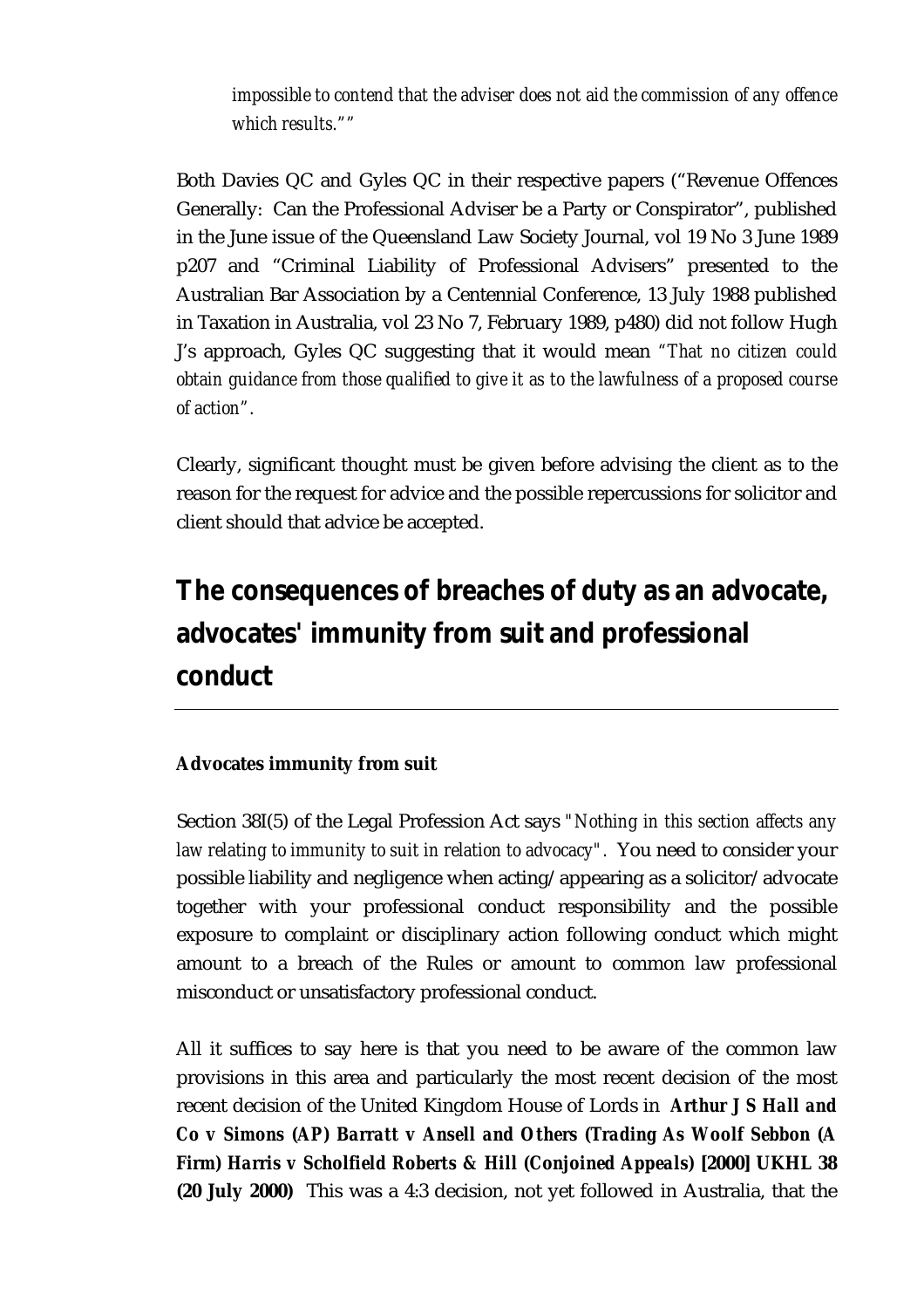immunity no longer exists. This is now under some consideration in New South Wales. The case makes most interesting reading.

While immunity from suit might (while it continues to exist) may protect the practitioner from a negligence action, it will not necessarily protect the practitioner from disciplinary action.

#### **Professional Misconduct**

*In Law Society of New South Wales v McNamara* **(1980) 47 NSWLR 72** the Court of Appeal held that a solicitor was unfit to remain on the Roll of Solicitors for attempting to mislead the Law Society and the Solicitors Statutory Committee in relation to disciplinary charges. Hutley J A said at page 78:

*"Though I regard the attempt to deceive the officers of the Law Society as serious, I regard the attempt to deceive the Statutory Committee as still more serious. The assumption which seems sometimes to have been made that the accused cannot be expected to tell the truth to his own detriment in criminal proceedings has no place in proceedings before the Statutory Committee, which is not punitive but for the benefit of the public*."

Another solicitor's application for re-admission was refused due to his lack of candour to the Court of Appeal. In *Kotowicz v Law Society of New South Wales* (unreported), CA (NSW), Kirby P said at page 17:

*"Particularly in a case where candour or lack of it, was one of the principal causes for the removal of the solicitor, it was necessary for the solicitor to pay the closes attention to his frankness to the Court in this application."*

In a much earlier case*, Kennedy v Council of the Incorporated Law Institute of New South Wales* **(1939) 13 ALJR 563** the High Court dismissed the appeal by a solicitor Kennedy from a decision of the Full Court of the Supreme Court of New South Wales affirming an order of the Solicitors Statutory Committee that his name be removed from the Roll of Solicitors for misconduct occurring during the course of a trial action pursuant to the Compensation to Relatives Act 1897. During the trial the solicitor sought to persuade a witness for the defendant to give an account of the accident leading to the proceedings in terms different from an earlier statement the witness had made which was favourable to his client. He was found to have interfered with the due administration of justice.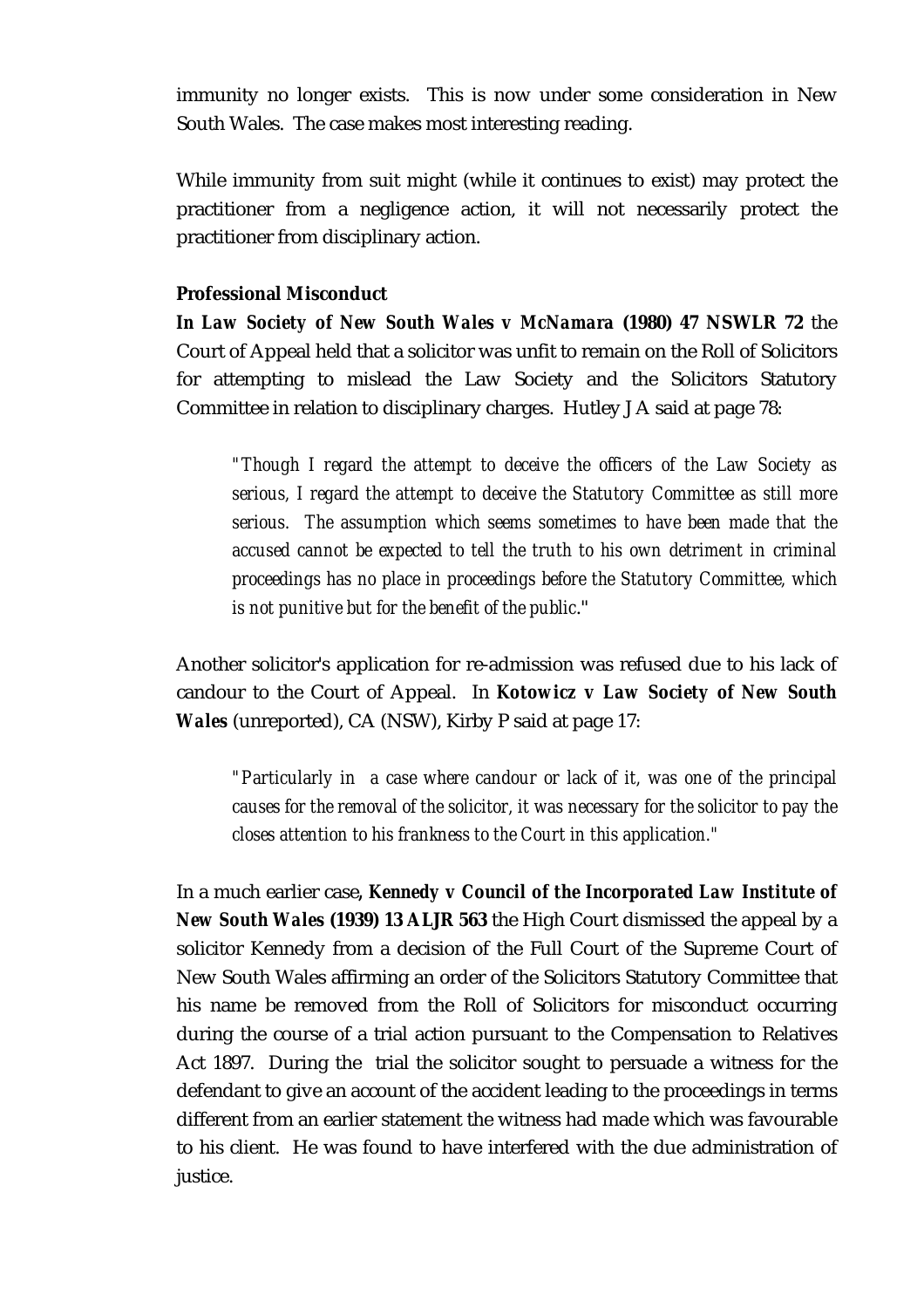Acting as a solicitor/advocate is fraught with difficulty in assessing often difficult and urgent situations. In order to avoid a breach of the Professional Conduct & Practice Rules it is obviously firstly essential to become familiar with them and their operation.

Therefore, there are possible serious consequences.

# **Conclusion**

Even experienced practitioners face dilemmas so there is no shame in seeking advice. In fact it is obviously most prudent. The authorities and examples referred to in this paper demonstrate how difficult it is to assess a problem in which you are involved but often how easy it is to look objectively at a situation and arrive at the right answer, without the pressures of urgency and clients' instructions.

#### **VIRGINIA P SHIRVINGTON**

12 March 2001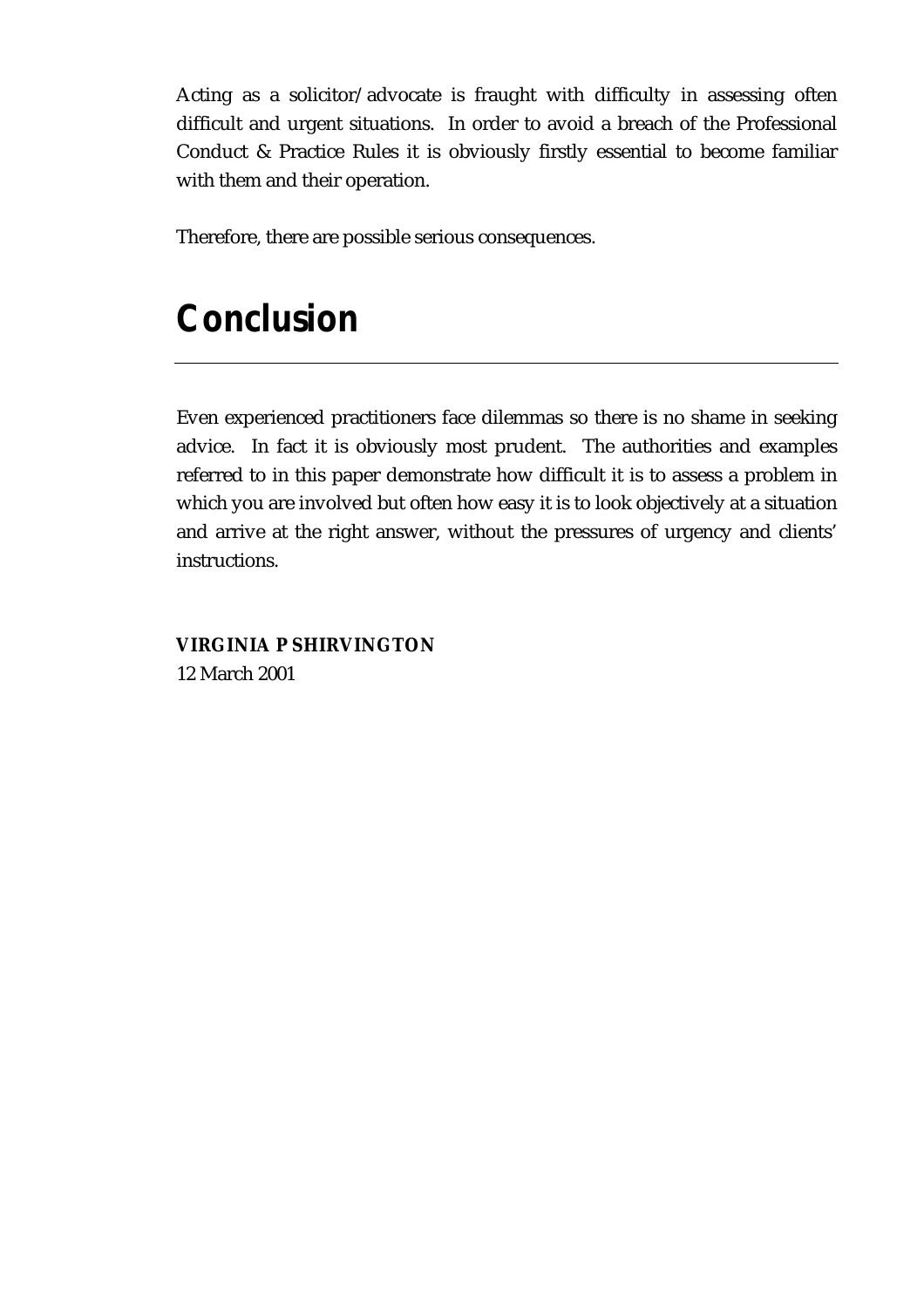# **The Law Society of New South Wales** Statement ofEthics

The law should protect the rights and freedoms of members of the community. The administration of the law should be just.

The lawyer practises law as an officer of the Court. The lawyer's role is both to uphold the rule of law and serve the community in the administration of justice.

### *In fulfilling this role, lawyers should*

- Serve their clients' interests competently
- Communicate clearly with their clients
- Treat people with respect
- Act fairly, honestly and diligently in all dealings
- Pursue an ideal of service that transcends self-interest
- Work with their colleagues to uphold the integrity of the profession and honourable standards and principles
- Develop and maintain excellent professional skills
- Act frankly and fairly in all dealings with the Courts
- Be trustworthy
- Keep the affairs of clients confidential, unless otherwise required by the law
- Maintain and defend the rights and liberty of the individual
- Avoid any conflict of interest

In fulfilling this role, lawyers are not obliged to serve the client's interests alone, if to do so would conflict with the duty which lawyers owe to the Court and to serving the ends of justice.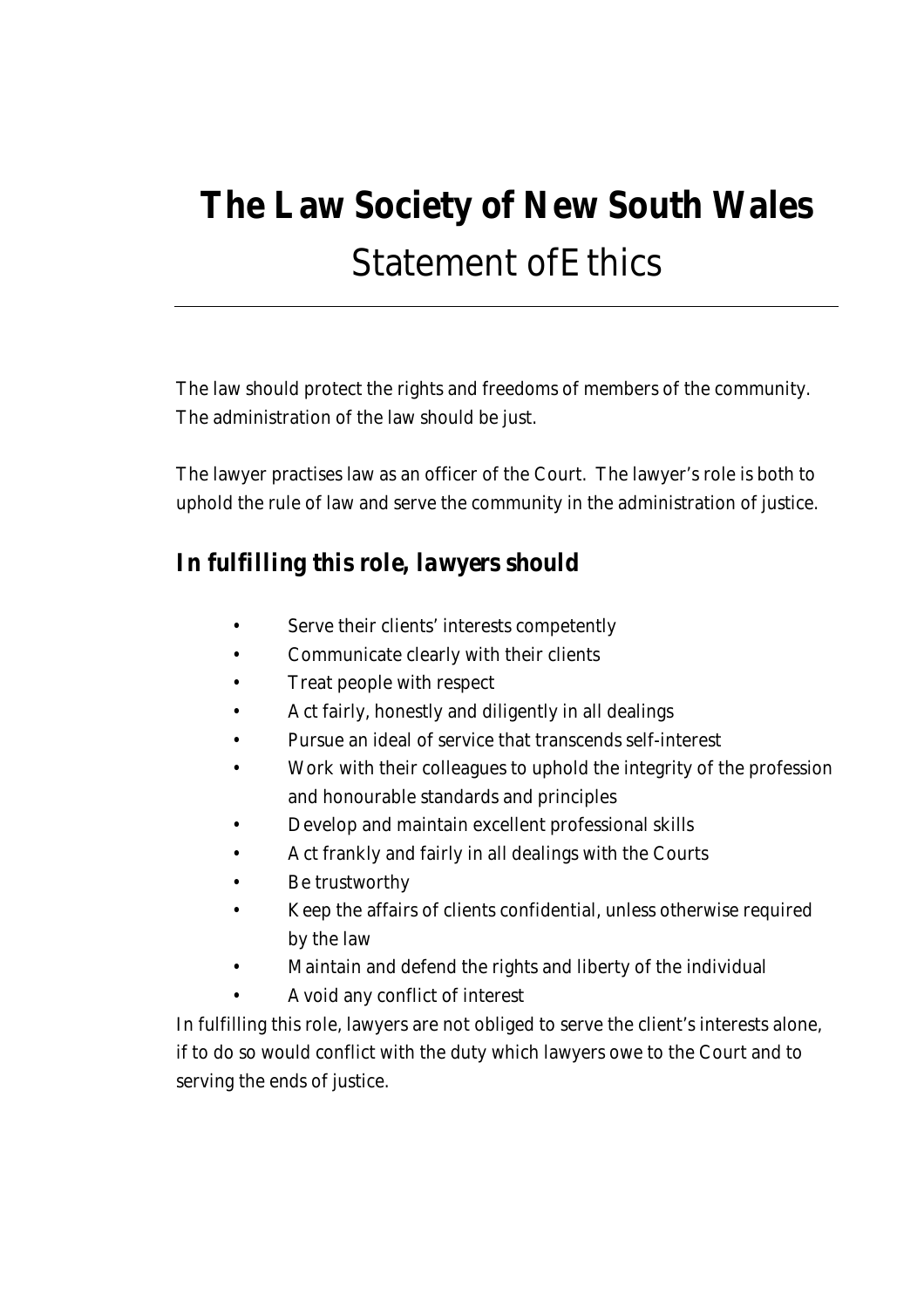# **Revised Professional Conduct and Practice Rules – Extracts**

## **2- Confidentiality**

- 2.1 A practitioner must not, during, or after termination of, a retainer, disclose to any person, who is not a partner or employee of the practitioner's firm, any information, which is confidential to a client of the practitioner, and acquired by the practitioner during the currency of the retainer, unless –
	- 2.1.1 the client authorises disclosure;
	- 2.1.2 the practitioner is permitted or compelled by law to disclose; or
		- 2.1.3 the practitioner discloses information in circumstances in which the law would probably compel its disclosure, despite a client's claim of legal professional privilege, and for the sole purpose of avoiding the probable commission or concealment of a felony.
- 2.2 A practitioner's obligation to maintain the confidentiality of a client's affairs is not limited to information which might be protected by legal professional privilege, and is a duty inherent in the fiduciary relationship between the practitioner and client.

### **3- Acting against a former client**

Consistently with the duty which a practitioner has to preserve the confidentiality of a client's affairs, a practitioner must not accept a retainer to act for another person in any action or proceedings against, or in opposition to, the interest of a person –

- (a) for whom the practitioner or the firm, of which the practitioner was a partner, has acted previously;
- (b) from whom the practitioner or the practitioner's firm has thereby acquired information confidential to that person and material to the action or proceedings; and that person might reasonably conclude that there is a real possibility the information will be used to the person's detriment.

### **5- Termination of retainer**

History of amendments to Rule 5

- 5.1 A practitioner must complete the work or legal service required by the practitioner's retainer, unless –
	- 5.1.1 the practitioner and the practitioner's client have otherwise agreed;
	- 5.1.2 the practitioner is discharged from the retainer by the client; or
		- 5.1.3 the practitioner terminates the retainer for just cause, and on reasonable notice to the client.
- 5.2 Despite the above Rule, a practitioner, who has accepted instructions to act for a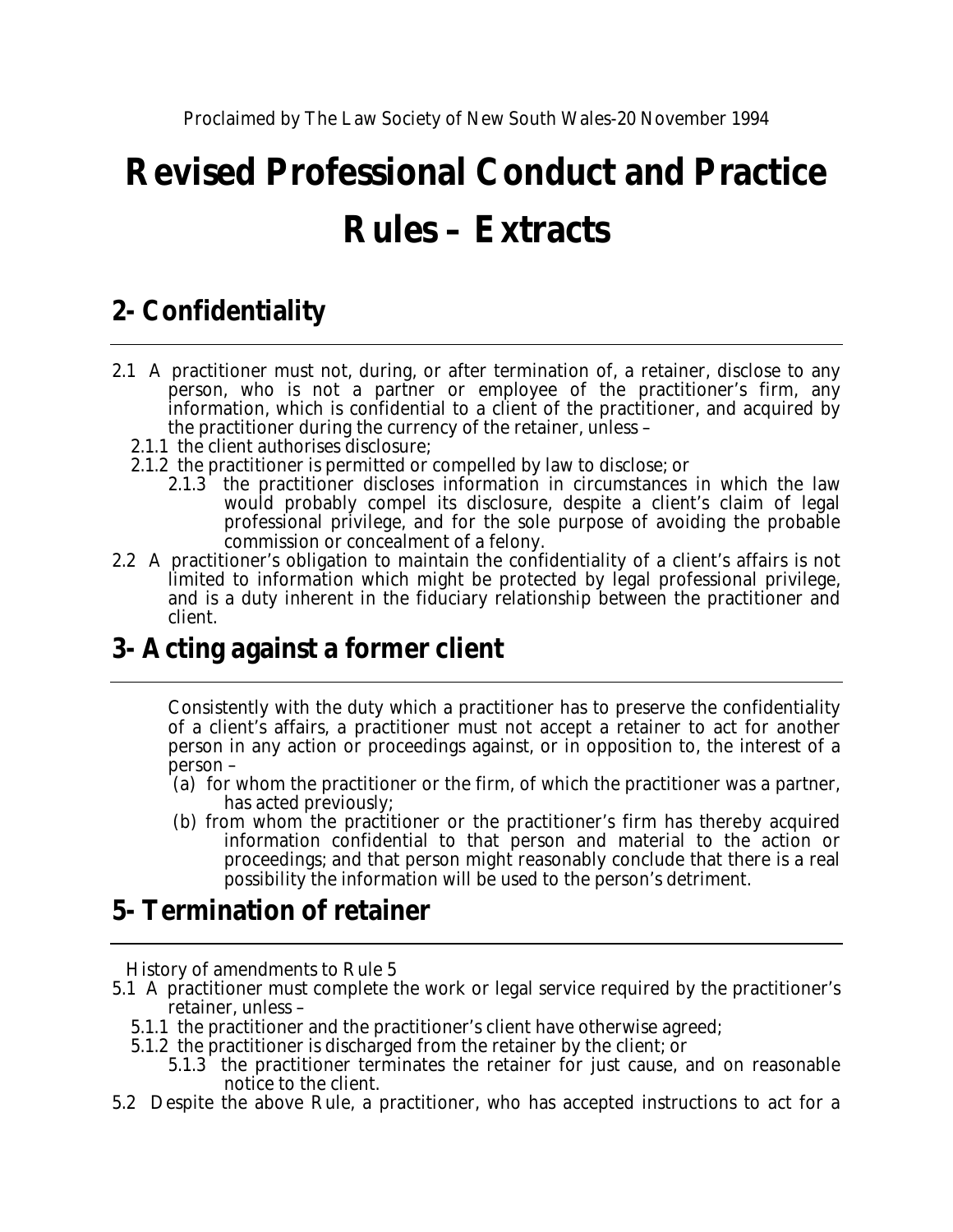Defendant required to stand trial in the Supreme Court or the District Court for a criminal offence, must not terminate the retainer and withdraw from the proceedings on the ground that the client has failed to make arrangements satisfactory to the practitioner for payment of the practitioner's costs, unless the practitioner has, at a time reasonably in advance of the date appointed for the commencement of the trial, or the commencement of the sittings of the Court in which the trial is listed –

- 5.2.1 served notice in writing on the client of the practitioner's intention to terminate the retainer and withdraw from the proceedings at the expiration of seven (7) days if the client fails, within that time, to make satisfactory arrangements for payment of the practitioner's costs, and
- 5.2.2 delivered a copy of that notice to the Registrar of the Court in which the trial is listed to commence.
- 5.3 Without limiting the general application of Rule 5.1, a practitioner, who is acting for a legally assisted client in any proceedings, may terminate the practitioner's retainer upon giving reasonable notice in writing to the client of the practitioner's intention so to do, if the client's grant of legal aid is withdrawn, or otherwise terminated, and the client is unable to make any other satisfactory arrangements for payment of the practitioner's costs which would be incurred if the retainer continued.

### **6A- Legal Aid Application – Criminal proceedings**

- 6A.1 A practitioner, who has accepted instructions to act for an accused person required to stand trial for a criminal offence, subject to the person's obtaining a grant of legal aid, must assist that person to apply for the grant as soon as practicable after receiving instructions, and not later than thirty (30) days before the commencement of the trial.
- 6A.2 If instructions to apply for a grant are received within thirty (30) days of the trial, the practitioner must serve on the Registrar, or listing director of the Court, notice in writing that an application for legal aid has been made, and explaining the circumstances in which the application is made, and forward a copy of that notice to the Legal Aid Commission.
- 6A.3 The practitioner must, thereafter, consult with the Legal Aid Commission in respect of the application, and give notice of the application to the prosecution and, if necessary, apply to the Court for directions.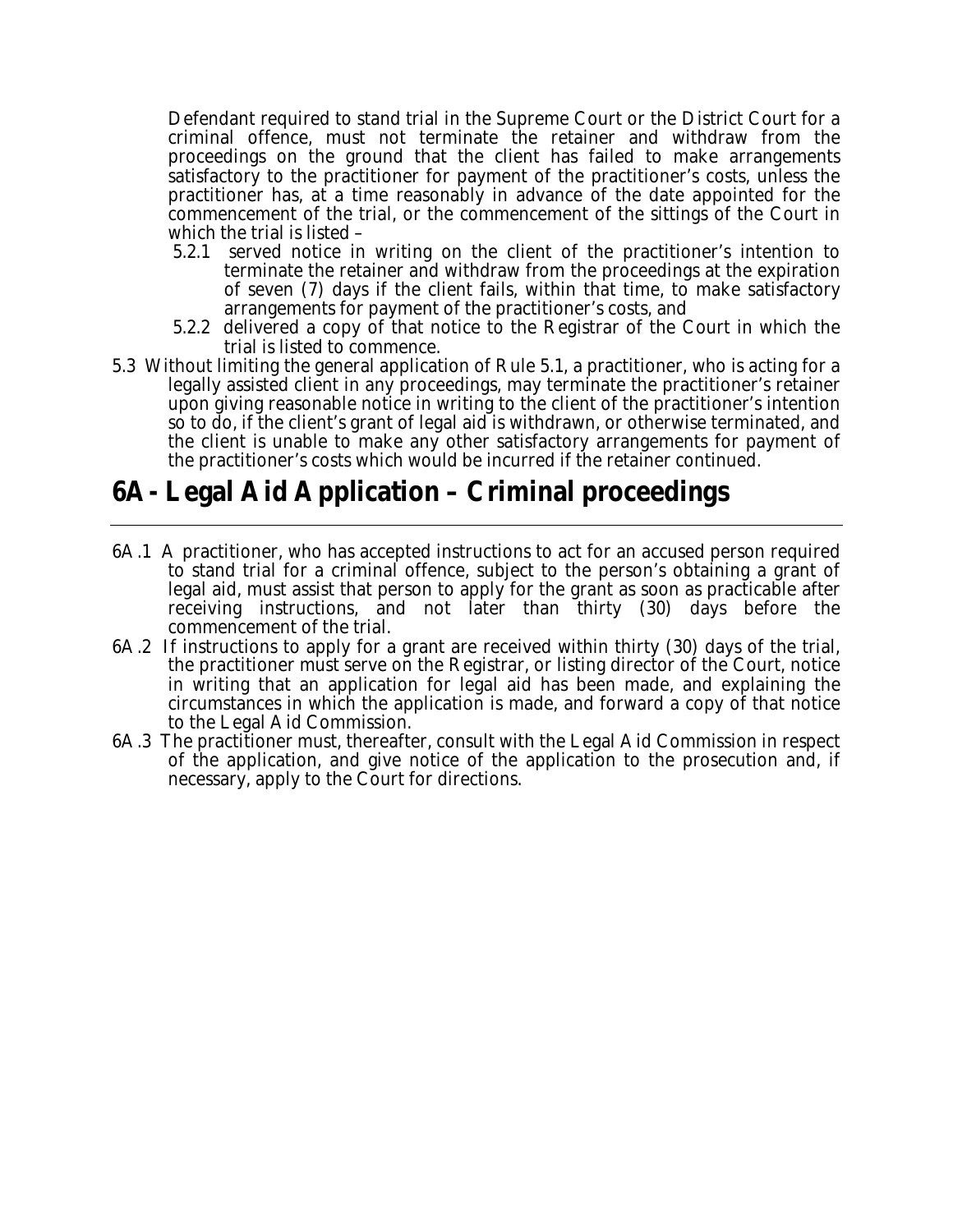### **6B- Legal Aid: Court of Criminal Appeal proceedings**

- 6B.1 A practitioner who accepts instructions from an accused person who is an appellant to the Court of Criminal Appeal must not terminate the retainer and withdraw from the proceedings on the ground that the client has failed to make arrangements satisfactory to the practitioner for payment of the practitioner's costs, unless the practitioner has, not later than thirty (30) days before the date appointed for the callover at which the hearing date of the Appeal will be set –
	- 6B.1.1 served notice in writing on the client of the practitioner's intention to terminate the retainer and withdraw from the proceedings at the expiration of seven (7) days if the client fails, within that time, to make satisfactory arrangements for payment of the practitioner's costs, and
- 6B.1.2 delivered a copy of that notice to the Registrar of the Court of Appeal.
- 6B.2
- 6B.2.1 If a practitioner does not, in the circumstances described in Rule 6.1, terminate the retainer and withdraw from the proceedings, but undertakes to assist the appellant to apply for a grant of legal aid, the practitioner must ensure that the application for a grant of legal aid is lodged with the Legal Aid Commission as soon as practicable, and not later than ten (10) days prior to the callover, if that is practicable.
- 6B.2.2 If, in the circumstances, it is not practicable to lodge the application for legal aid earlier than ten (10) days prior to the callover, the practitioner must, before the callover date, serve on the Registrar of the Court of Criminal Appeal notice in writing of the lodgement of the Application for explanation for its late lodgement, and must serve a copy of that notice on the Legal Aid Commission.
- 6B.2.3 The practitioner must, thereafter, consult with the Legal Aid Commission in respect of the application, and give notice of the application to the other parties to the Appeal and, if required by the Legal Aid Commission, apply to the Registrar of the Court for direction.

### **9- Acting for more than one party**

- 9.1 For the purposes of Rules 9.2 and 9.3
	- "proceedings or transaction" mean any action or claim at law or in equity, or any dealing between parties, which may affect, create, or be related to, any legal or equitable right or entitlement or interest in property of any kind.
	- "party" includes each one of the persons or corporations who, or which, is jointly a party to any proceedings or transaction.
- "practitioner" includes a practitioner's partner or employee and a practitioner's firm.
- 9.2 A practitioner who intends to accept instructions from more than one party to any proceedings or transaction must be satisfied, before accepting a retainer to act, that each of the parties is aware that the practitioner is intending to act for the others and consents to the practitioner so acting in the knowledge that the practitioner:
	- (a) may be, thereby, prevented from
		- (i) disclosing to each party all information, relevant to the proceedings or transaction, within the practitioner's knowledge,
		- or,
		- (ii) giving advice to one party which is contrary to the interests of another;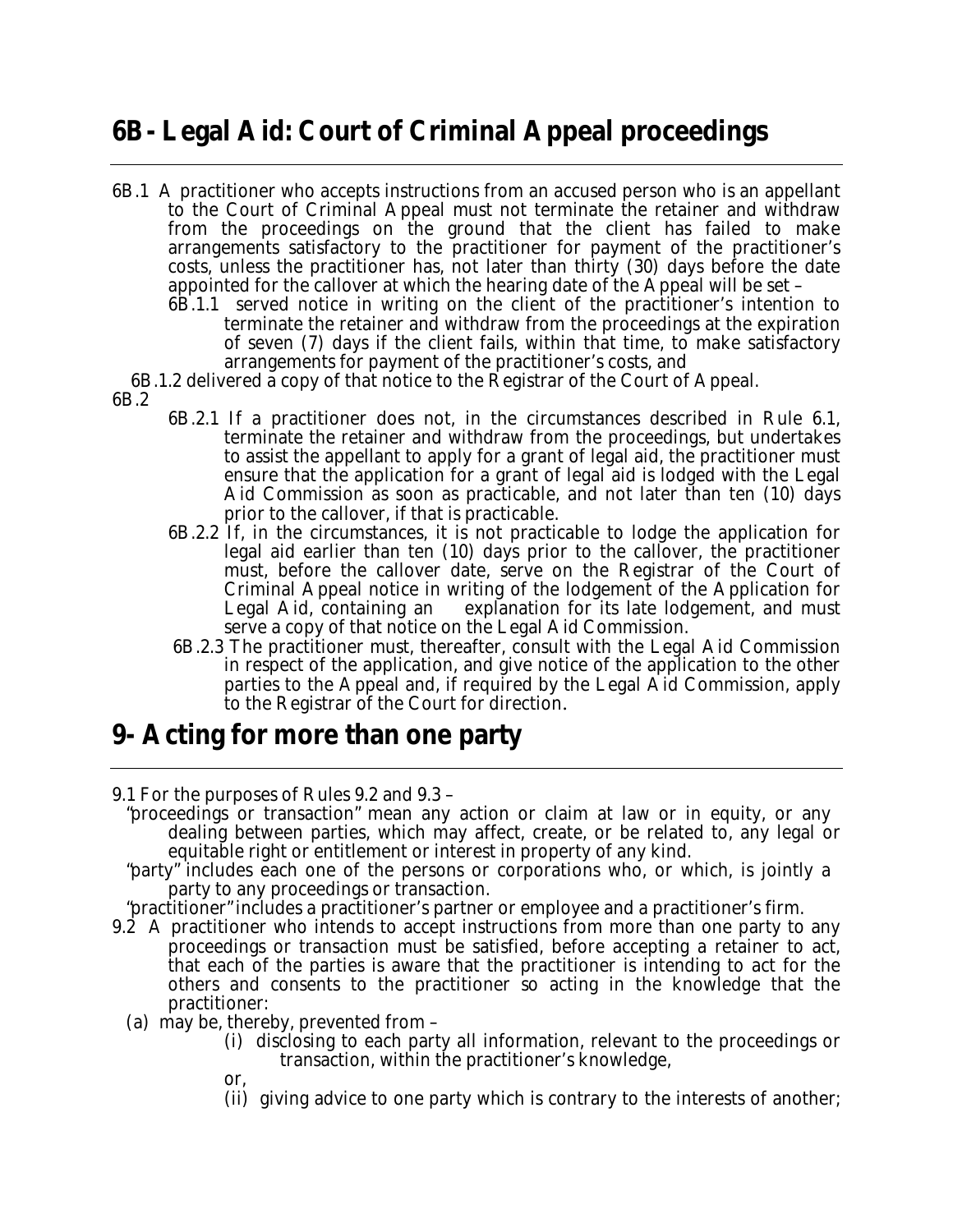and

- (b) will cease to act for all parties if the practitioner would, otherwise, be obliged to act in a manner contrary to the interests of one or more of them.
- 9.3 If a practitioner, who is acting for more than one party to any proceedings or transaction, determines that the practitioner cannot continue to act for all of the parties without acting in a manner contrary to the interests of one or more of them, the practitioner must thereupon cease to act for all parties.

### **10- Avoiding a conflict between a client's and a**

### **practitioner's own interest**

- 10.1 A practitioner must not, in any dealings with a client
	- 10.1.1 allow the interests of the practitioner or an associate of the practitioner to conflict with those of the client;
	- 10.1.2 exercise any undue influence intended to dispose the client to benefit the practitioner in excess of the practitioner's fair remuneration for the legal services provided to the client;
- 10.2 A practitioner must not accept instructions to act for a person in any proceedings or transaction affecting or related to any legal or equitable right or entitlement or interest in property, or continue to act for a person engaged in such proceedings or transaction when the practitioner is, or becomes, aware that the person's interest in the proceedings or transaction is, or would be, in conflict with the practitioner's own interest or the interest of an associate.

### **17- Preparation of affidavits**

- 17.1 If a practitioner is:
	- 17.1.1 aware that a client is withholding information required by an order or rule of a court, with the intention of misleading the court; or
	- 17.1.2 informed by a client that an affidavit, of the client, filed by the practitioner, is false in a material particular; and the client will not make the relevant information available, or allow the practitioner to correct the false evidence; the practitioner must, on reasonable notice, terminate the retainer and, without disclosing the reasons to the court, give notice of the practitioner's withdrawal from the proceedings.
- 17.2 A practitioner must not draw an affidavit alleging criminality, fraud, or other serious misconduct unless the practitioner believes on reasonable grounds that:
	- 17.2.1 factual material already available to the practitioner provides a proper basis for the allegation;
	- 17.2.2 the allegation will be material and admissible in the case, as to an issue or as to credit; and
	- 17.2.3 the client wishes the allegation to be made after having been advised of the seriousness of the allegation.

### **18- Duty not to influence witnesses**

A practitioner must not, in relation to any matter or event which is the subject of adversarial proceedings before a Court, confer with or interview:

18.1 the opposing party in the proceedings including a person who may be represented or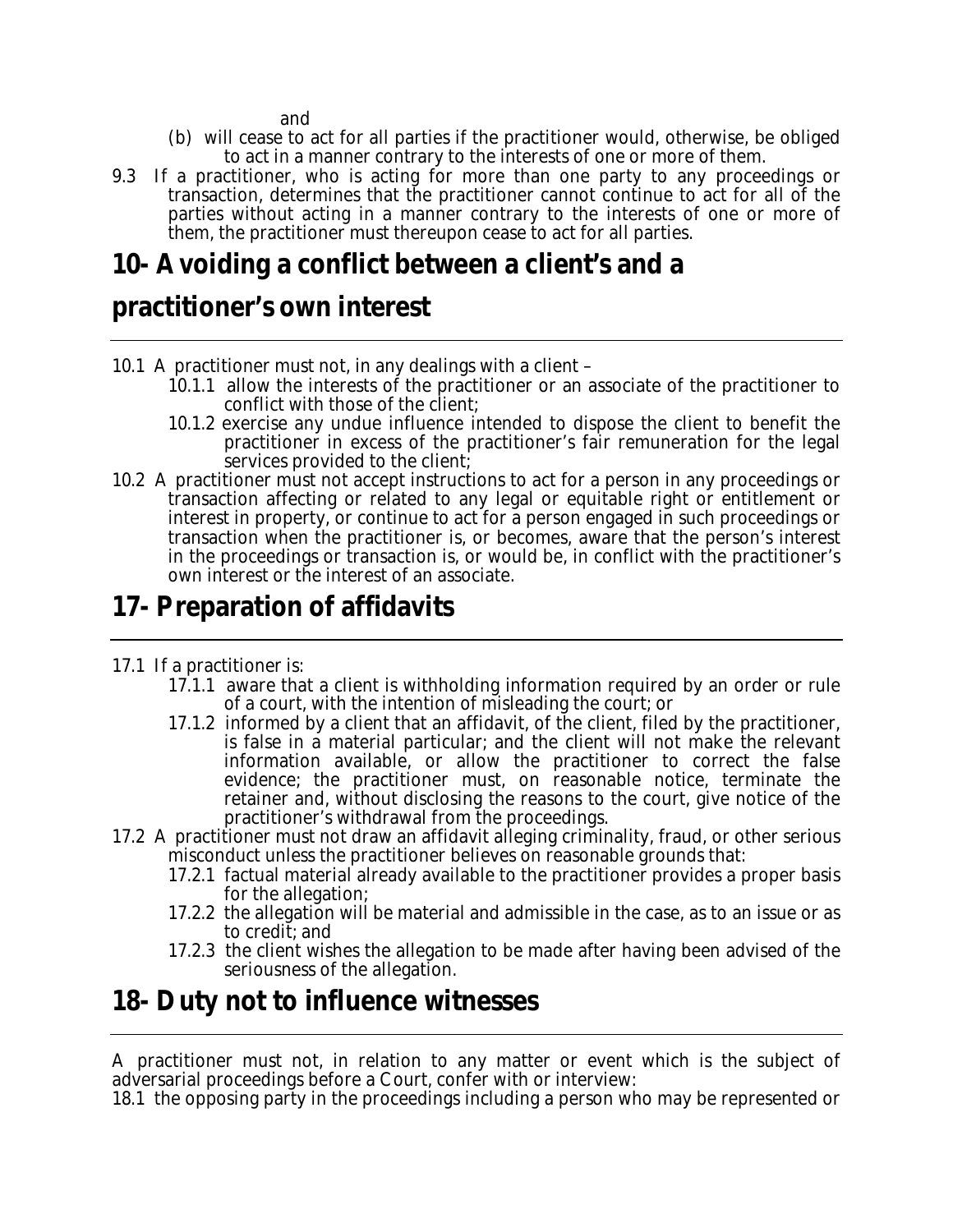indemnified in the proceedings by an insurance company; or

- 18.2 where the opposing party, or a prospective opposing party, is a corporation, any person authorised to make admissions on behalf of the corporation, or to direct the conduct of the proceedings; unless –
- 18.3 the other person, if unrepresented by a practitioner, has been fully informed of the practitioner's purpose in conducting the interview, has been advised to seek and has had the opportunity of obtaining independent legal advice; or
- 18.4 the practitioner acting for the other person has agreed to the interview on conditions which may include the conduct of the interview in the presence of the practitioners for both parties.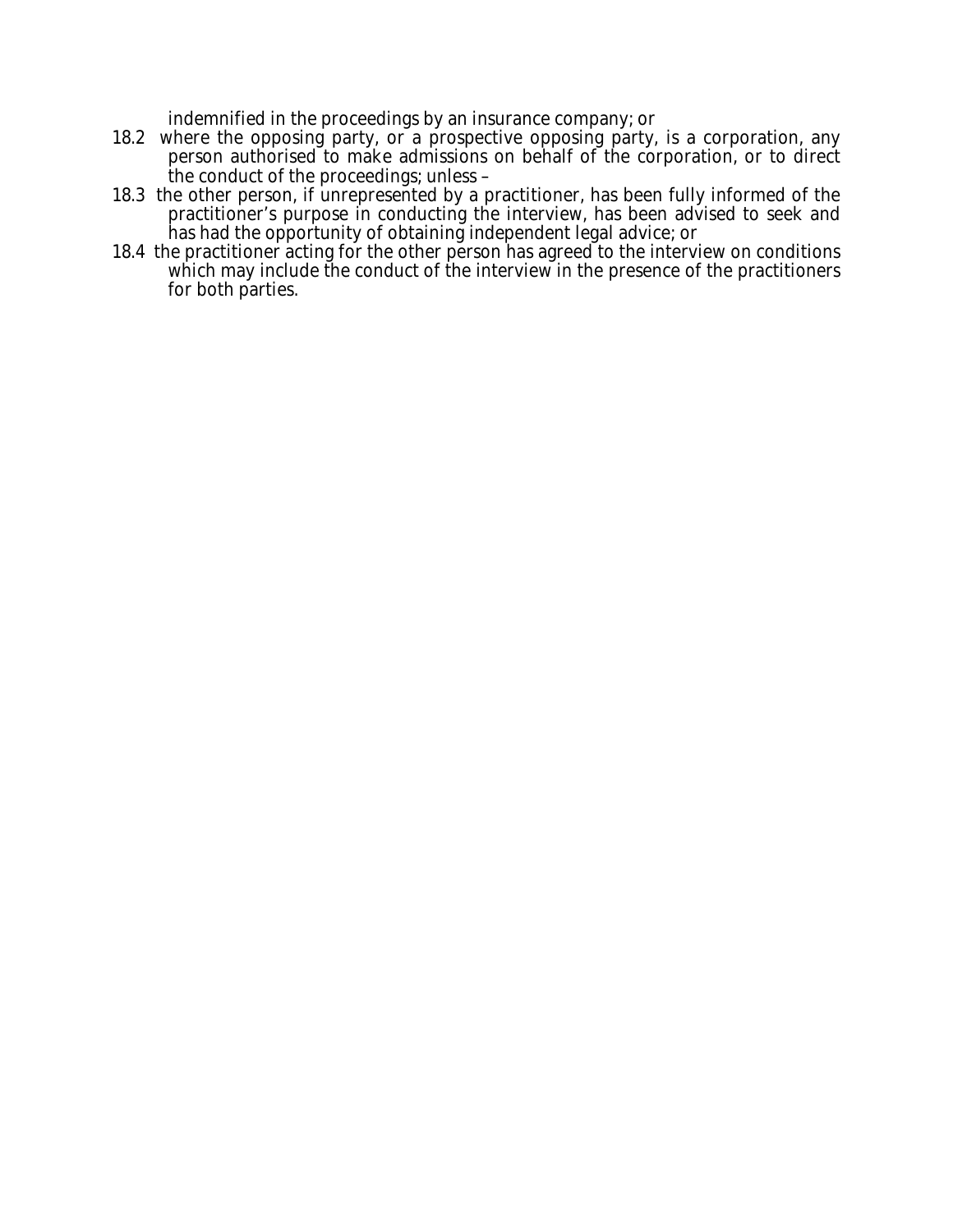### **19- Practitioner a material witness in client's case**

A practitioner must not appear as an advocate and, unless there are exceptional circumstances justifying the practitioner's continuing retainer by the practitioner's client, the practitioner must not act, or continue to act, in a case in which it is known, or becomes apparent, that the practitioner will be required to give evidence material to the determination of contested issues before the court.

### **20- Admission of guilt**

- 20.1 If a practitioner's client, who is the accused or defendant in criminal proceedings, admits to the practitioner before the commencement of, or during, the proceedings, that the client is guilty of the offence charged, the practitioner must not, whether acting as instructing practitioner or advocate –
	- 20.1.1 put a defence case which is inconsistent with the client's confession;
	- 20.1.2 falsely claim or suggest that another person committed the offence; or 20.1.3 continue to act if the client insists on giving evidence denying guilt or
		- requires the making of a statement asserting the client's innocence.
- 20.2 A practitioner may continue to act for a client who elects to plead " not guilty" after admitting guilt to the practitioner, and in that event, the practitioner must ensure that the prosecution is put to proof of its case, and the practitioner may argue that the evidence is insufficient to justify a conviction or that the prosecution has otherwise failed to establish the commission of the offence by the client.

## **21- Admission of perjury**

If a practitioner's client admits to the practitioner, during or after any proceedings, while judgment is reserved, that the client has given materially false evidence or tendered a false or misleading document in the proceedings, the practitioner must –

- 21.1 advise the client that the Court should be informed of the false evidence, and request the client's authority to inform the Court and correct the record; and
- 21.2 if the client refuses to provide that authority, withdraw from the proceedings immediately, and terminate the retainer.

### **22- Bail**

- 22.1 A practitioner must not promote, or be a party to, any arrangement whereby the bail provided by a surety is obtained by using the money of the accused person, or by which the surety is given an indemnity by the accused person or a third party acting on behalf of the accused person.
- 22.2 A practitioner must not become the surety for the practitioner's client's bail.

### **25- Communications**

A practitioner, in all of the practitioner's dealings with other practitioners, must take all reasonable care to maintain the integrity and reputation of the legal profession by ensuring that the practitioner's communications are courteous and that the practitioner avoids offensive or provocative language or conduct.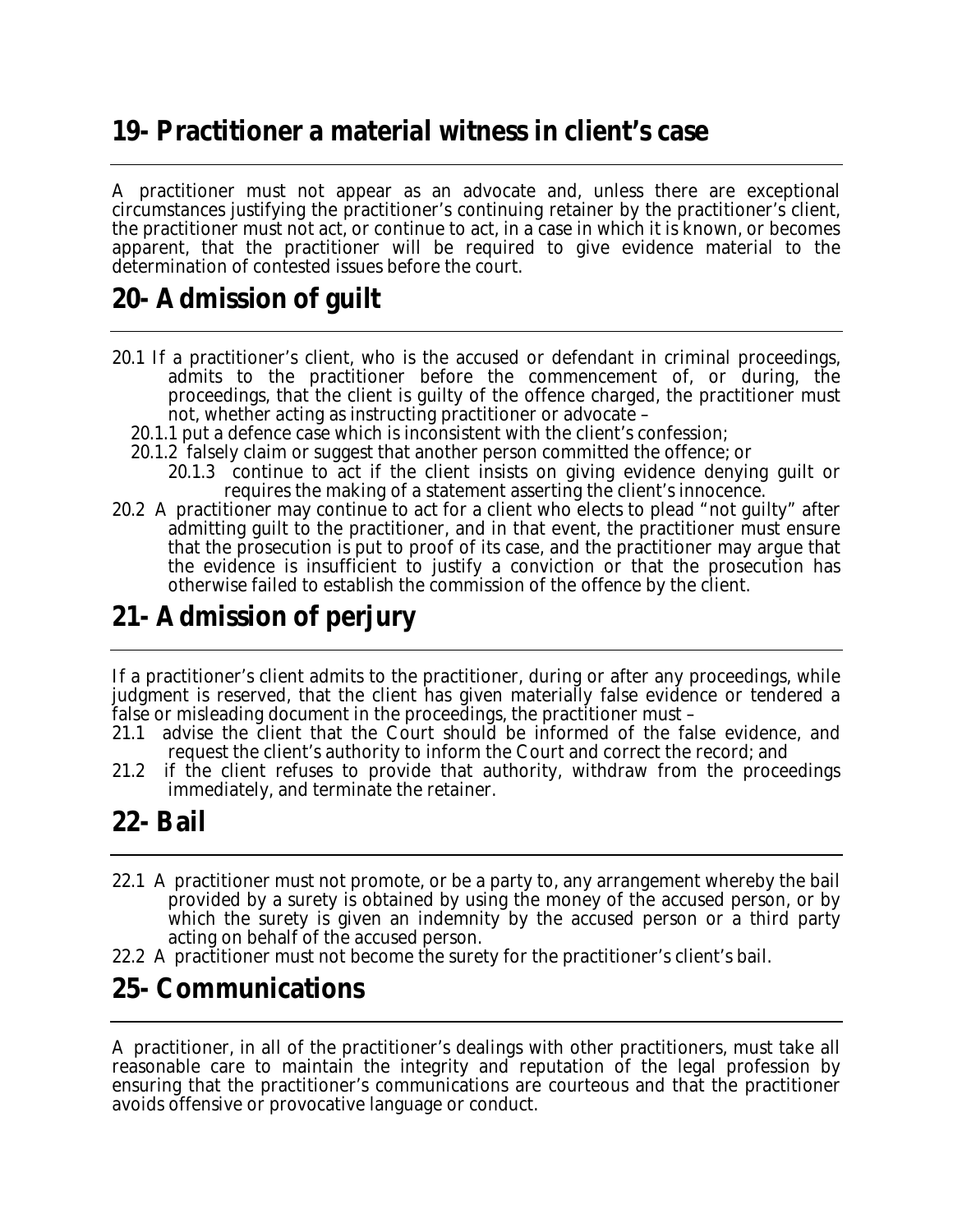### **31- Communicating with another practitioner's client**

- 31.1 A practitioner who is acting on behalf of a party in any proceedings or transaction must not communicate directly with any other party for whom, to the practitioner's knowledge, another practitioner is currently acting, unless–
	- 31.1.1 notice of the practitioner's intention to communicate with the other party, in default of a reply from the other practitioner, has been given to that practitioner, who has failed, after a reasonable time, to reply;
	- 31.1.2 the communication is made for the sole purpose of informing the other party that the practitioner has been unable to obtain a reply from that party's practitioner, and requests that party to contact the practitioner; and
	- 31.1.3 the practitioner, thereafter, notifies the other practitioner of the communication.
- 31.2 A practitioner who receives notice from another practitioner that the practitioner's client has instructed or retained that practitioner may, after notifying the other practitioner, communicate with the former client for the purpose of confirming the client's instructions and arranging for the orderly transfer of the client's affairs to the other practitioner.
- 31.3 Rule 31.1 does not apply when the other party is represented by a barrister directly instructed by the party, and the barrister's retainer is so limited, in accordance with the rules of the New South Wales Bar Association, as to preclude the barrister from conducting correspondence on the party's behalf.

## **Rule 23-Advocacy Rules**

Rules A.15 to A.72 apply to all legal practitioners (whatever may be their predominant style of practice) when they are acting as advocates. The term " practitioner" is used throughout these Rules to refer to legal practitioners acting as advocates whether they are persons who practise only as barristers, or persons, who practise as solicitors, or as barristers and solicitors.

### **Efficient administration of justice**

A.15. A practitioner must ensure that:

- (a) the practitioner does work which the practitioner is retained to do, whether expressly or impliedly, specifically or generally, in relation to steps to be taken by or on behalf of the client, in sufficient time to enable compliance with orders, directions, rules or practice notes of the court; and
- (b) warning is given to any instructing practitioner or the client, and to the opponent, as soon as the practitioner has reasonable grounds to believe that the practitioner may not complete any such work on time,
- A.15A. A practitioner must seek to ensure that work which the practitioner is retained to do in relation to a case is done so as to:
	- (a) confine the case to identified issues which are genuinely in dispute:
	- (b) have the case ready to be heard as soon as practicable;
	- (c) present the identified issues in dispute clearly and succinctly<br>(d) limit evidence, including cross-examination, to tha
		- limit evidence, including cross-examination, to that which is reasonably necessary to advance and protect the client's interests which are at stake in the case; and
		- (e) occupy as short a time in court as is reasonably necessary to advance and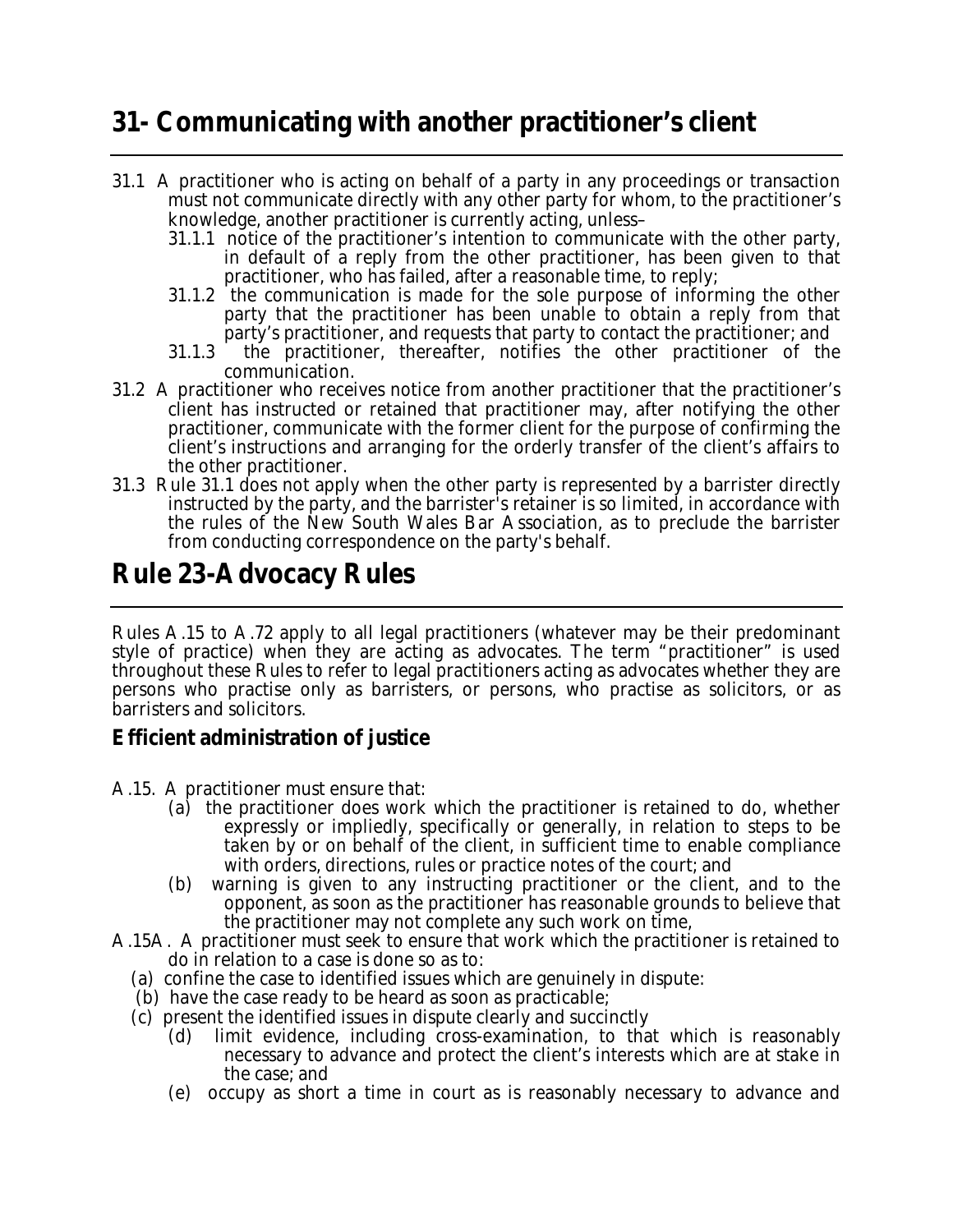protect the client's interests which are at stake in the case.

A.15B. A practitioner must take steps to inform the opponent as soon as possible after the practitioner has reasonable grounds to believe that there will be an application on behalf of the client to adjourn any hearing, of the fact and the grounds of the application, and must try with the opponent's consent to inform the court of that application promptly.

#### **Duty to a client**

- A.16. A practitioner must seek to advance and protect the client's interests to the best of the practitioner's skill and diligence, uninfluenced by the practitioner's personal view of the client or the client's activities, and notwithstanding any threatened unpopularity or criticism of the practitioner or any other person, and always in accordance with the law including these Rules.
- A.17A. A practitioner must inform the client or the instructing practitioner about the alternatives to fully contested adjudication of the case which are reasonably available to the client, unless the practitioner believes on reasonable grounds that the client already has such an understanding of those alternatives as to permit the client to make decisions about the client's best interests in relation to the litigation.
- A.17B. A practitioner must (unless circumstances warrant otherwise in the practitioner's considered opinion) advise a client who is charged with a criminal offence about any law, procedure or practice which in substance holds out the prospect of some advantage (including diminution of penalty) if the client pleads guilty or authorises other steps towards reducing the issues, time, cost or distress involved in the proceedings.

### **Independence – Avoidance of personal bias**

- A.18. A practitioner must not act as the mere mouthpiece of the client or of the instructing practitioner and must exercise the forensic judgments called for during the case independently, after appropriate consideration of the client's and the instructing practitioner's desires where practicable.
- A.19. A practitioner will not have breached the practitioner's duty to the client, and will not have failed to give appropriate consideration to the client's or the instructing practitioner's desires, simply by choosing, contrary to those desires, to exercise the forensic judgments called for during the case so as to:
	- (a) confine any hearing to those issues which the practitioner believes to be the real issues;
	- (b) present the client's case as quickly and simply as may be consistent with its robust advancement; or
- (c) inform the court of any persuasive authority against the client's case.
- A.20. A practitioner must not make submissions or express views to a court on any material evidence or material issue in the case in terms which convey or appear to convey the practitioner's personal opinion on the merits of that evidence or issue.

#### **Frankness in court**

- A.21. A practitioner must not knowingly make a misleading statement to a court on any matter.
- A.22. A practitioner must take all necessary steps to correct any misleading statement made by the practitioner to a court as soon as possible after the practitioner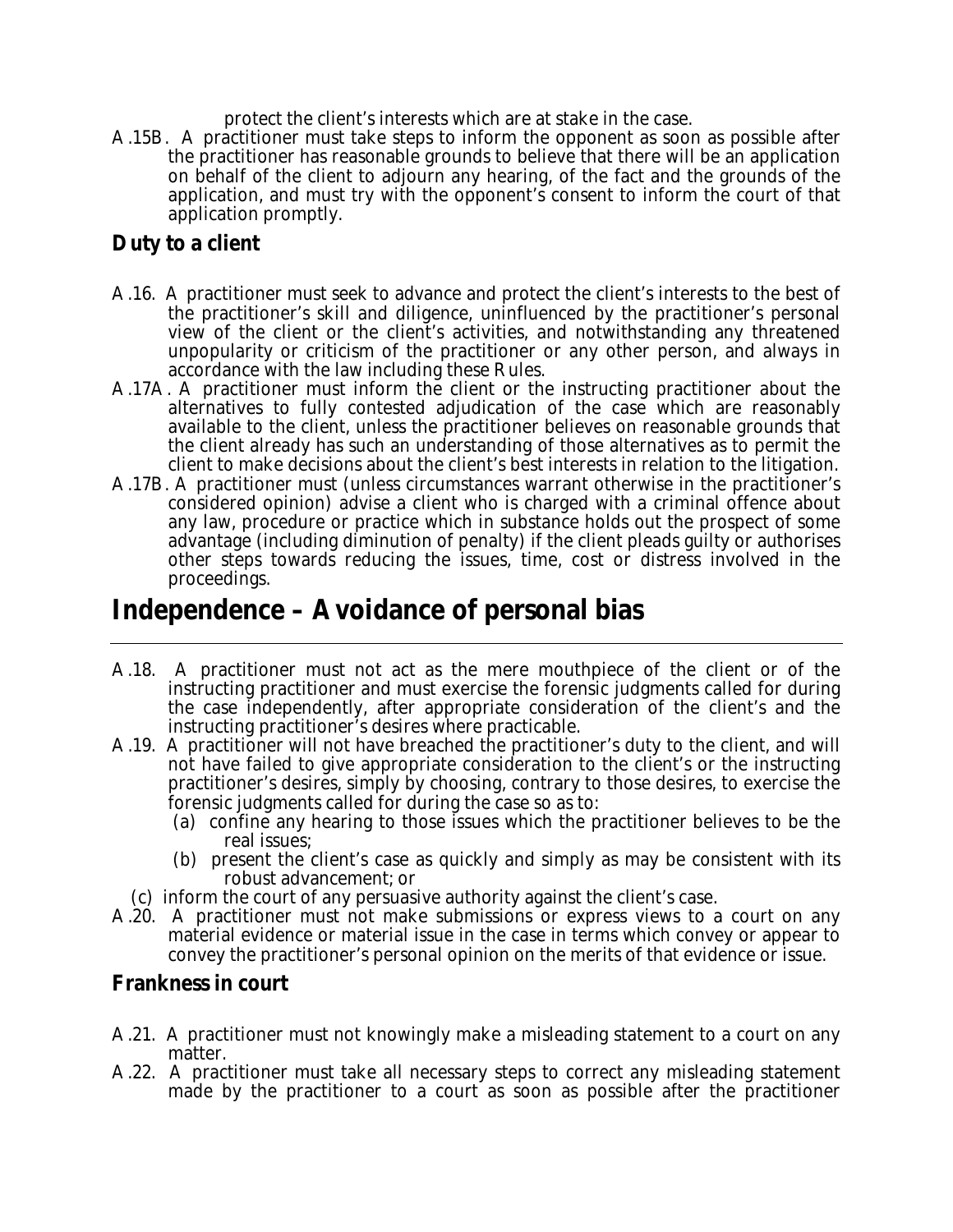becomes aware that the statement was misleading.

- A.23. A practitioner will not have made a misleading statement to a court simply by failing to correct an error on any matter stated to the court by the opponent or any other person.
- A.24. A practitioner seeking any interlocutory relief in an ex parte application must disclose to the court all matters which:
	- (a) are within the practitioner's knowledge;
	- (b) are not protected by legal professional privilege; and
		- (c) the practitioner has reasonable grounds to believe would support an argument against granting the relief or limiting its terms adversely to the client.
- A.24A. A practitioner who has knowledge of matters which are within Rule A.24(c):
	- (a) must seek instructions for the waiver of legal professional privilege if the matters are protected by that privilege, so as to permit the practitioner to disclose those matters under Rule A.24; and
	- (b) if the client does not waive the privilege as sought by the practitioner:
		- (i) must inform the client of the client's responsibility to authorise such disclosure and the possible consequences of not doing so; and
		- (ii) must inform the court that the practitioner cannot assure the court that all matters which should be disclosed have been disclosed to the court.
- A.25. A practitioner must, at the appropriate time in the hearing of the case and if the court has not yet been informed of that matter, inform the court of:
	- (a) any binding authority;
		- (b) any authority decided by the Full Court of the Federal Court of Australia, a Court of Appeal of a Supreme Court or a Full Court of a Supreme Court;
		- (c) any authority on the same or materially similar legislation as that in question in the case, including any authority decided at first instance in the Federal Court or a Supreme Court, which has not been disapproved;
	- or
- (d) any applicable legislation; which the practitioner has reasonable grounds to believe to be directly in point, against the client's case.
- A.26. A practitioner need not inform the court of matters within Rule A.25 at a time when the opponent tells the court that the opponent's whole case will be withdrawn or the opponent will consent to final judgment in favour of the client, unless the appropriate time for the practitioner to have informed the court of such matters in the ordinary course has already arrived or passed.
- A.27. A practitioner who becomes aware of a matter within Rule A.25 after judgment or decision has been reserved and while it remains pending, whether the authority or legislation came into existence before or after argument, must inform the court of that matter by:
	- (a) a letter to the court, copied to the opponent, and limited to the relevant reference unless the opponent has consented beforehand to further material in the letter; or
	- (b) requesting the court to relist the case for further argument on a convenient date, after first notifying the opponent of the intended request and consulting the opponent as to the convenient date for further argument.
- A.28. A practitioner need not inform the court of any matter otherwise within Rule A.25 which would have rendered admissible any evidence tendered by the prosecution which the court has ruled inadmissible without calling on the defence.
- A.29. A practitioner will not have made a misleading statement to a court simply by failing to disclose facts known to the practitioner concerning the client's character or past, when the practitioner makes other statements concerning those matters to the court, and those statements are not themselves misleading.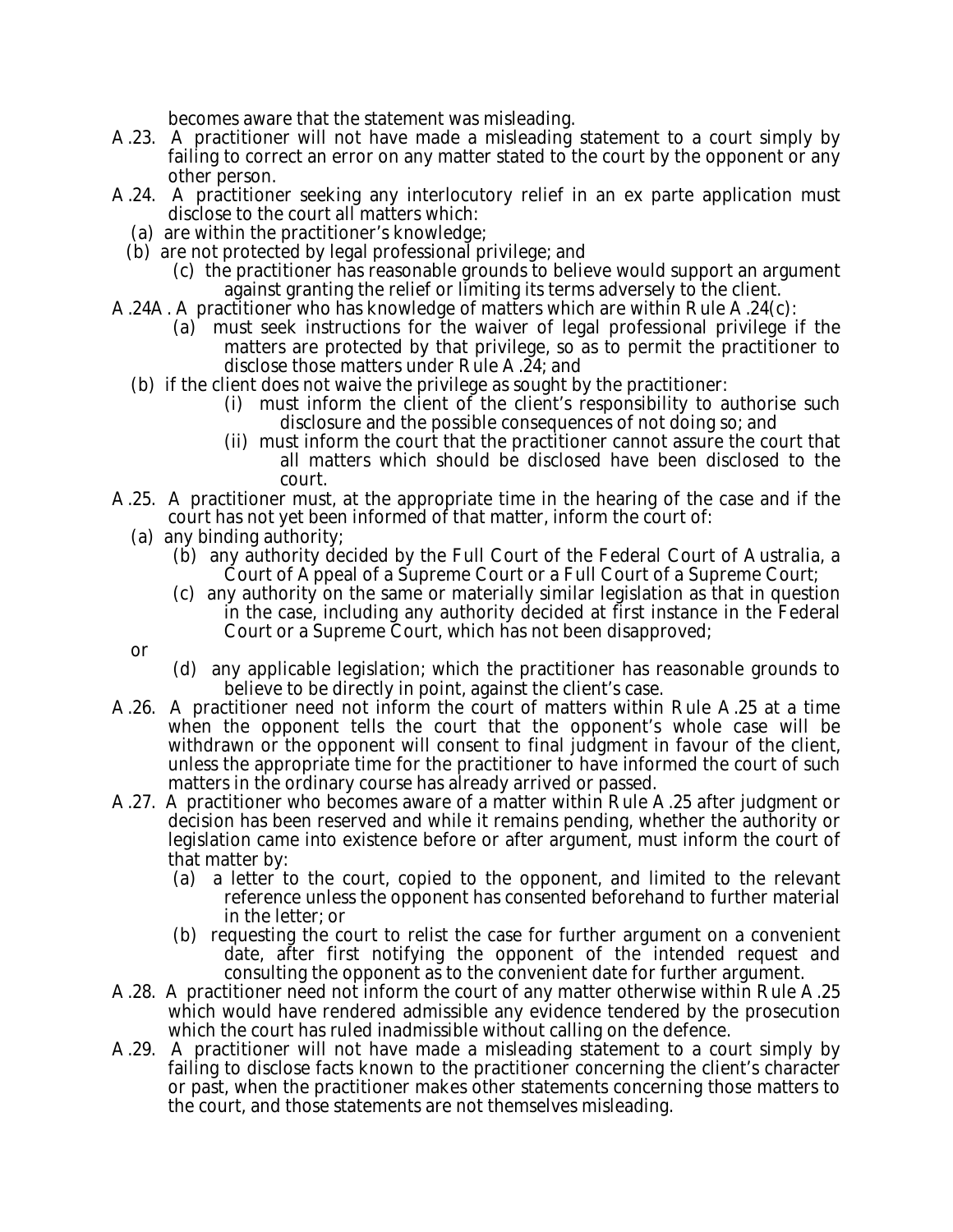- A.30. A practitioner who knows or suspects that the prosecution is unaware of the client's previous conviction must not ask a prosecution witness whether there are previous convictions, in the hope of a negative answer.
- A.31. A practitioner must inform the court in civil proceedings of any misapprehension by the court as to the effect of an order which the court is making, as soon as the practitioner becomes aware of the misapprehension.
- A.31A. A practitioner must take all necessary steps to correct any express concession made to the court in civil proceedings by the opponent in relation to any material fact, case law or legislation:
	- (a) only if the practitioner knows or believes on reasonable grounds that it was contrary to what should be regarded as the true facts or the correct state of the law;
	- (b) only if the practitioner believes the concession was in error; and
		- (c) not (in the case of a concession of fact) if the client's instructions to the practitioner support the concession.

#### **Delinquent or guilty clients**

- A.32. A practitioner whose client informs the practitioner, during a hearing or after judgment or decision is reserved and while it remains pending, that the client has lied in a material particular to the court or has procured another person to lie to the court or has falsified or procured another person to falsify in any way a document which has been tendered:
	- (a) must refuse to take any further part in the case unless the client authorises the practitioner to inform the court of the lie or falsification:
	- (b) must promptly inform the court of the lie or falsification upon the client authorising the practitioner to do so; but
	- (c) must not otherwise inform the court of the lie or falsification.
- A.33. A practitioner retained to appear in criminal proceedings whose client confesses guilt to the practitioner but maintains a plea of not guilty:
	- (a) may cease to act, if there is enough time for another practitioner to take over the case properly before the hearing, and the client does not insist on the practitioner continuing to appear for the client;
	- (b) in cases where the practitioner continues to act for the client:
		- (i) must not falsely suggest that some other person committed the offence charged;
		- (ii) must not set up an affirmative case inconsistent with the confession; but
		- (iii) may argue that the evidence as a whole does not prove that the client is guilty of the offence charged;
		- (iv) may argue that for some reason of law the client is not guilty of the offence charged; or
		- (v) may argue that for any other reason not prohibited by (i) and (ii) the client should not be convicted of the offence charged.
- A.34. A practitioner whose client informs the practitioner that the client intends to disobey a court's order must:
	- (a) advise the client against that course and warn the client of its dangers;
	- (b) not advise the client how to carry out or conceal that course; but
	- (c) not inform the court or the opponent of the client's intention unless:
		- (i) the client has authorised the practitioner to do so beforehand; or (ii) the practitioner believes on reasonable grounds that the
			- the practitioner believes on reasonable grounds that the client's conduct constitutes a threat to any person's safety.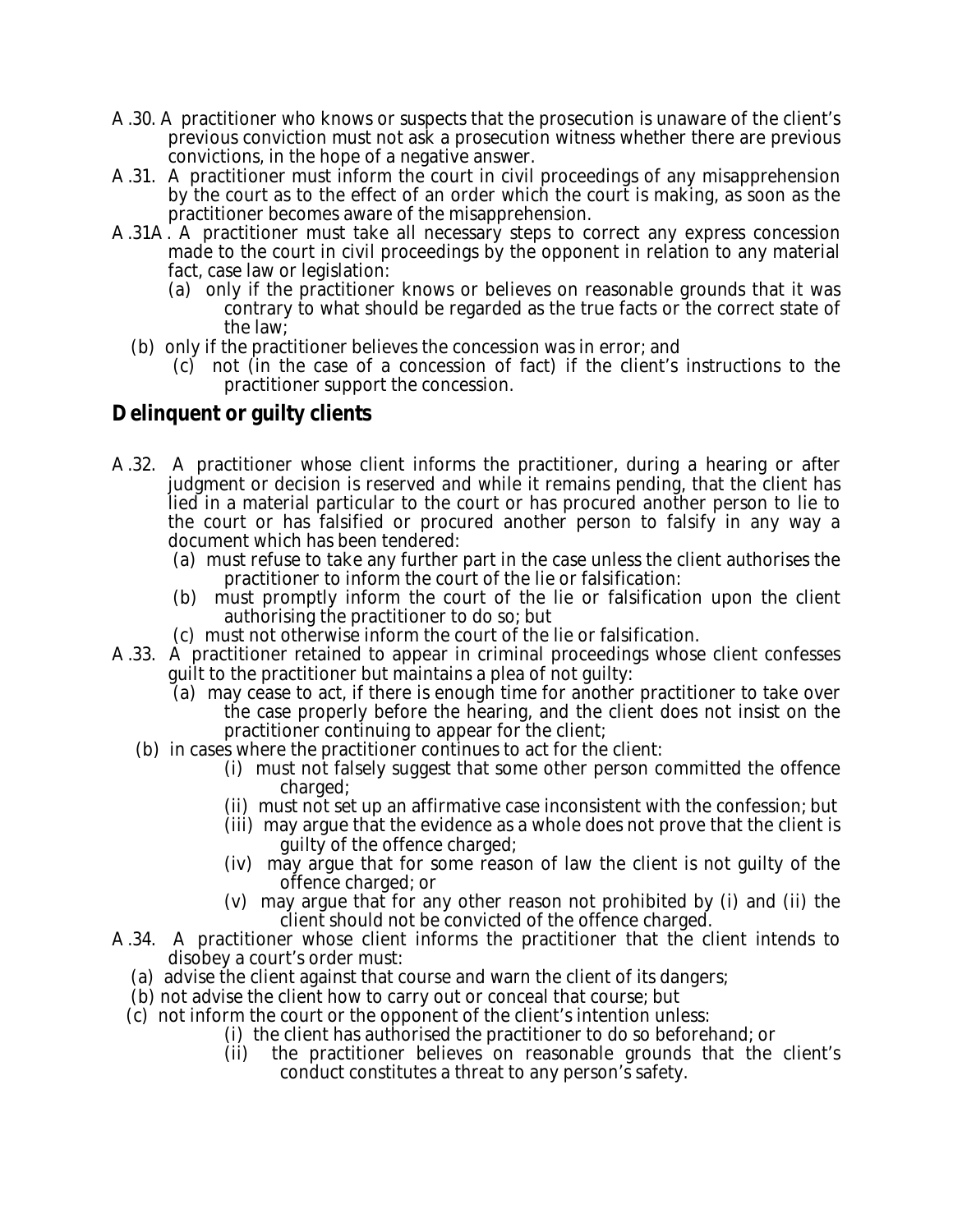#### **Responsible use of court process and privilege**

- A.35. A practitioner must, when exercising the forensic judgments called for throughout the case, take care to ensure that decisions by the practitioner or on the practitioner's advice to invoke the coercive powers of a court or to make allegations or suggestions under privilege against any person:
	- (a) are reasonably justified by the material already available to the practitioner;
	- (b) are appropriate for the robust advancement of the client's case on its merits;
	- (c) are not made principally in order to harass or embarrass the person; and
		- (d) are not made principally in order to gain some collateral advantage for the client or the practitioner or the instructing practitioner out of court.
- A.36. A practitioner must not allege any matter of fact in:
	- (a) any court document settled by the practitioner;
	- (b) any submission during any hearing;
	- (c) the course of an opening address; or
		- (d) the course of a closing address or submission on the evidence; unless the practitioner believes on reasonable grounds that the factual material already available provides a proper basis to do so.
- A.37. A practitioner must not allege any matter of fact amounting to criminality, fraud or other serious misconduct against any person unless the practitioner believes on reasonable grounds that:
	- (a) available material by which the allegation could be supported provides a proper basis for it; and;
	- (b) the client wishes the allegation to be made, after having been advised of the seriousness of the allegation and of the possible consequences for the client and the case if it is not made out.
- A.38. A Practitioner must not make a suggestion in cross-examination on credit unless the practitioner believes on reasonable grounds that acceptance of the suggestion would diminish the witness's credibility.
- A.39. A practitioner may regard the opinion of the instructing practitioner that material which is available to the practitioner is credible, being material which appears to the practitioner from its nature to support an allegation to which Rules A.36 and A.37 apply, as a reasonable ground for holding the belief required by those rules (except in the case of a closing address or submission on the evidence).
- A.40. A practitioner who has instructions which justify submissions for the client in mitigation of the client's criminality and which involve allegations of serious misconduct against any other person not able to answer the allegations in the case must seek to avoid disclosing the other person's identity directly or indirectly unless the practitioner believes on reasonable grounds that such disclosure is necessary for the robust defence of the client.

#### **Integrity of evidence**

- A.43. A practitioner must not suggest or condone another person suggesting in any way to any prospective witness (including a party or the client) the content of any particular evidence which the witness should give at any stage in the proceedings.
- A.44. A practitioner will not have breached Rule A.43 by expressing a general admonition to tell the truth, or by questioning and testing in conference the version of evidence to be given by a prospective witness, including drawing the witness's attention to inconsistencies or other difficulties with the evidence, but must not coach or encourage the witness to give evidence different from the evidence which the witness believes to be true.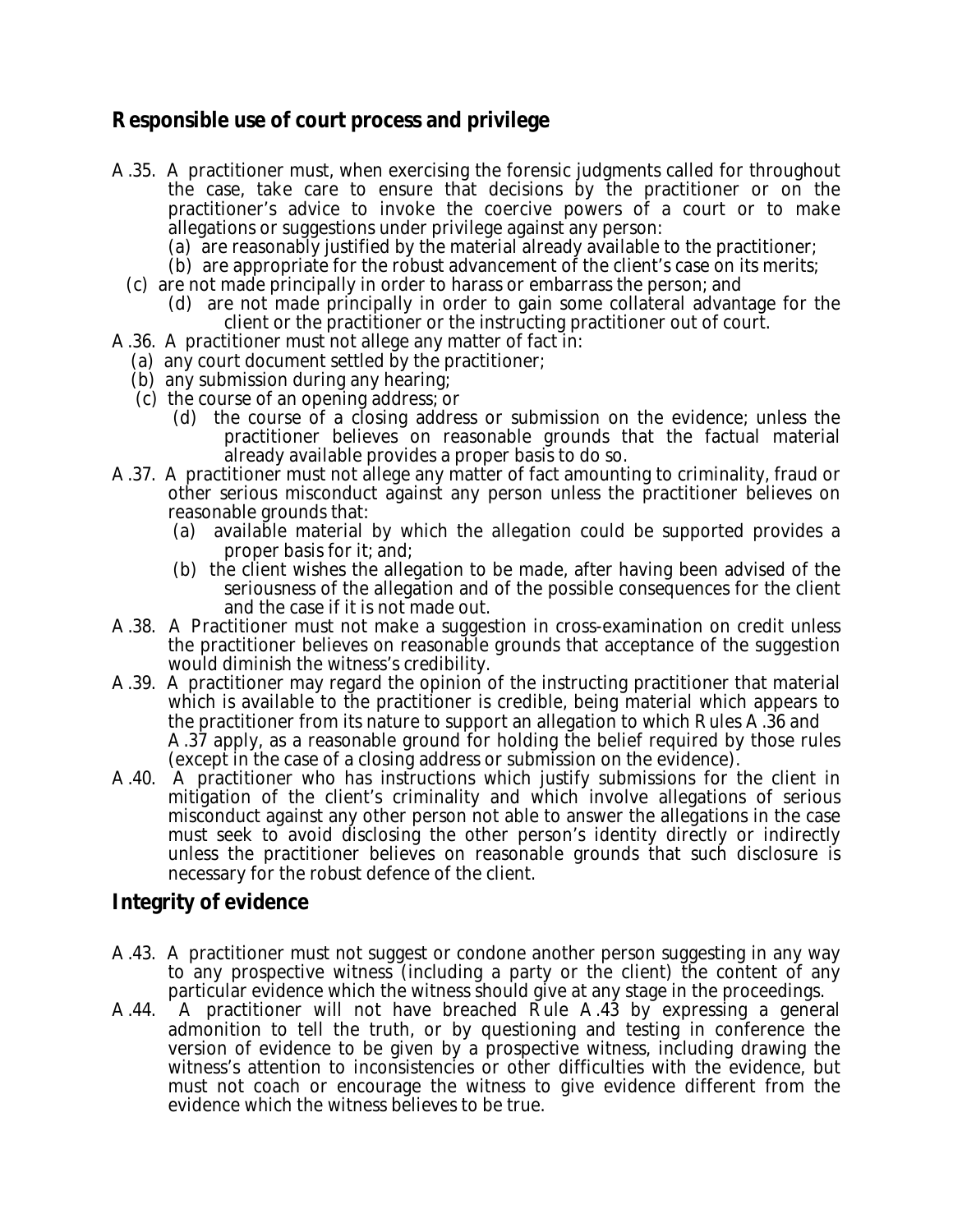#### A.45. (deleted)

- A.46. A practitioner must not confer with, or condone another practitioner conferring with, more than one lay witness (including a party or client) at the same time, about any issue:
	- (a) as to which there are reasonable grounds for the practitioner to believe it may be contentious at a hearing;
	- or
- (b) which could be affected by, or may affect, evidence to be given by any of those witnesses.
- A.47. A practitioner will not have breached Rule A.46 by conferring with, or condoning another practitioner conferring with, more than one client about undertakings to a court, admissions or concessions of fact, amendments of pleadings or compromise.
- A.48. A practitioner must not confer with any witness (including a party or client) called by the practitioner on any matter related to the proceedings while that witness remains under cross-examination, unless:
	- (a) the cross-examiner has consented beforehand to the practitioner doing so; or
	- (b) the practitioner:
		- (i) believes on reasonable grounds that special circumstances (including the need for instructions on a proposed compromise) require such a conference;
		- (ii) has, if possible, informed the cross-examiner beforehand of the practitioner's intention to do so; and
		- (iii) otherwise does inform the cross-examiner as soon as possible of the practitioner having done so.
- A.49. A practitioner must not take any step to prevent or discourage prospective witnesses or witnesses from conferring with the opponent or being interviewed by or on behalf of any other person involved in the proceedings.
- A.50. A practitioner will not have breached Rule A.49 simply by telling a prospective witness or a witness that the witness need not agree to confer or to be interviewed.

#### **Duty to opponent**

- A.51. A practitioner must not knowingly make a false statement to the opponent in relation to the case (including its compromise).
- A.52. A practitioner must take all necessary steps to correct any false statement unknowingly made by the practitioner to the opponent as soon as possible after the practitioner becomes aware that the statement was false.
- A.53. A practitioner does not make a false statement to the opponent simply by failing to correct an error on any matter stated to the practitioner by the opponent.
- A.54. A practitioner must not deal directly with the opponent's client unless:
	- (a) the opponent has previously consented;
	- (b) the practitioner believes on reasonable grounds that:
		- (i) the circumstances are so urgent as to require the practitioner to do so; and
		- (ii) the dealing would not be unfair to the opponent's client; or
		- (c) the substance of the dealing is solely to enquire whether the person is represented and, if so, by whom.
- A.55. (deleted)
- A.56. A practitioner must not, outside an ex parte application or a hearing of which the opponent has had proper notice, communicate in the opponent's absence with the court concerning any matter of substance in connection with current proceedings unless: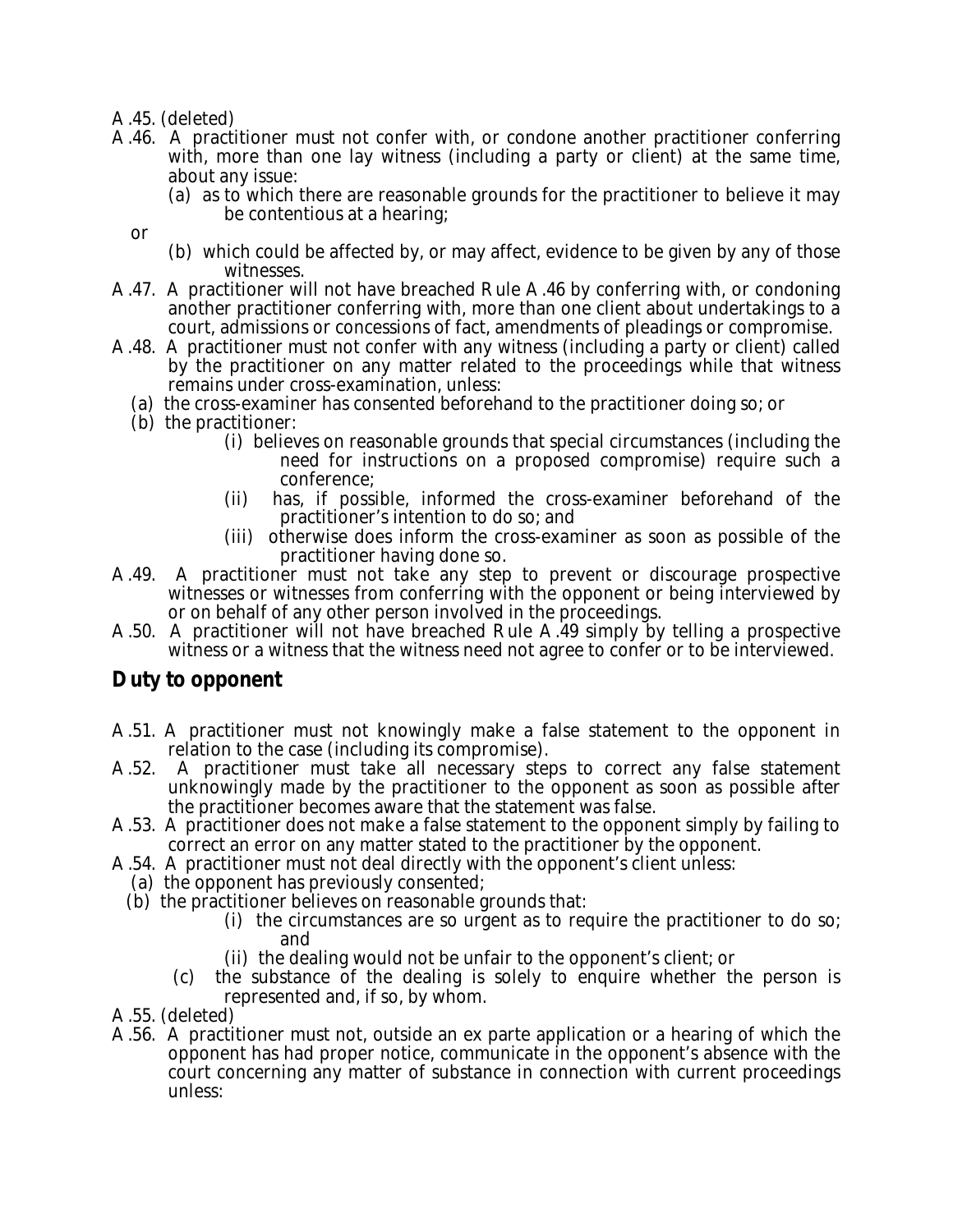- (a) the court has first communicated with the practitioner in such a way as to require the practitioner to respond to the court; or
- (b) the opponent has consented beforehand to the practitioner dealing with the court in a specific manner notified to the opponent by the practitioner.
- A.57. A practitioner must promptly tell the opponent what passes between the practitioner and a court in a communication referred to in Rule A.56.
- A.58. A practitioner must not raise any matter with a court in connection with current proceedings on any occasion to which the opponent has consented under Rule A.56(b), other than the matters specifically notified by the practitioner to the opponent when seeking the opponent's consent.

### **Integrity of hearings**

- A.59. (deleted)
- A.60. (deleted)
- A.61. A practitioner must not in the presence of any of the parties or practitioners deal with a court, or deal with any practitioner appearing before the practitioner when the practitioner is a referee, arbitrator or mediator, on terms of informal personal familiarity which may reasonably give the appearance that the practitioner has special favour with the court or towards the practitioner.

#### **Prosecutor's duties**

- A.62. A prosecutor must fairly assist the court to arrive at the truth, must seek impartially to have the whole of the relevant evidence placed intelligibly before the court, and must seek to assist the court with adequate submissions of law to enable the law properly to be applied to the facts.
- A.63. A prosecutor must not press the prosecution's case for a conviction beyond a full and firm presentation of that case.
- A.64. A prosecutor must not, by language or other conduct, seek to inflame or bias the court against the accused.
- A.65. A prosecutor must not argue any proposition of fact or law which the prosecutor does not believe on reasonable grounds to be capable of contributing to a finding of guilt and also to carry weight.
- A.66. A prosecutor must disclose to the opponent as soon as practicable all material (including the names of and means of finding prospective witnesses in connection with such material) available to the prosecutor or of which the prosecutor becomes aware which could constitute evidence relevant to the guilt or innocence of the accused, unless:
	- (a) such disclosure, or full disclosure, would seriously threaten the integrity of the administration of justice in those proceedings or the safety of any person; and
	- (b) the prosecutor believes on reasonable grounds that such a threat could not be avoided by confining such disclosure, or full disclosure, to the opponent being a legal practitioner, on appropriate conditions which may include an undertaking by the opponent not to disclose certain material to the opponent's client or any other person.
- A.66A. A prosecutor who has decided not to disclose material to the opponent under Rule A.66 must consider whether:
	- (a) the defence of the accused could suffer by reason of such non-disclosure;
		- (b) the charge against the accused to which such material is relevant should be withdrawn; and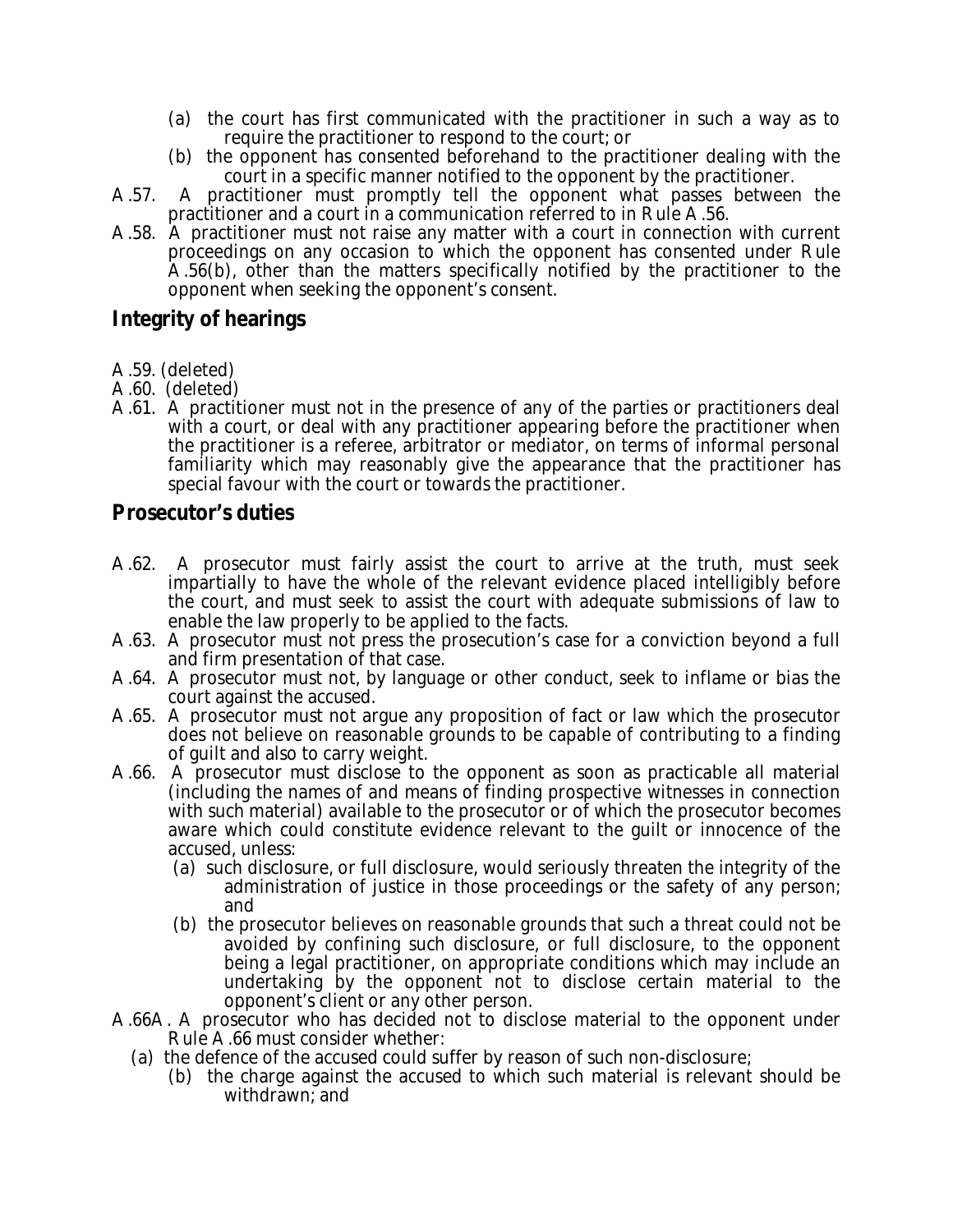- (c) the accused should be faced only with a lesser charge to which such material would not be so relevant.
- A.66B. A prosecutor must call as part of the prosecution's case all witnesses:
	- (a) whose testimony is admissible and necessary for the presentation of the whole picture;
	- (b) whose testimony provides reasonable grounds for the prosecutor to believe that it could provide admissible evidence relevant to any matter in issue;
	- (c) whose testimony or statements were used in the course of any committal proceedings; and
	- (d) from whom statements have been obtained in the preparation or conduct of the prosecution's case;

unless:

- (e) the opponent consents to the prosecutor not calling a particular witness;
	- (f) the only matter with respect to which the particular witness can give admissible evidence has been dealt with by an admission on behalf of the accused; or
	- (g) the prosecutor believes on reasonable grounds that the administration of justice in the case would be harmed by calling a particular witness or particular witnesses to establish a particular point already adequately established by another witness or other witnesses; provided that:
	- (h) the prosecutor is not obliged to call evidence from a particular witness, who would otherwise fall within (a)-(d), if the prosecutor believes on reasonable grounds that the testimony of that witness is plainly unreliable by reason of the witness being in the camp of the accused;
	- (i) the prosecutor must inform the opponent as soon as practicable of the identity of any witness whom the prosecutor intends not to call on any ground within (f), (g) and (h), together with the grounds on which the prosecutor has reached that decision; and
	- (j) the prosecutor must call any witness whom the prosecutor intends not to call on the ground in (h) if the opponent requests the prosecutor to do so for the purpose of permitting the opponent to cross-examine that witness.
- A.67. A prosecutor who has reasonable grounds to believe that certain material available to the prosecution may have been unlawfully or improperly obtained must promptly:
	- (a) inform the opponent if the prosecutor intends to use the material; and
		- (b) make available to the opponent a copy of the material if it is in documentary form;
		- (c) inform the opponent of the grounds for believing that such material was unlawfully or improperly obtained.
- A.68. A prosecutor must not confer with or interview any of the accused except in the presence of the accused's representative.
- A.69. A prosecutor must not inform the court or the opponent that the prosecution has evidence supporting an aspect of its case unless the prosecutor believes on reasonable grounds that such evidence will be available from material already available to the prosecutor.
- A.70. A prosecutor who has informed the court of matters within Rule A.69, and who has later learnt that such evidence will not be available, must immediately inform the opponent of that fact and must inform the court of it when next the case is before the court.
- A.71. A prosecutor must not seek to persuade the court to impose a vindictive sentence or a sentence of a particular magnitude, but:
	- (a) must correct any error made by the opponent in address on sentence;
		- (b) must inform the court of any relevant authority or legislation bearing